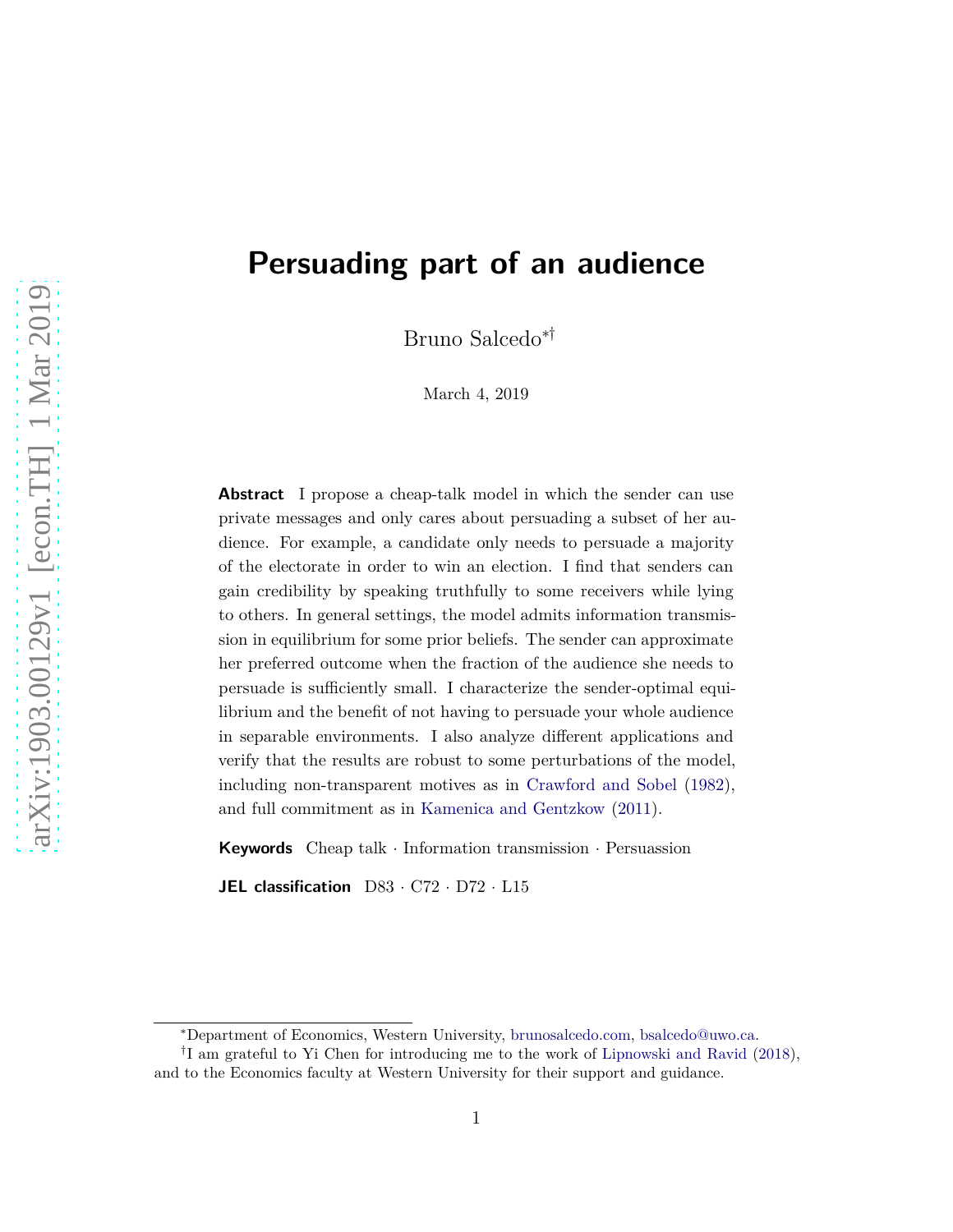A politician running for office only needs half plus one of the votes. A seller with a capacity constraint only needs to persuade a certain number of consumers to purchase her product. A person looking for a job may apply to many positions, but she only has to convince a single firm to extend an offer. This paper studies the problem of an informed sender who can engage in private conversation with many receivers and cares about the behavior of *some but not all* of them. My main finding is that having to persuade only part of an audience significantly facilitates information transmission and increases persuasion power.

Let us examine the first example in more detail. Suppose a politician (the sender, she) is running for office. All voters (the receivers, he) share the same preferences. The unknown state of the world equals either 0 or 1. Each voter will vote for the politician if his expectation about the state of the world is greater than 1/2. The voters share a common prior expectation in the interval  $(1/3, 1/2)$ . Suppose that the politician learns the true state of the world, and can engage in private cheap talk with each voter via targeted ads. I claim that, if there electorate is large enough, then there exists an equilibrium in which she wins the election for sure, regardless of the state.

This is possible because the politician only needs to persuade half plus one of the electorate in order to win the election. She can do so with the following strategy. If the state is indeed 1, then she will let every single voter know this fact. If the state is 0, then she will randomly choose half plus one of the voters and tell them that the state is 1, despite the fact that it is not.

A voter that receives a message saying that the state equals 1 knows that this could be a lie. However, he also knows that he would be more likely to receive this message if it was actually true. Hence, the message conveys some information. When the population is large enough, it conveys sufficient information to overturn prior beliefs arbitrarily close to 1*/*3. In that case, every voter who receives this message prefers to vote for the politician.

I study a general cheap-talk model with many ex-ante homogeneous receivers and both public and private communication. I depart from the literature by assuming that there are *n* receivers, but the sender only cares about the highest  $n_0 < n$  actions taken. In such cases, the utility of the sender can be completely determined by strict subsets of the receivers. Thus, she only needs to persuade part of her audience in order to maximize her utility. I call the gap between *n* and *n*<sup>0</sup> an *excess audience*.

I find that the sender can influence the behavior of receivers in equilibrium in a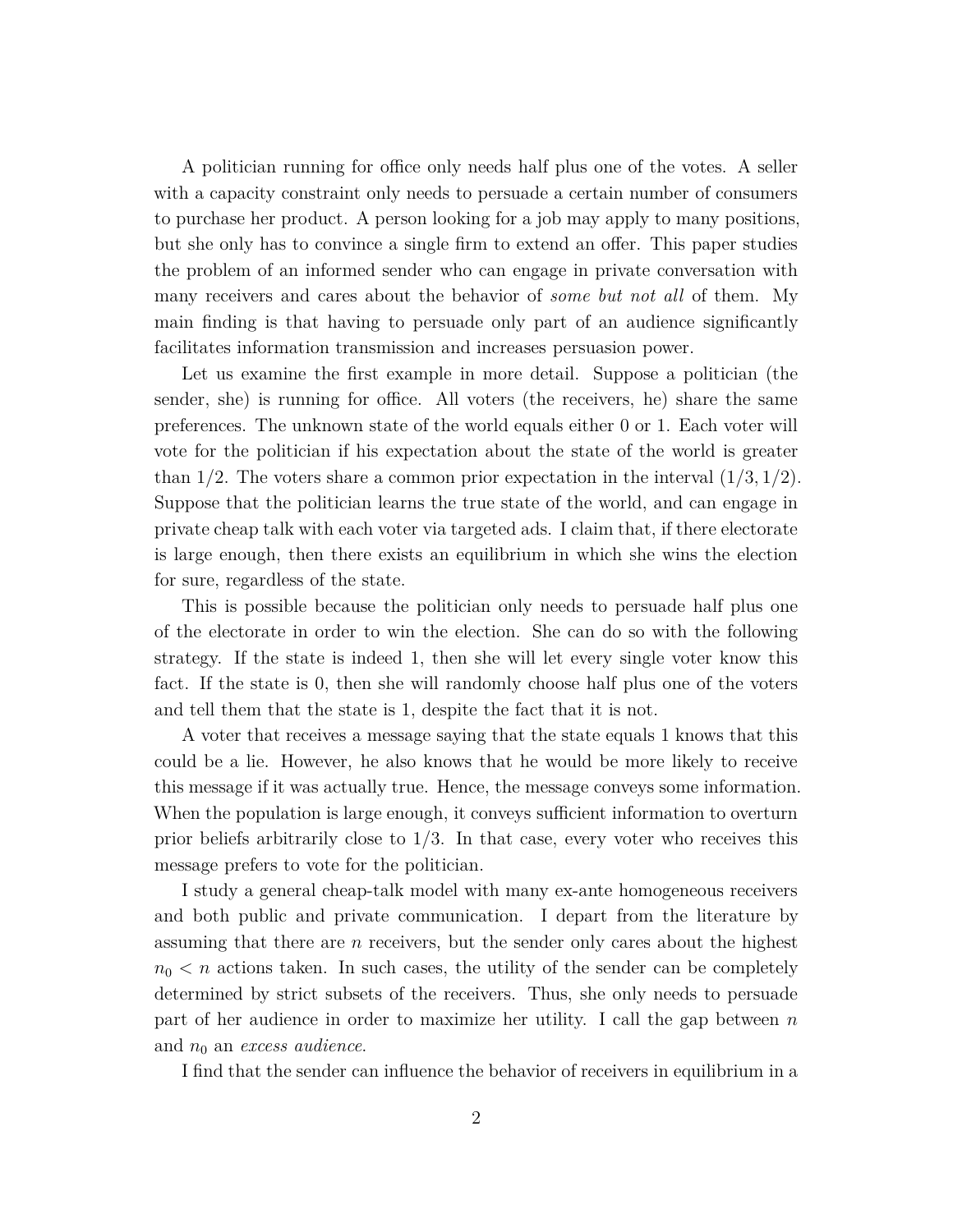very wide class of environments as long as there is an excess audience (Proposition [4\)](#page-10-0). In some environments, effective information transmission is *only* possible if there is an excess audience (Proposition  $6$ ). When the fraction of the audience that the sender cares about is small enough, she can achieve her preferred outcome in equilibrium (Proposition [3\)](#page-10-1).

I characterize the sender's benefit from having an excess audience under a separability assumption (Theorem [5\)](#page-11-0). [Lipnowski and Ravid](#page-19-2) [\(2018](#page-19-2)) characterize the sender's maximum equilibrium payoff when the sender cares about her entire audience in terms of her value function. The value function is the highest payoff the sender can obtain when all the receivers behave optimally given their posterior beliefs. Under Lipnowski and Ravids' assumptions, the sender's maximum equilibrium payoff equals the quasiconcave envelope of her value function. I find that an additional step is needed in the presence of an excess audience.

This step involves a generalization of the politician's communication strategy described above. The sender starts by randomly and privately splitting her audience into a *target* audience that she wants to persuade, and the rest of the receivers. Receivers in the target audience always receive whichever message induces the behavior most favorable to the sender. The communication strategy for the rest of the receivers is chosen to maximize the credibility of the message sent to the target group. This message conveys information because individual receivers are not told whether they were assigned to the target audience.

This kind of strategy allows the sender to implant a fixed posterior belief in a fixed proportion of the audience regardless of the state. I say that such beliefs are *attainable*. The set of attainable beliefs admits a simple and computationally tractable characterization (Lemmas [1](#page-7-0) and [2\)](#page-8-0). When the sender wishes to persuade her entire audience, the only attainable belief is the prior. However, the set of attainable beliefs is strictly increasing with the size of the excess audience. The missing step to characterize the sender's maximum equilibrium payoff is to replace the original value with the maximum value over the set of attainable beliefs.

The benefit from having an excess audience is always non-negative. It is strictly positive for some prior beliefs. And it is monotone in the fraction of the audience that the sender wishes to persuade. Moreover, as the fraction of the audience that the sender cares about converges to zero, the set of attainable beliefs totally covers the interior of the simplex. Consequently, the maximum equilibrium payoff approaches the best feasible payoff for the sender (Proposition [7\)](#page-12-1).

Section [4](#page-13-0) applies the techniques developed in the paper to analyze the election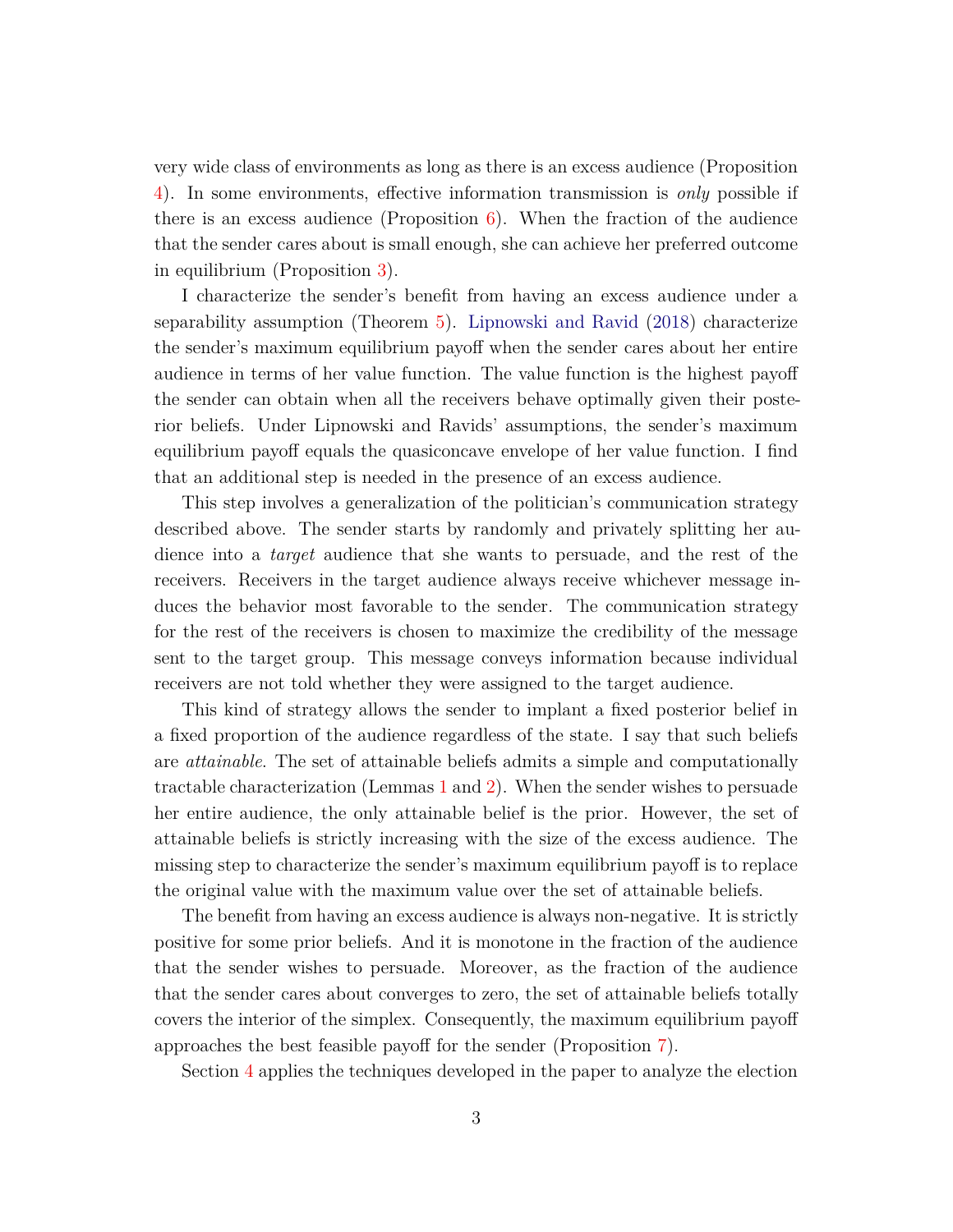example, financial advice, and the role of advertisement for crowdfunding. Section [5](#page-16-0) considers two extensions of the model. First, I analyze a model with full commitment as in [Kamenica and Gentzkow](#page-19-1) [\(2011\)](#page-19-1) and the information design literature [\(Bergemann and Morris](#page-19-3), [2016](#page-19-3), [Taneva,](#page-20-0) [2019](#page-20-0)). I find a characterization of the maximum sender equilibrium payoff in the full-commitment game, assuming that the state space is finite. The characterization is similar to the one for the cheap-talk game. The only difference is that it uses the concave envelope of the value function instead of the quasiconcave envelope.

I also anal[yze an example with the classic quadratic loss functions from](#page-19-0) Crawford and Sobel [\(1982](#page-19-0)). This example does not satisfy all the assumptions required for my characterization. However, it is still possible to use strategies with a random target audience in order to transmit information. When the fraction of the audience that the sender cares about is small, the sender can approximate her preferred outcome and transmit large amounts of information to most of her audience in equilibrium. Unlike the case without an excess audience, information transmission is possible for any degree of bias.

Since the seminal work of Vincent Crawford and Joel Sobel, different authors have found different mechanisms for an expert to gain credibility. Information transmission is possible via cheap talk when incentives are not too misaligned, or there are multiple senders [\(Battaglini](#page-19-4), [2002](#page-19-4)), or multiple dimensions of information [\(Chakraborty and Harbaugh,](#page-19-5) [2010](#page-19-5)[\), or strategic complementarities \(](#page-19-6)Levy and Razin, [2004,](#page-19-6) [Baliga and Sjöström](#page-18-0), [2012\)](#page-18-0), or the sender has transparent motives [\(Lipnowski and Ravid,](#page-19-2) [2018](#page-19-2)), among other reasons. An excess audience is a novel mechanism which allows for information transmission in some settings in which none of the aforementioned mechanisms operate.

Some authors have studied cheap-talk communication with multiple audiences. However, this literature has focused on situations when the sender cares about the actions of all receivers, either directly or indirectly. [Farrell and Gibbons](#page-19-7) [\(1989\)](#page-19-7) showed that senders with multiple audiences sometimes prefer public communication and sometimes private communication. [Goltsman and Pavlov](#page-19-8) [\(2011\)](#page-19-8) show that the sender might be strictly better off by combining both types of messages. [Hence, I allow](#page-18-1) the sender to use both private and public messages.

Basu et al. [\(2018](#page-18-1)) study the problem of an informed sender who employs cheap talk to try to prevent an ethnic conflict. Their model has a large audience, and the sender is allowed to use private messages. However, they restrict attention to strategies that are anonymous, conditional on observed heterogeneity. This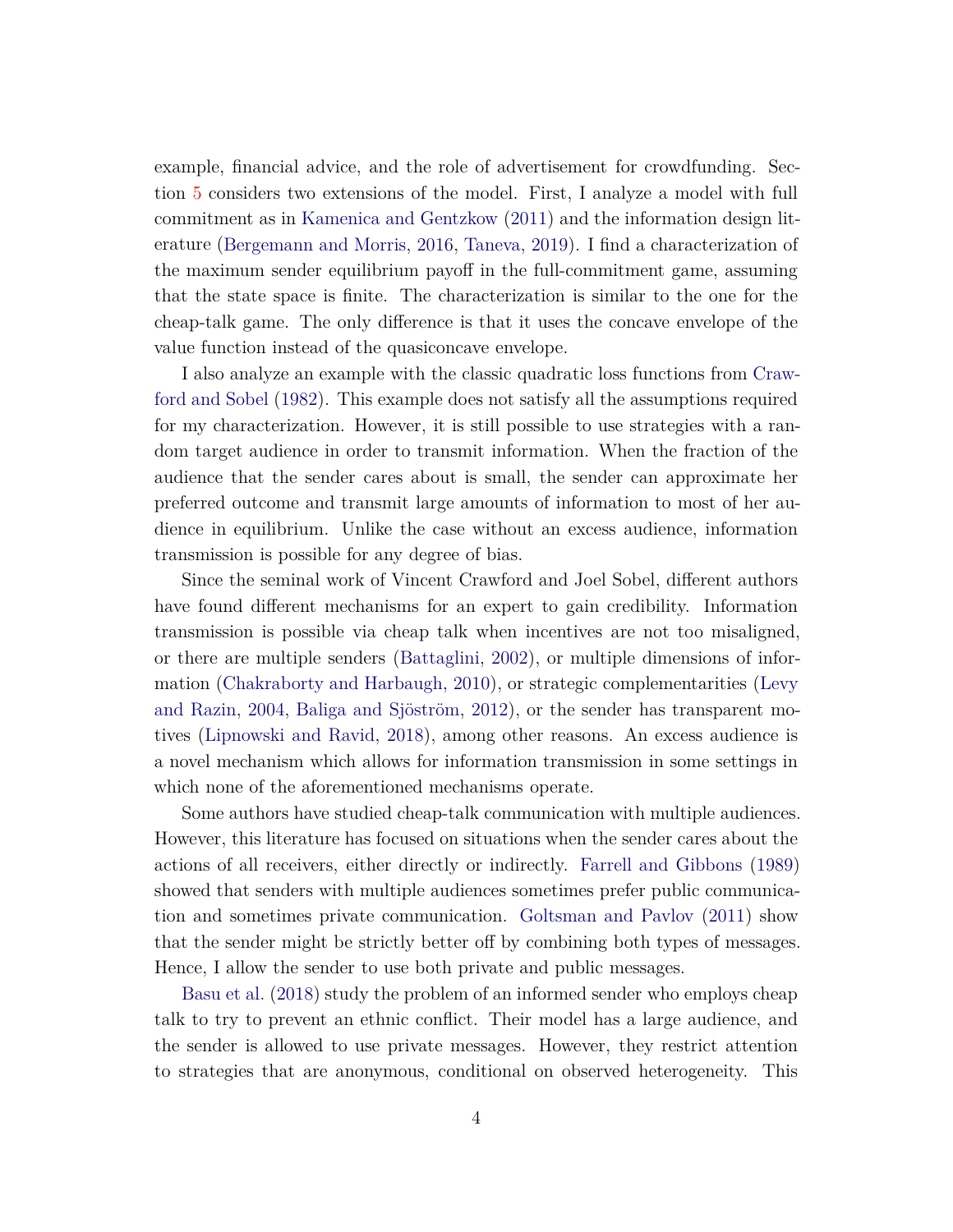restriction precludes the strategies with random target audiences that I analyze. Instead, they exploit preference complementarities in order to find an equilibrium with effective information transmission.

There is a large body of literature using cheap talk to study information transmi[ssion between politicians and electorates, dating at least as far back as](#page-19-9) Harrington [\(1992](#page-19-9)). Some recent work in this area includes [Schnakenberg](#page-20-1) [\(2015](#page-20-1)), [Panova](#page-20-2) [\(2017\)](#page-20-2), [Jeong](#page-19-10) [\(2019\)](#page-19-10), and [Kartik and Van Weelden](#page-19-11) [\(2017\)](#page-19-11). Other recent papers analyze the [problem from the information design perspective, including](#page-18-2) Alonso and Câmara [\(2016\)](#page-18-2), and [Chan et al.](#page-19-12) [\(2019](#page-19-12)). Within this literature, the papers that assume talk is cheap focus on public messages. My contributions highlight the importance of private anonymous communication (e.g., through social media).

## **1. Model**

There is one sender *s*, and a set of receivers  $r \in R = \{1, \ldots, n\}$ . The sender and receivers share a common prior belief  $\pi_0$  about the true state  $\theta_0 \in \Theta$ . The sender learns the state. She then sends a private message  $m_r^p \in M$  to each receiver *r*, and a public message  $m_0 \in M_0$  to all receivers. Each receiver observes the compound message  $m_r = (m_0, m_r^p)$ , but observes neither the state nor other receivers' private messages. Then, all receivers observe an uninformative public sunspot  $\omega^0$  distributed uniformly on [0,1]. Finally, each receiver *r* chooses an action  $a_r \in A$ . All receivers have identical preferences. The utility of *r* depends only on his own action and the state. It is given by  $u_R(a_r, \theta)$ . The sender's utility  $u_S(a_1, \ldots, a_n)$  does *not* depend on the state.

I impose some technical restrictions.[1](#page-4-0) Each of *A*, Θ and *M* is a compact separable metric space containing at least two elements.  $M_0$  and  $M$  are rich

<span id="page-4-0"></span><sup>&</sup>lt;sup>1</sup>I adopt the following notational conventions throughout the paper. For each separable metric space *Y*,  $\mathscr{B}_Y$  denotes the Borel  $\sigma$ -algebra on *Y*, and  $\Delta Y$  the set of probability measures on  $(Y, \mathscr{B}_Y)$  endowed with the weak\* topology. Given measures  $\pi, \tau \in \Delta Y$ ,  $\pi \ll \tau$  denotes absolute continuity,  $\pi \sim \tau$  denotes equivalence, and  $d\pi/d\tau$  denotes the Radon-Nikodym derivative of  $\pi$ with respect to  $\tau$ . The support of  $\pi$  is denoted by supp  $\pi$ . Given a set *X*, a function  $g: X \to \Delta Y$ , a point  $x \in X$  and an event  $Y' \in \mathscr{B}_Y$ , let  $g(Y'|x) := [g(x)](Y')$ . Profiles of elements of *X* are denoted by  $\mathbf{x} = (x_1, \ldots, x_n) \in X^n$ . Throughout the paper, "a.s." means "almost surely with respect to  $\pi_0$ ".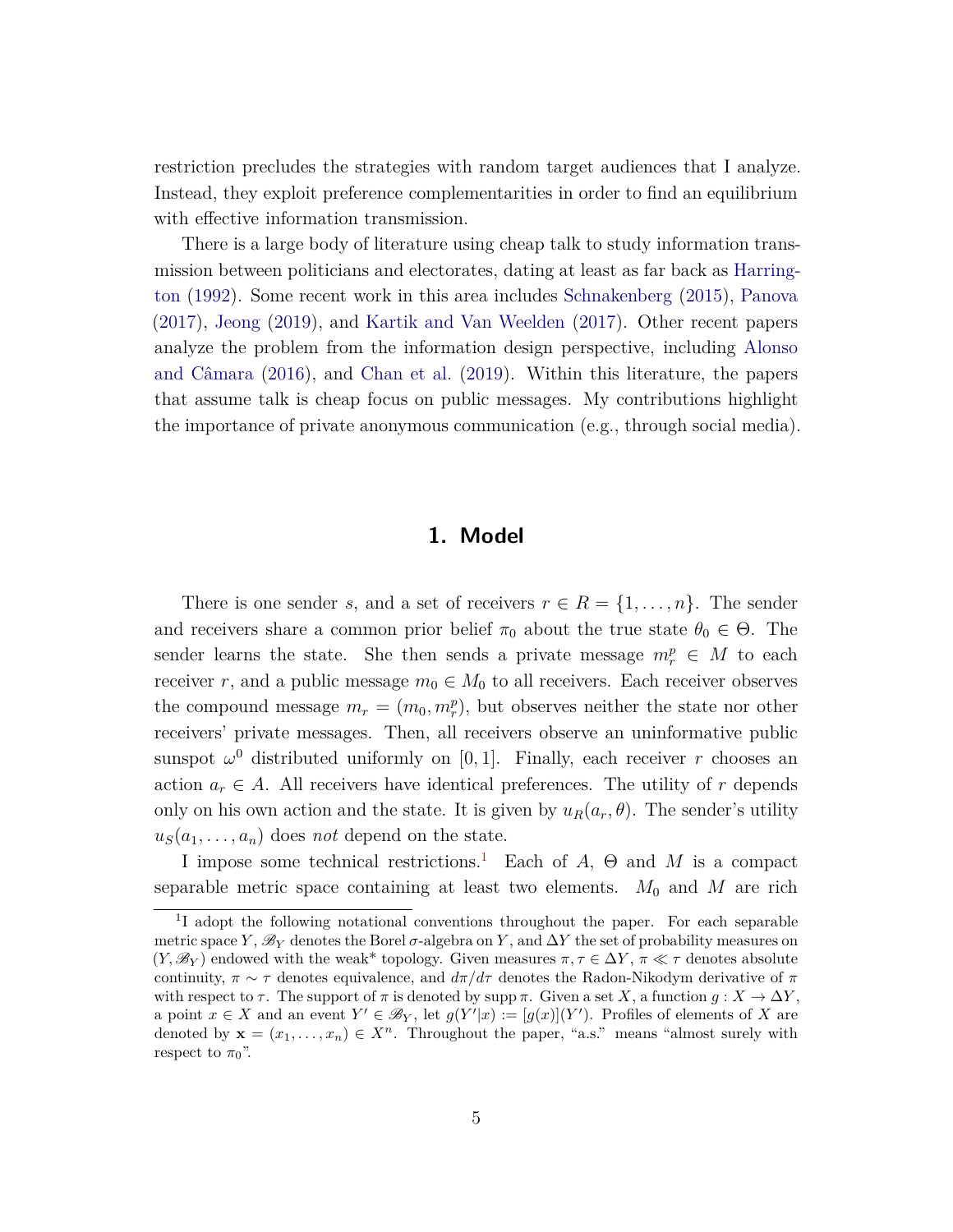enough as to *not* restrict the set of equilibrium outcomes.[2](#page-5-0) The utility functions are continuous.

I study the perfect Bayesian equilibria of this game. *Communication strategies*, *receiver strategies*, and *updating rules* are measurable maps  $\mu$  :  $\Theta \to \Delta(M_0 \times M^n)$ ,  $\alpha_r : M_0 \times M \times [0,1] \to A$ , and  $\beta_r : M_0 \times M \to \Delta \Theta$ , respectively. Let  $\mu_r(\cdot | \theta)$  denote the marginal distribution over  $m_r$  induced by  $\mu(\theta)$ . Let  $BR(\pi)$  be the set of actions that maximize  $\int_{\Theta} u_R(a, \theta) d\pi(\theta)$ . An *equilibrium* is a tuple  $(\alpha, \beta, \mu)$  consisting a profile of receiver strategies, a profile of updating rules, and a communication strategy, such that

- (i) For every receiver *r*,  $\beta_r$  is consistent with Bayes' rule given  $\mu_r$  and  $\pi_0$ .
- (ii)  $\alpha_r(m,\omega) \in A^*(\beta_r(m_r))$  for every receiver *r* and compound message  $m_r$ .
- (iii) For every message profile  $\mathbf{m} \in M_0 \times M^n$ , if there exists a state  $\theta$  such that  $\mu(\mathbf{m}|\theta) > 0$ , then **m** maximizes  $\int_0^1 u_S(\alpha_1(m_1,\omega), \ldots, \alpha_n(m_n,\omega)) d\omega$ .

## **1.1. Pivotal part of the audience**

Throughout most of the paper, I maintain the assumption that the sender only cares about the tail of the empirical distribution of actions taken by the receivers.

<span id="page-5-1"></span>**Assumption 1**  $A \subseteq \mathbb{R}$  and there exists an integer  $n'$  such that for every pair of action profiles **a** and  $\tilde{\mathbf{a}}$ , if  $a^{(i)} = \tilde{a}^{(i)}$  for every  $i \geq n + 1 - n'$ , then  $u_S(\mathbf{a}) = u_S(\tilde{\mathbf{a}})$ , where  $a^{(i)}$  denotes the *i*-th order statistic of **a**.

Define the *pivotal number of receivers* to be the smallest integer  $n_0 \in \{0, \ldots, n\}$ that satisfies the condition from Assumption [1.](#page-5-1) The *pivotal fraction of the audience* is  $\gamma_0 = n_0/n$ . The sender's utility only depends on the highest  $n_0$  actions taken by the receivers. If  $n_0 = 0$ , then the sender is indifferent between all outcomes. If  $n_0 = n$ , then the sender cares about the entire empirical distribution of receiver actions, but not about the identity of the receivers taking each action. If  $0 < n_0 < n$  then the sender cares about persuading fewer receivers than she can talk to. In that case, I say that there is an *excess audience*.

<span id="page-5-0"></span><sup>&</sup>lt;sup>2</sup>A sufficient condition is  $||M||$ ,  $||M_0|| \geq ||(A \times \Theta \times [0, 1])^n||$ .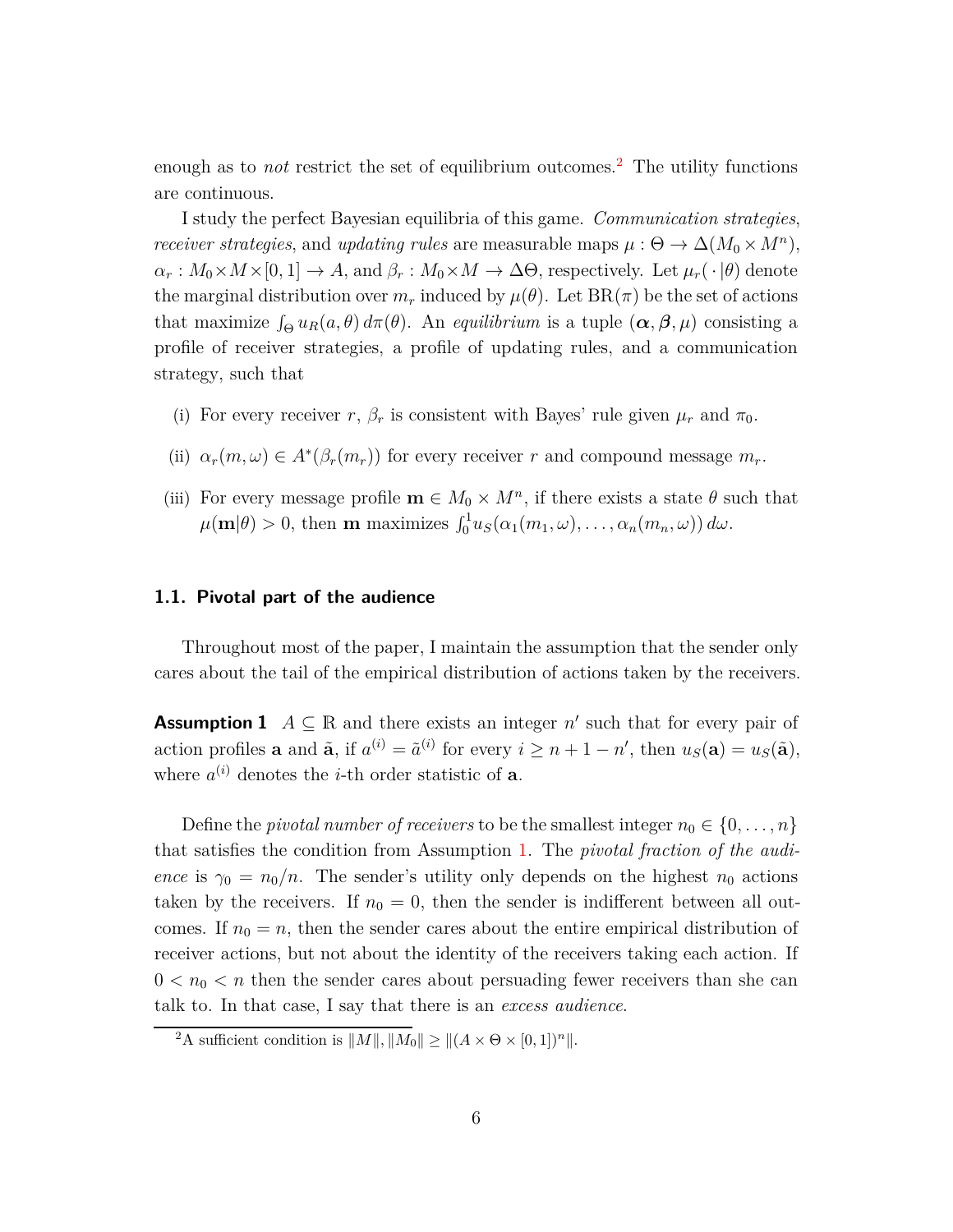*Example 1* Recall the election example from the introduction. Letting  $a_r = 1$ denote a vote for the sender and  $a_r = 0$  a vote against her, the outcome of the election is determined by the median action. If *n* is odd, then  $n_0 = (n+1)/2$  and  $\gamma_0 = (n+1)/2n$ . See Section [4.1](#page-13-1) for more on this example.

*Example 2* Suppose that the sender is the owner of a coffee shop from a local franchise *T*. The shop is located at a tourist destination with several shops from the same franchise. Most of the potential customers are travelers who are unfamiliar with the franchise and will buy coffee from it at most once. The utility of a potential customer equals  $\theta_0$  if they buy a coffee at one of the coffee shops  $(a_r = 1)$ , and 0 otherwise  $(a_r = 0)$ . The sender's profit is normalized to equal the number of customers she serves. She can talk with *n* passing-by receivers, but she can serve at most  $n_0$  of them. Receivers who choose  $a_r = 1$  but are beyond the capacity of the sender, will buy their coffee at a different shop from the same franchise. Therefore,  $u_S(\mathbf{a}) = \sum_{i=1}^{n_0} a^{(n+1-i)}$ .

# **2. Attainable posteriors**

<span id="page-6-0"></span>This section discusses two technical lemmas that drive the rest of the results. Readers interested in the main results can skip to Section [3.](#page-9-0) A key step in my analysis is to determine the maximum influence that the sender can exert over the beliefs of part of her audience. If the sender wants to guarantee that there are always  $n_0$  receivers having certain posterior beliefs, what values can these posteriors take?

**Definition 1** For  $\gamma \in [0, 1]$ , a belief  $\pi' \in \Delta\Theta$  is  $\gamma$ -attained by a communication strategy *µ* and a profile of updating rules *β* if

- (i) For every receiver  $r, \beta_r$  is consistent with Bayes' rule given  $\mu$ .
- (ii) For every state  $\theta$  and every message profile **m** in the support of  $\mu(\theta)$ , there exists a set  $T \subseteq R$  such that  $||T|| \geq n\gamma$  and  $\beta_r(m_r) = \pi$  for all  $r \in T$ .

Say that  $\pi$  is  $\gamma$ -attainable if there exist  $\mu$  and  $\beta$  that  $\gamma$ -attain it. Let  $\Pi(\gamma)$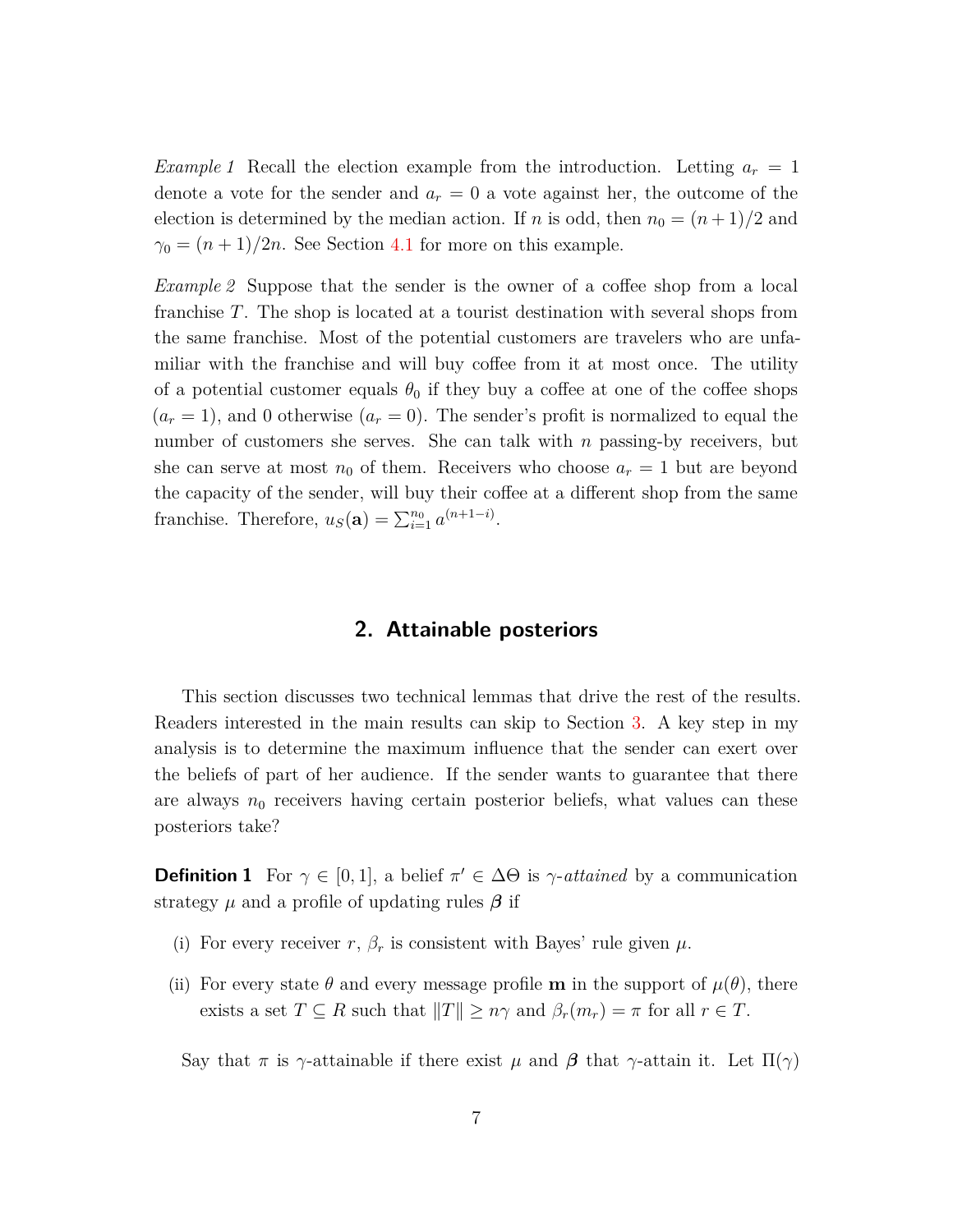be the set of  $\gamma$ -attainable beliefs. The following lemma characterizes the set of *γ*-attainable beliefs using a set of linear restrictions on likelihood ratios.

<span id="page-7-0"></span>**Lemma 1** *For all*  $\gamma \in (0,1]$  *and*  $\pi \in \Delta\Theta$ *, the following statements are equivalent* 

- $(i)$   $\pi$  *is*  $\gamma$ *-attainable.*
- *(ii)*  $\pi_0(E)\pi(E') \geq \gamma \pi_0(E')\pi(E)$  *for any two events*  $E, E' \in \mathscr{B}_{\Theta}$ *. (iii)*  $\pi \ll \pi_0$  *and*  $d\pi/d\pi_0 \in [\gamma c^0, c^0]$  *a.s. for some*  $c^0 > 0$ .<sup>[3](#page-7-1)</sup>

Lemma [1](#page-7-0) implies that  $\Pi(\gamma)$  is a nonempty closed and convex polytope. Note that all possible posterior beliefs are 0-attainable, and only  $\pi_0$  is 1-attainable. All the proofs are in the appendix. The following example shows one way to reach the bounds from (*ii*).

*Example 3* Suppose that  $\Theta = \{0, 1\}$  and fix some  $\gamma = k/n$  with  $k \in \{1, ..., n\}$ . Identify each  $\pi \in \Delta\Theta$  with the probability  $p := \pi(1)$ . The only two non-trivial events to consider are  $\{1\}$  $\{1\}$  $\{1\}$  and  $\{0\}$ . Hence, part *(ii)* of Lemma 1 implies that a belief is *γ*-attainable if and only if

<span id="page-7-3"></span>
$$
\gamma\left(\frac{p_0}{1-p_0}\right) \le \frac{p}{1-p} \le \frac{1}{\gamma}\left(\frac{p_0}{1-p_0}\right). \tag{1}
$$

After some simple algebra, this implies that the set of *γ*-attainable beliefs corresponds to

<span id="page-7-2"></span>
$$
\left[\frac{p_0}{p_0 + (1 - p_0)/\gamma_0}, \frac{p_0}{p_0 + (1 - p_0)/\gamma_0}\right].
$$
\n(2)

The upper bound in [\(2\)](#page-7-2) can be attained by the following communication strategy. The sender first chooses a random target audience  $T \subset R$  consisting of exactly *k* receivers. Each receiver *r* only observes one of two possible (compound) messages  $m_r = m'$  or  $m_r = m''$ . The sender always sends message  $m'$  to all the receivers in *T*. Receivers not in *T* receive message  $m'$  if and only if  $\theta_0 = 1$ . This strategy results in the conditional probabilities  $\mu_r(m'|1) = 1$  and  $\mu_r(m''|0) = \gamma_0$ .

<span id="page-7-1"></span><sup>3</sup>Condition (*iii*[\) is a stronger version of the condition from Theorem 2.1 in](#page-19-13) Diaconis and Zabell [\(1982](#page-19-13)). They find that a posterior belief  $\pi$  is consistent with a prior  $\pi_0$  and Bayes' Rule if and only if  $\pi \ll \pi_0$  and  $d\pi/d\pi_0 \leq c^0$  a.s. for some  $c^0 > 0$ .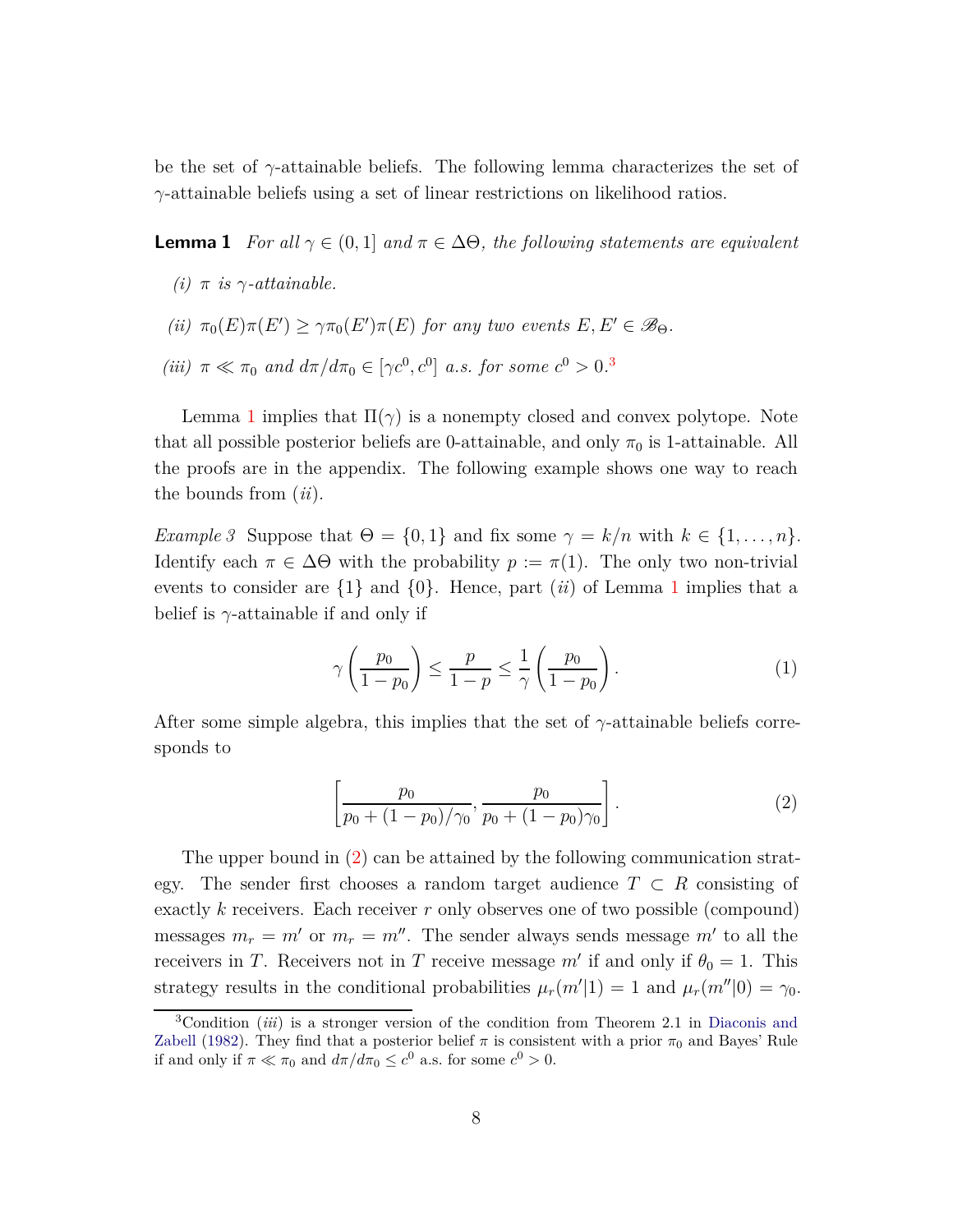From Bayes' rule, the posterior belief  $\beta_r(1|m')$  equals the upper bound of [\(2\)](#page-7-2). Since at least *k* receive message  $m'$ , this belief is  $\gamma$ -attained.

Lemma [2](#page-8-0) below asserts that each extreme point of  $\Pi(\gamma)$  corresponds to a partition of states into only two blocks. States in one block have increased likelihoods relative to the prior, and states in the other block have decreased likelihoods. This characterization makes  $\Pi(\gamma)$  computationally tractable. It is particularly advantageous in monotone environments when the sender would always prefer to increase the receivers' beliefs about the state.

<span id="page-8-0"></span>**Lemma 2** *For any*  $\gamma \in (0,1]$ *, a belief*  $\pi \in \Delta\Theta$  *is an extreme point of*  $\Pi(\gamma)$ *, if and only if there exists an event*  $E^+ \in \mathcal{B}_{\Theta}$  *such that for every event*  $E \in \mathcal{B}_{\Theta}$ 

<span id="page-8-1"></span>
$$
\pi(E) = \frac{\pi_0(E \cap E^+) + \gamma \pi_0(E \setminus E^+)}{\pi_0(E^+) + \gamma \pi_0(\Theta \setminus E^+)}.
$$
\n(3)

<span id="page-8-2"></span>*Example 4* Suppose that  $\Theta = \{1, 2, 3\}$  and  $\pi_0 = (1/2, 1/3, 1/6)$ . The prior likelihood ratios are  $\pi_0(1)/\pi_0(2) = 3/2$ ,  $\pi_0(1)/\pi(3) = 3$ , and  $\pi(2)/\pi(3) = 2$ . It follows from part (*ii*) of Lemma [1](#page-7-0) that a posterior  $\pi$  is  $\frac{1}{2}$ -attainable if and only if  $\pi(1)/\pi(2) \in [3/4, 3], \pi(1)/\pi(3) \in [3/2, 6], \text{ and } \pi(2)/\pi(3) \in [1, 4].$  These conditions correspond to the cones spanning from each vertex of the simplex in Figure [1.](#page-9-1)  $\Pi(1/2)$  is the shaded irregular hexagon surrounding  $\pi_0$ . The vertex  $\pi' = (1/3, 4/9, 2/9)$  is given by [\(3\)](#page-8-1) with  $E^+ = {\theta_3, \theta_2}$ . It maximizes  $\int_{\Theta} \theta \, d\pi(\theta)$ subject to  $\pi \in \Pi(1/2)$ .

<span id="page-8-3"></span>*Example 5* Suppose  $\theta^0$  is distributed uniformly on [0, 1]. What is the *γ*-attainable belief that maximizes the expectation of the state? Theorem 32.3 in [Rockafellar](#page-20-3) [\(1970\)](#page-20-3) implies that the maximum is attained at an extreme point of  $\Pi(\gamma)$ . Lemma [2](#page-8-0) thus implies that the maximizer  $\pi^*$  takes the form  $(3)$ , and it must be the case that  $E^+ = [\theta_1, 1]$  for some  $\theta_1 \in (0, 1)$ . It follows that

$$
\int_0^1 \theta \, d\pi^*(\theta) = \int_0^{\theta_1} \frac{\gamma \theta}{\gamma \theta_1 + 1 - \theta_1} d\theta + \int_{\theta_1}^1 \frac{\theta}{\gamma \theta_1 + 1 - \theta_1} d\theta = \frac{\gamma \theta_1^2 + 1 - \theta_1^2}{2(\gamma \theta_1 + 1 - \theta_1)}.
$$
 (4)

This expression is maximized when  $\theta_1 = 1/(1 + \sqrt{\gamma})$ , and the maximum is  $\int_{\Theta} \theta \, d\pi^*(\theta) = 1/(1 + \sqrt{\gamma})$ . Note that this maximum equals 1/2 when  $\gamma = 1$ , equals 1 when  $\gamma = 0$ , and is strictly decreasing in  $\gamma$ .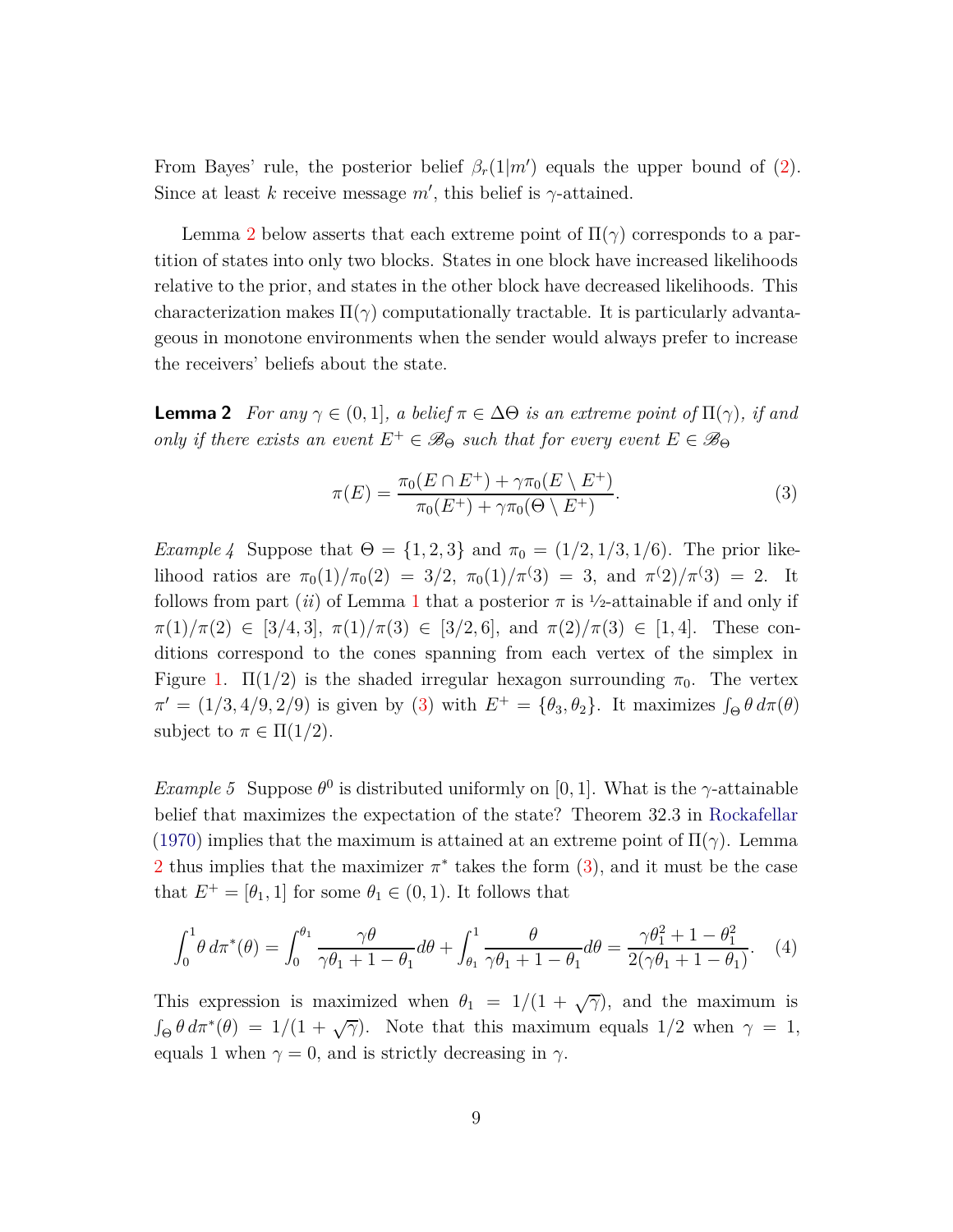<span id="page-9-1"></span>

**Figure 1** –  $\frac{1}{2}$ -attainable beliefs for Example [4.](#page-8-2)

# **3. Information transmission and persuasion**

### <span id="page-9-0"></span>**3.1. Persuading a small part of an audience**

It is possible to exert great influence over very small fractions of an audience. Suppose that the sender's utility is maximized by a constant action profile. Further suppose that this action profile is a best response to a belief  $\pi^*$  with a Radon-Nikodym derivative bounded both above and away from zero. Lemma [1](#page-7-0) implies that  $\pi^*$  would be  $\gamma$ -attainable for sufficiently low values of  $\gamma$ . Hence, when the sender only cares about small fractions of her audience, she would be able to reach her preferred outcome in equilibrium. Formally,

<span id="page-9-2"></span>**Assumption 2** There exist an action  $a^*$  and a belief  $\pi^*$  such that  $a^* \in BR(\pi^*)$ and  $u_S(a^*, \ldots, a^*) \ge u_S(\mathbf{a})$  for every action profile **a**.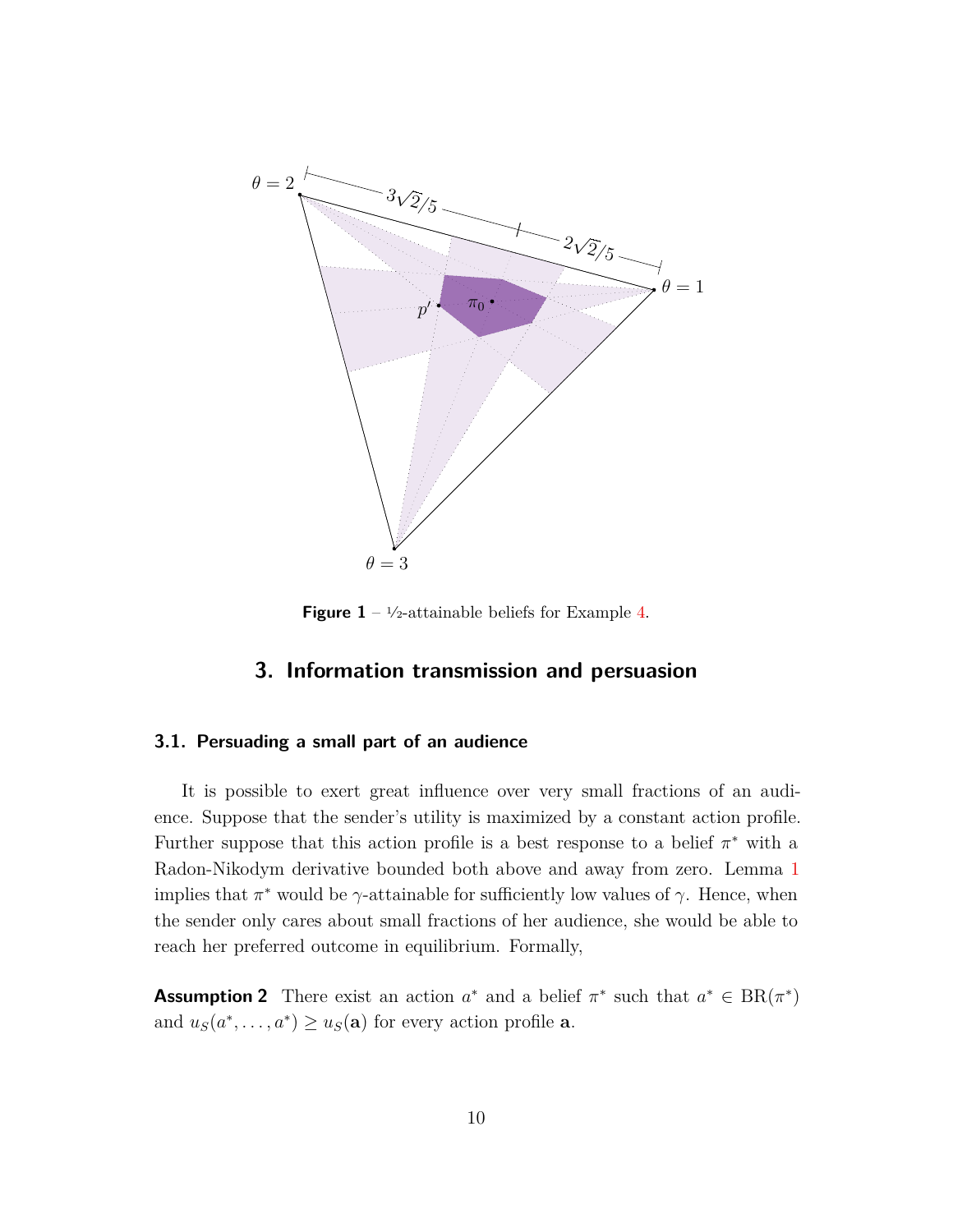<span id="page-10-3"></span>**Assumption 3**  $\pi^* \ll \pi_0$ , and there exist two numbers  $0 < \underline{\nu} \leq \bar{\nu} < \infty$  such that  $d\pi^*/d\pi_0 \in [\underline{\nu}, \bar{\nu}]$  a.s..<sup>[4](#page-10-2)</sup>

<span id="page-10-1"></span>**Proposition 3** *Under assumptions*  $1-\beta$  $1-\beta$  *there exists*  $\bar{\gamma} = \bar{\gamma}(\pi_0, \pi^*) \in (0, 1)$  *such that if*  $\gamma_0 \leq \overline{\gamma}$ *, then the game admits an equilibrium in which the sender obtains her preferred outcome.*

## **3.2. Effective information transmission**

I have assumed that the sender has *transparent motives*, in that her preferences do not depend on the state and are thus common knowledge. Cheap-talk models with transparent motives often allow for some information transmission in equilibrium. See, for instance, Theorem 1 in [Chakraborty and Harbaugh](#page-19-5) [\(2010](#page-19-5)) and Proposition 1 in [Lipnowski and Ravid](#page-19-2) [\(2018](#page-19-2)). The question I address is whether the sender can transmit sufficient information in order to influence the behavior of her audience to her benefit.

Let  $v_0$  denote the sender's *value function*. That is,  $v_0(\pi)$  specifies the maximum utility that the sender could obtain if *all* receivers shared a posterior  $\pi$  and acted optimally,

$$
v_0(\pi) = \max \left\{ u_S(\mathbf{a}) \mid a_r \in \text{BR}(\pi) \text{ for all receivers } r \right\}.
$$
 (5)

Say that an equilibrium exhibits *effective information transmission* if the sender's expected equilibrium payoff is strictly greater than  $v_0(\pi_0)$ . An excess audience allows for effective information transmission for some prior beliefs under two mild sensitivity assumptions that rule out trivial cases.

<span id="page-10-5"></span>**Assumption 4**  $u_S(a^*, \ldots, a^*) > u_S(a', \ldots, a')$  for every action  $a' \neq a^*$ , and there exists  $\pi' \in \Delta\Theta$  such that  $a^* \notin BR(\pi')$ ,  $\pi' \ll \pi^*$ , and there exist two numbers  $0 < \underline{\nu}' \leq \bar{\nu}' < \infty$  such that  $d\pi'/d\pi^* \in [\underline{\nu}', \bar{\nu}']$  a.s..<sup>[5](#page-10-4)</sup>

<span id="page-10-0"></span>**Proposition 4** *Under assumptions [1,](#page-5-1) [2,](#page-9-2) and [4,](#page-10-5) if there is an excess audience, then there exists a nonempty set*  $P = P(\pi^*, \pi', \gamma_0) \subseteq \Delta\Theta$  *such that the game has an* 

<sup>&</sup>lt;sup>4</sup>If  $\|\Theta\| < +\infty$ , Assumption [3](#page-10-3) holds if and only if supp  $\pi_0 = \sup \pi^*$ .

<span id="page-10-4"></span><span id="page-10-2"></span><sup>&</sup>lt;sup>5</sup>If  $\|\Theta\| < +\infty$ , the last condition is satisfied whenever supp  $\pi' = \text{supp }\pi^*$ .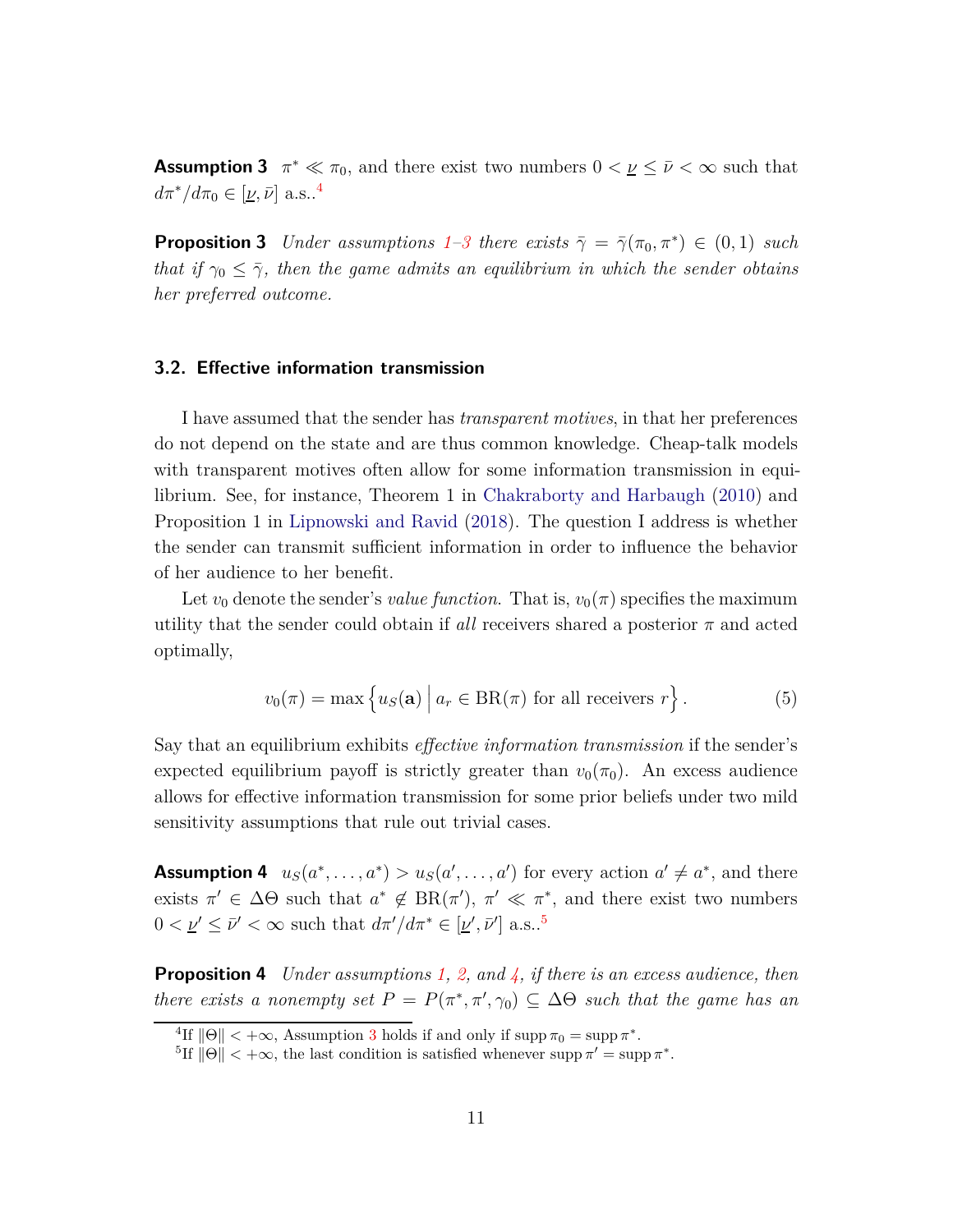*equilibrium with effective information transmission as long as*  $\pi_0 \in P$ *. Moreover, if*  $\|\Theta\|$  < + $\infty$ *, then P has a nonempty interior.* 

## **3.3. Sender-optimal equilibrium under separability**

The sender's *maximum equilibrium payoff*  $v^*$  is the maximum utility that the sender can obtain in any equilibrium. This section characterizes  $v^*$  under the following separability assumption.

<span id="page-11-1"></span>**Assumption 5** There exist a strictly increasing function  $U_s: A \to \mathbb{R}$  such that

$$
u_S(\mathbf{a}) = \frac{1}{n_0} \sum_{i=1}^{n_0} U_S \left( a^{(n+1-i)} \right).
$$
 (6)

The characterization relies on two operators defined on the set of uppersemicontinuous functions from beliefs to sender payoffs. First,  $env_q v$  is the quasiconcave envelope of *v*. That is,  $env_q v$  is the pointwise-minimum, quasiconcave and upper semicontinuous function that majorizes *v*. Second, att *v* gives the maximum of *v* arising from  $\gamma_0$ -attainable beliefs, i.e.,

$$
att v(\pi) = \max \{ v(\pi') \mid \pi \in \Pi(\gamma_0, \pi) \},
$$
\n(7)

where  $\Pi(\gamma_0, \pi)$  is the set of beliefs that would be  $\gamma_0$ -attainable if  $\pi_0 = \pi$ . Intuitively,  $env_q v$  operates by "flooding the valleys" while att  $v$  is obtained by "widening the hills." See the left and center panels of Figure [2](#page-15-0) in Section [4.2](#page-13-2) for an example.

# <span id="page-11-0"></span>**Theorem 5** *Under assumptions [1](#page-5-1) and 5*,  $v^* = \text{att} \operatorname{env}_q v_0(\pi_0)$ *.*

Lemma 1 implies that att  $env_q v_0 = env_q v_0$  when  $\gamma_0 = 1$ . Hence, Theorem [5](#page-11-0) reduces to Theorem 2 in [Lipnowski and Ravid](#page-19-2) [\(2018\)](#page-19-2) in that case. However, the two results differ whenever there is an excess audience and the assumptions from Proposition [4](#page-10-0) hold. The difference between the results corresponds to the benefit from an excess audience defined in the following subsection.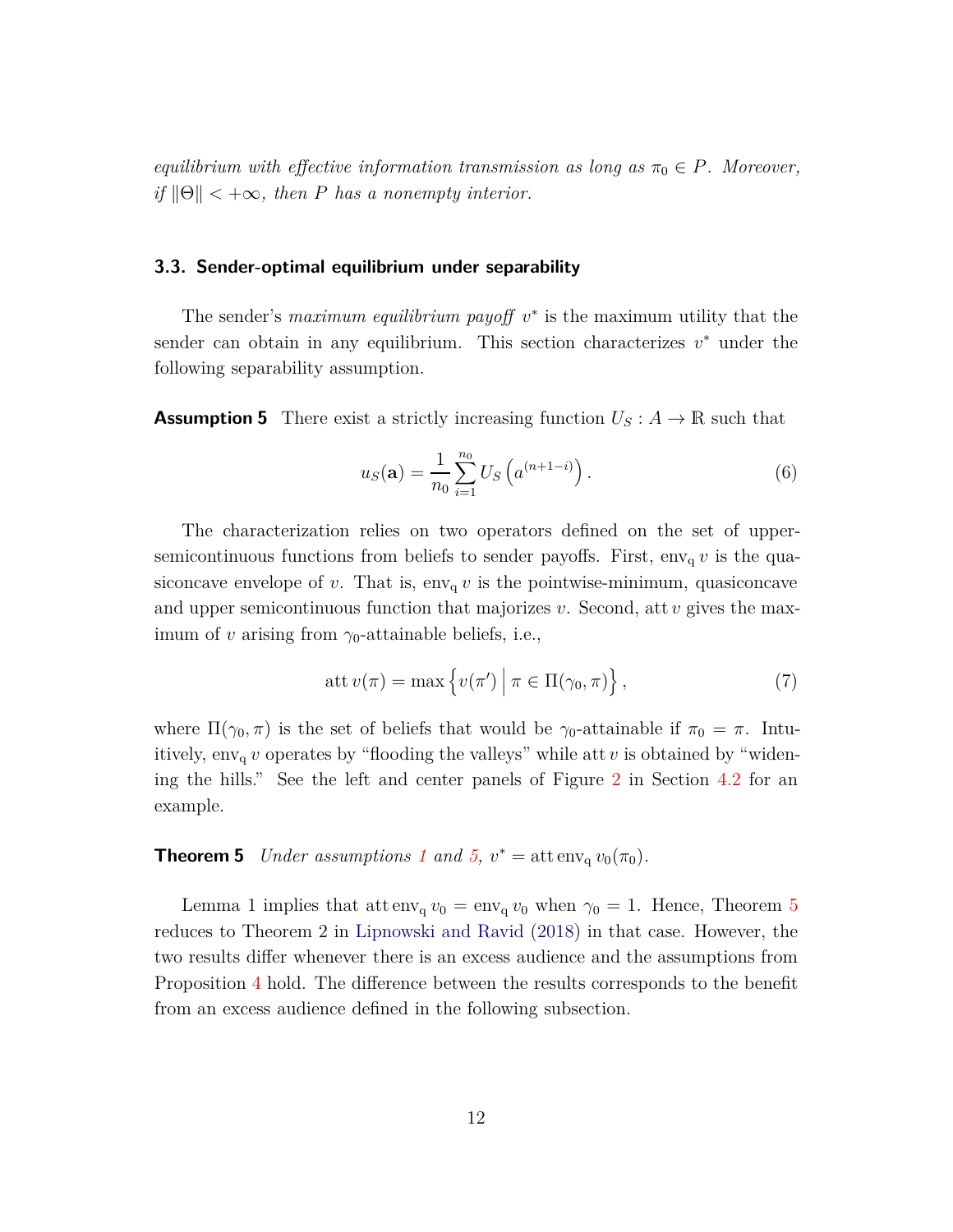### **3.4. The benefit from an excess audience and private communication**

What happens to the sender's payoff when she has to persuade a larger or smaller fraction of her audience? Proposition [6](#page-12-0) below gives sufficient conditions under which an excess audience is *necessary* for effective information transmission. These conditions are satisfied by the election, excess capacity, and labor market applications in Section [4.](#page-13-0)

<span id="page-12-0"></span>**Proposition 6** *Under assumptions [1](#page-5-1) and [5,](#page-11-1) if v*<sup>0</sup> *is quasi-concave and there is an equilibrium with effective information transmission, then there is an excess audience.*

Define the *benefit from excess audience* to be the difference between  $v^*$  and the maximum equilibrium payoff to the sender in an alternative environment with  $n_0 = n$ . It follows from Theorem [5](#page-11-0) and Lemma [1](#page-7-0) that this benefit equals the difference between  $v^*$  and env<sub>q</sub>  $v_0(\pi_0)$ . Moreover, Assumption [5](#page-11-1) guarantees that both  $v^*$  and env<sub>q</sub>  $v_0(\pi_0)$  are measured in the same units.

<span id="page-12-1"></span>**Proposition 7** *Under assumptions* [1–](#page-5-1)[5,](#page-11-1) *there exist*  $\bar{\gamma} = \bar{\gamma}(\pi_0, \pi^*) > 0$  *and a nonempty set*  $P = P(\pi^*, \pi', \gamma_0) \subseteq \Delta\Theta$  *such that the benefit from excess audience* 

- *(i) is non-negative and non-increasing in*  $\gamma_0$ *,*
- *(ii) is strictly positive whenever*  $\pi_0 \in P$  *and*  $\gamma_0 < 1$ *, and*
- *(iii) equals*  $\tilde{u}_S(a^*) v_0(\pi_0)$  *whenever*  $\gamma_0 \leq \overline{\gamma}$ *.*

Consider an alternative model in which the sender can use only public messages. She still cares only about the actions of part of her audience. However, public messages only allow her to persuade either all of the receivers or none of them. The *benefit from private communication* is the gap between  $v^*$  and the maximum sender equilibrium value in this alternative model. Without private messages, the only  $\gamma_0$ -attainable belief is the prior. Hence, the benefit from private communication coincides with the benefit from excess audience under Assumption [5.](#page-11-1)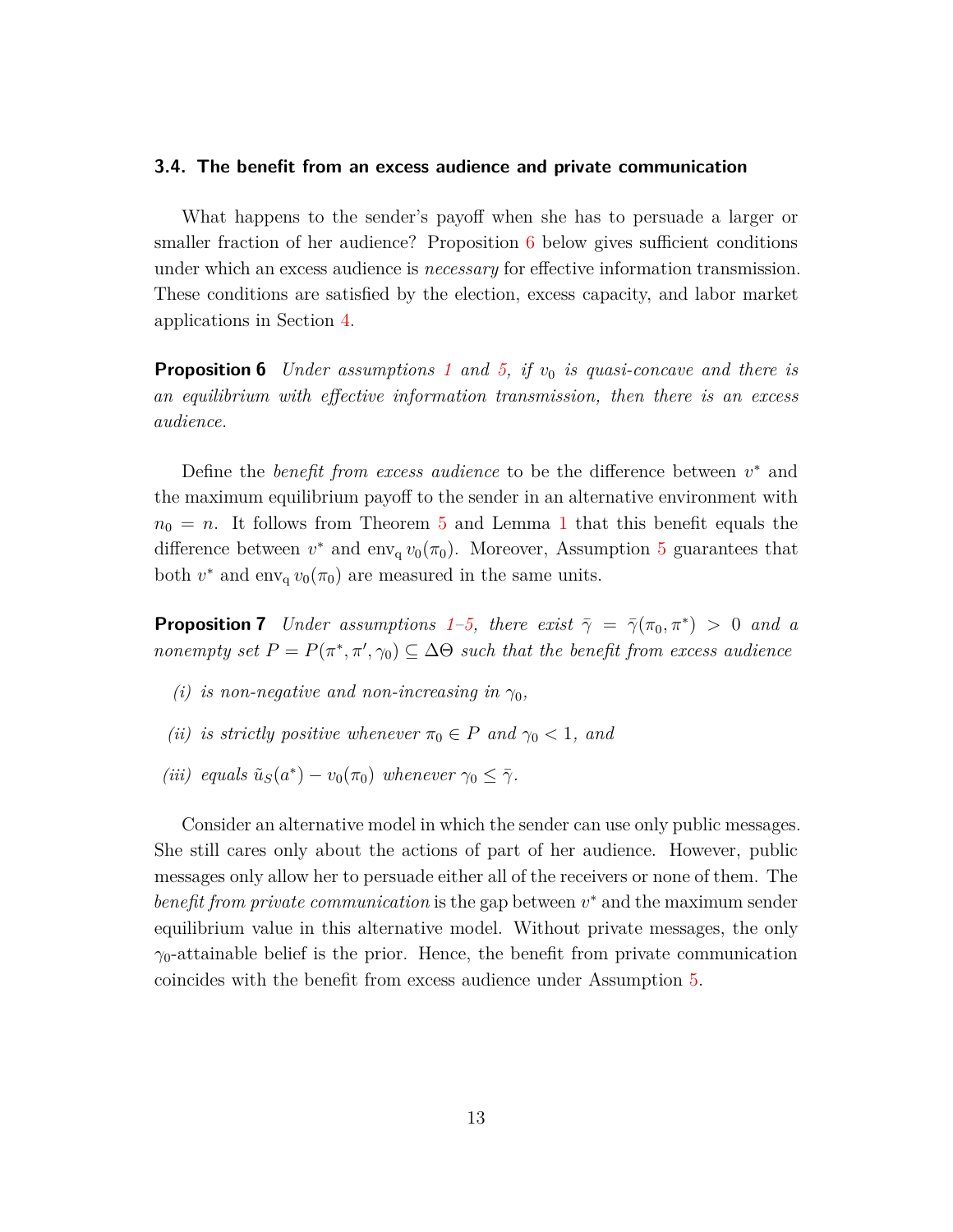# **4. Examples**

## <span id="page-13-1"></span><span id="page-13-0"></span>**4.1. Targeted political campaigns**

Social media allows politicians to personalize campaign advertising at a low cost. Suppose that the sender is a politician running for office. Each receiver *r* will either vote for the sender  $(a_r = 1)$  or against her  $(a_r = 0)$ . The state is either 0 or 1, and voters share a common prior belief with  $p_0 := \pi_0(1) \in (0,1)$ . The sender knows the state and engages in private cheap talk with each receiver via targeted online ads.

The sender wins the election if she obtains a super-majority of at least  $\gamma \in (0, 1)$ of the votes. Her utility is 1 if she wins the election, and 0 otherwise. The pivotal number of receivers is  $n_0 = \min\{n' \mid n' > n\gamma\}$ . All receivers share the same preferences. Receiver *r* prefers  $a_r = 1$  if and only if his posterior beliefs satisfy  $p_r := \pi_r(1) \geq \eta$ , where  $\eta \in (0,1)$  is a fixed parameter.

When is victory attainable for the politician? She wins the election when the posterior beliefs of at least  $n_0$  voters satisfy  $\pi_r > \eta$ . From [\(1\)](#page-7-3), there exists a *γ*0-attainable belief satisfying this condition if and only if

<span id="page-13-3"></span>
$$
\frac{\eta}{1-\eta} < \frac{1}{\gamma_0} \left( \frac{p_0}{1-p_0} \right). \tag{8}
$$

In such cases, there exists an equilibrium in which the sender always wins the election regardless of the state. The condition is satisfied whenever: (*i*) the voters prior attitude towards the sender is positive  $(p_0 \text{ is high})$ ,  $(ii)$  the voters have a low bar for the sender  $(\eta$  is small), or  $(iii)$  the sender only needs a small fraction of votes in order to win the election ( $\gamma_0$  is small). For the case  $\gamma = 1/2$  and  $\eta = 1/2$ , [\(8\)](#page-13-3) reduces to the condition  $\pi_0 > 1/3$  from the introduction.

## <span id="page-13-2"></span>**4.2. Financial advice**

The state  $\theta_0 \in \{0,1\}$  indicates the winner of a rigged boxing match. The sender is an informed bookie who knows the state and would like to persuade the receivers to place large bets. However, she is time constrained. She can talk with *n* receivers, but she can handle at most  $n_0 \leq n$  bets. The rest of the bets will be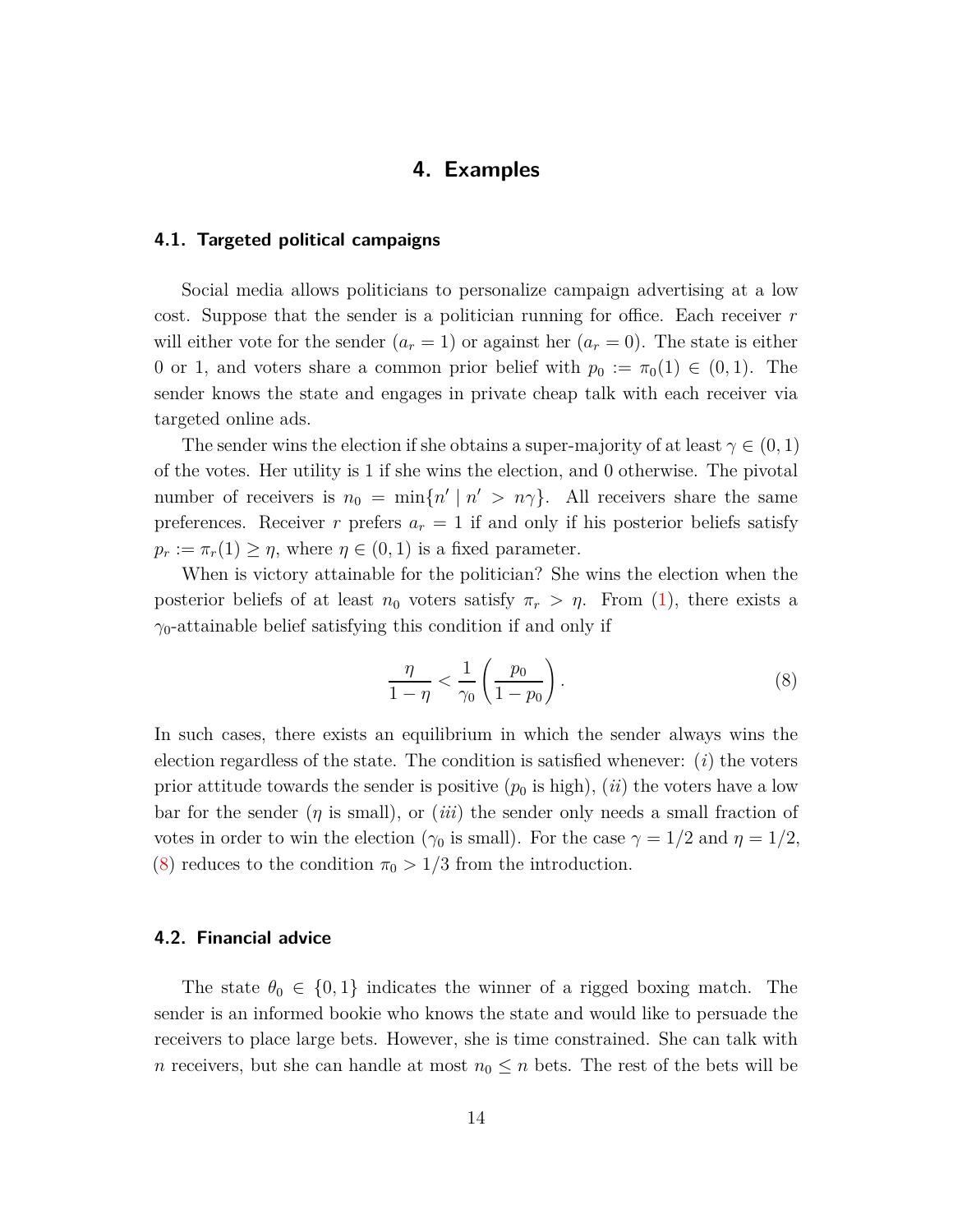handled by other bookies. The total utility of the sender equals  $V_0 + \eta V_1$ , where  $V_\theta$ is the total volume of bets on  $\theta$  that she handles, and  $\eta > 1$  is a fixed parameter.

Each receiver starts with the same initial wealth  $w > 0$  and places a bet  $a_r \in [-w, w]$ . A positive bet represents a bet on  $\theta_0 = 1$  whereas a negative bet represents a bet on  $\theta_0 = 0$ . Bets on different states have different exogenous net returns  $\rho_0, \rho_1 > 0$ , with  $\rho_0, \rho_1 < 1$ . Receivers have logarithmic Bernoulli utility functions. For example, a receiver with beliefs  $\pi$  that places a bet on  $\theta_0 = 1$ maximizes

$$
\int_{\Theta} u_R(a_r, \theta) d\pi(\theta) = p \log(w + a_r) + (1 - p) \log(w - a_r),\tag{9}
$$

subject to  $a_r \in (0, w]$ , where  $p = \pi(1)$ .

This example deviates slightly from our environment because the sender cares about both tails of the distribution of actions. However, the conclusion of Theorem [5](#page-11-0) still applies. The receivers' best response correspondence is given by

$$
BR(\pi) = \begin{cases} \frac{w}{\rho_1} [(1+\rho_1)p - 1] & \text{if } p \ge \frac{1}{1+\rho_1} \\ -\frac{w}{\rho_0} [(1+\rho_0)(1-p) - 1] & \text{if } p \le \frac{\rho_0}{1+\rho_0} \\ 0 & \text{otherwise} \end{cases}
$$
(10)

The function att  $v_0$  can be computed by substituting the bounds from  $(2)$  into  $u<sub>S</sub>(BR(p))$ . Figure [2](#page-15-0) illustrates env<sub>q</sub> *v*<sub>0</sub> (left), att *v*<sub>0</sub> for  $\gamma_0 \in \{1/3, 1/10\}$  (middle), and  $v^*$  for  $\gamma_0 = 1/3$  (right). The gap between the envelopes in the left and right panels corresponds to both the benefit from private communication and the benefit from having more receivers than capacity to take bets. This example can also be interpreted as the problem of a time-constrained financial adviser who takes prices as given and sells multiple negatively correlated instruments.

## **4.3. Crowdfunding**

The sender owns a start-up company financed via an online crowdfunding platform. The receivers are potential backers. Each receiver pledges an investment level  $a_r \geq 0$ . Say that the company is *backed* if  $\sum_{r \in R} a_r \geq \eta$ , where  $\eta > 0$  is a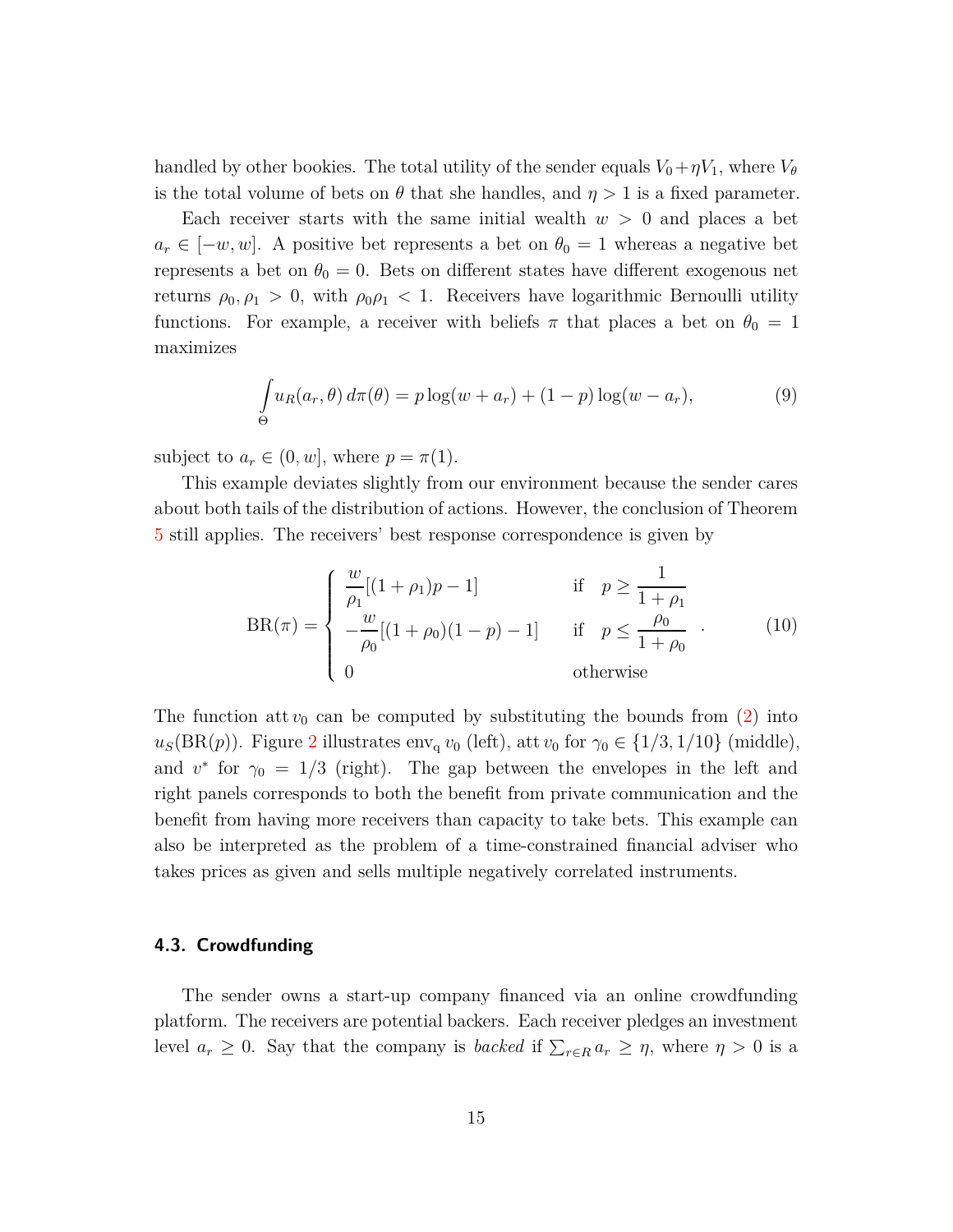<span id="page-15-0"></span>

**Figure 2** – Value functions for the bookie example with  $w = 0.5$ ,  $\eta^2 = 2$ ,  $\rho_1 = 1/2$ , and  $\rho_0 = 1/5$ . Left panel: env<sub>q</sub> *v*<sub>0</sub>. Center panel: att *v*<sub>0</sub> with  $\gamma_0 = 1/3$ (red) and  $\gamma_0 = 1/10$  (blue). Right panel:  $v^*$  with  $\gamma_0 = 1/3$ .

fixed parameter. The sender gets a payoff of 1 if the company is backed and a payoff of 0 otherwise.

A backed company might be a success or a failure. The company succeeds with probability  $\theta_0 \in [0, 1]$  if it is backed, and it fails for sure otherwise. The prior belief about  $\theta_0$  is uniform on [0, 1]. The sender is informed about  $\theta_0$  and can communicate with the receivers via private cheap talk.

If the company is not backed, the pledged investments are refunded. If the company is backed and fails, all the investments are lost. Otherwise, the investors receive a net return  $\rho > 0$ . The receivers have logarithmic Bernoulli utility functions. Hence,

$$
u_R(a_r, \theta) = -\theta e^{-(w + \rho a_r)} - (1 - \theta)e^{-(w - a_r)}
$$
\n(11)

if the company is backed, and  $u_R(a_r, \theta) = -e^{-w}$  otherwise.

Lemmas [1](#page-7-0) and [2](#page-8-0) can be used to construct equilibria in which the sender benefits from having an excess audience. Note that the company will be backed if at least *n'* receivers to pledge at least  $\eta/n'$ . If  $\eta/n' < 1$ , a receiver who is optimistic enough about  $\theta_0$  would be willing to pledge that amount. Optimistic beliefs can be  $(n'/n)$ -attained as long as *n* is sufficiently larger than *n'*.

<span id="page-15-1"></span>**Proposition 8** *If*  $n \geq 12\eta/w\rho^2$ , then the crowdfunding game has a perfect Baye*sian equilibrium in which the company is backed for sure regardless of the state.*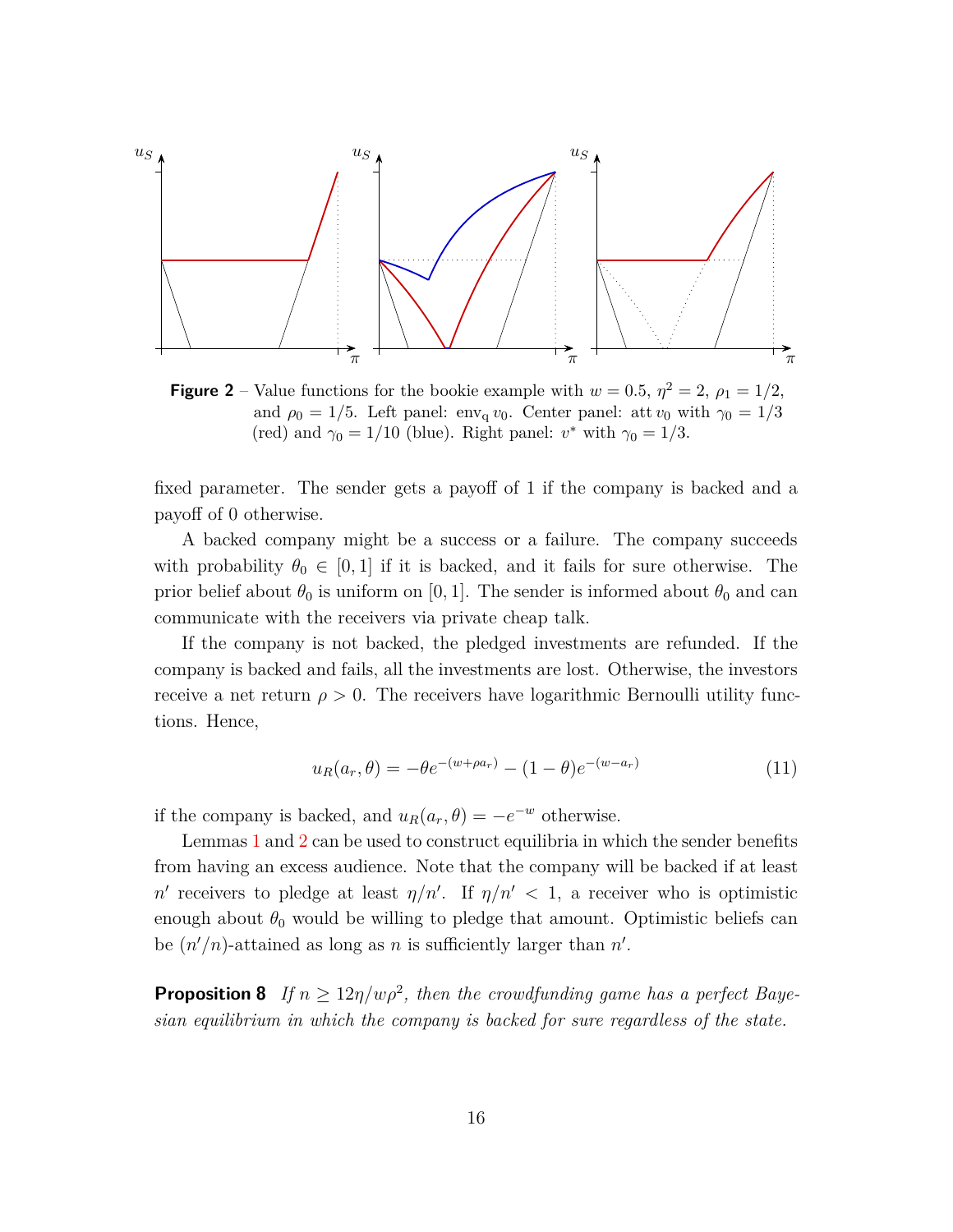# **5. Extensions**

## <span id="page-16-0"></span>**5.1. Information design**

Suppose now that the sender chooses and commits to a communication strategy *before* learning the state of nature. This timing corresponds to the information design paradigm used by [Kamenica and Gentzkow](#page-19-1) [\(2011](#page-19-1)). See also Bergemann and Morris [\(2016\)](#page-19-3). Define a *commitment protocol* to be a tuple  $(\alpha, \beta, \mu)$  satisfying conditions (*i*) and (*ii*) in the definition of an equilibrium. The sender's *maximum commitment payoff*  $v^{**}(p)$  is the maximum utility that the sender can obtain in any commitment protocol.

Since every equilibrium is a commitment protocol, Propositions [3](#page-10-1) and [4](#page-10-0) continue to hold in the game with commitment. Also, it is possible to obtain a geometric characterzation of  $v^*$ . Let env  $v_0$  denote the concave envelope of  $v_0$ , that is, the pointwise-minimum, concave function that majorizes  $v_0$ .

# <span id="page-16-2"></span>**Theorem 9** *If*  $\|\Theta\| < +\infty$  *and Assumption [5](#page-11-1) holds, then*  $v^{**} =$  att env  $v_0(\pi_0)$ .<sup>[6](#page-16-1)</sup>

Figure [3](#page-17-0) illustrates this result for the election example with  $\gamma_0 = \eta = 1/2$ . The figure on the left panel shows env  $v_0$ , which corresponds to the maximum commitment value without an excess audience [\(Kamenica and Gentzkow,](#page-19-1) [2011](#page-19-1)). This would also be the maximum commitment value for the sender if she was restricted to use only public messages. The middle panel shows  $v^* = \text{att } v_0$ . The right panel shows  $v^{**}$ . The benefit from commitment is thus given by the gap between the right and the middle panel. The benefit from an excess audience under commitment is given by the gap between the right and the left panel.

### **5.2. Lack of transparent motives**

Assuming that the sender does not care about the state simplifies the analysis and plays a crucial role in the proof Theorem [5.](#page-11-0) However, an excess audience can

<span id="page-16-1"></span><sup>&</sup>lt;sup>6</sup>The proof is based on Proposition 1 in [Kamenica and Gentzkow](#page-19-1)  $(2011)$ , which assumes a finite state space. The discussion in Section 3 of their online appendix suggests that it might be possible to extend the result to compact separable state spaces.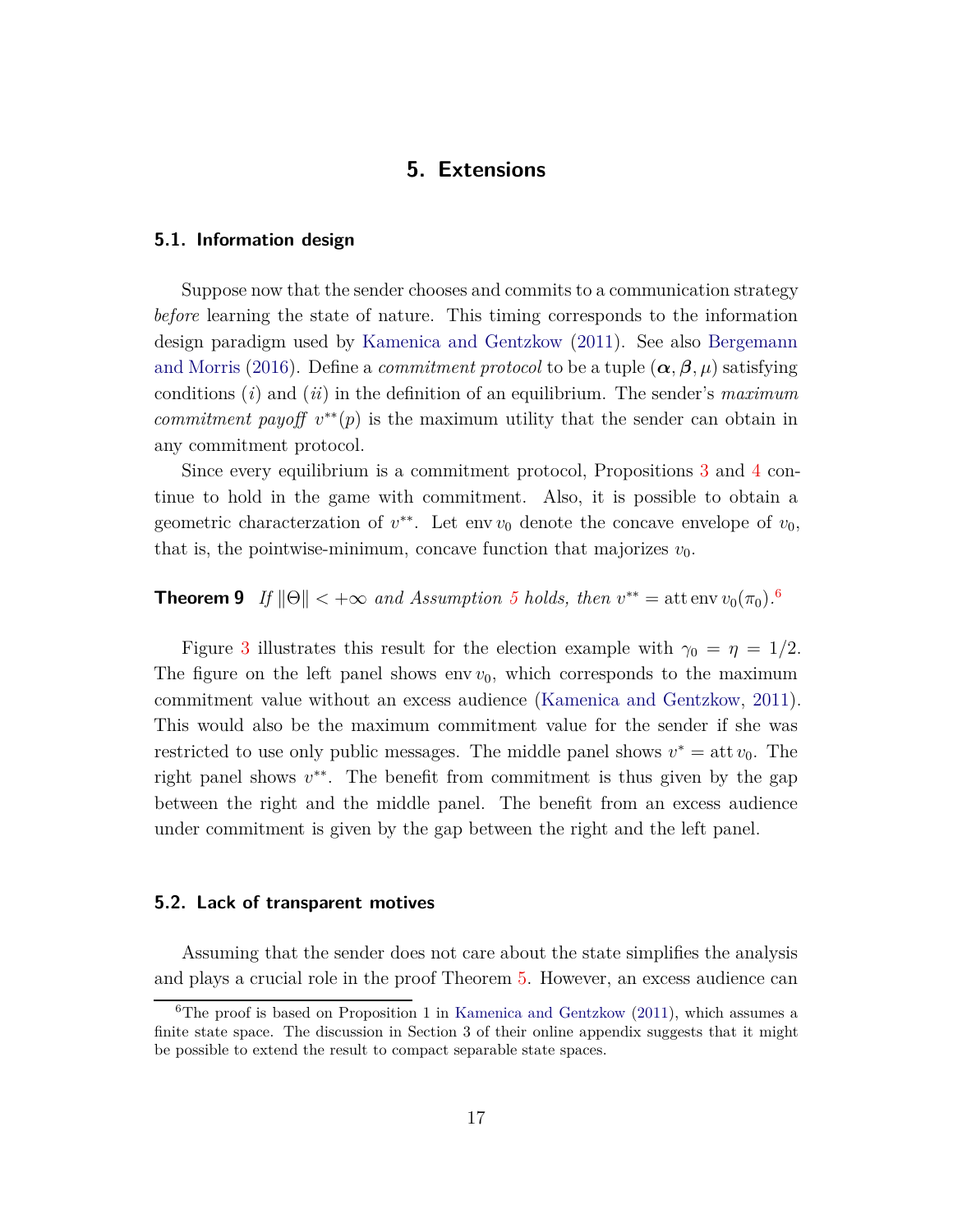<span id="page-17-0"></span>

**Figure 3** – Commitment value for election example with  $\gamma_0 = \eta = 1/2$ .

still be beneficial even when the sender's motives are not transparent. Consider the classic quadratic-loss game from [Crawford and Sobel](#page-19-0) [\(1982](#page-19-0)), with the twist that the sender faces an excess audience.

The state is distributed uniformly on [0*,* 1]. The receivers take actions in  $A = [0, 1]$ , and their utility is  $u_R(a_r, \theta_0) = -(\theta_0 - a_r)^2$ . The sender's utility is given by

$$
u_S(\mathbf{a}, \theta_0) = -\frac{1}{n_0} \sum_{i=1}^{n_0} \left( \theta_0 + b - a^{(n+1-i)} \right)^2, \tag{12}
$$

where  $b > 1/4$  is a fixed parameter measuring the *bias* of the sender relative to the receivers. Suppose that the sender is only allowed to use private messages.

When  $n_0$  is equal to the total number of receivers, this is a particular instance of the environment studied by [Goltsman and Pavlov](#page-19-8) [\(2011](#page-19-8)). Since all the receivers are biased in the same direction, there are only babbling equilibira. In contrast, when  $n$  is much larger than  $n_0$ , there can be effective information transmission.

<span id="page-17-1"></span>**Proposition 10** *For all*  $\epsilon > 0$ *, there exists*  $n < \infty$  *such that whenever*  $n \geq n$  *the maximum sender equilibrium value in the quadratic-loss game is greater than*  $-\epsilon$ *if*  $\theta_0 + b \leq 1$ *, and greater than*  $-b^2 - \epsilon$  *otherwise.* 

The proof is constructive. The sender uses a strategy based on a finite partition of [0, 1]. She randomly splits the receivers into two groups of sizes  $n - n_0$  and *n*<sub>0</sub>. She then reveals truthfully which block of the partition contains  $\theta_0$  to the members of the first group. She misleads the members of the second group so that they choose her preferred action. When *n* is very large, it is possible to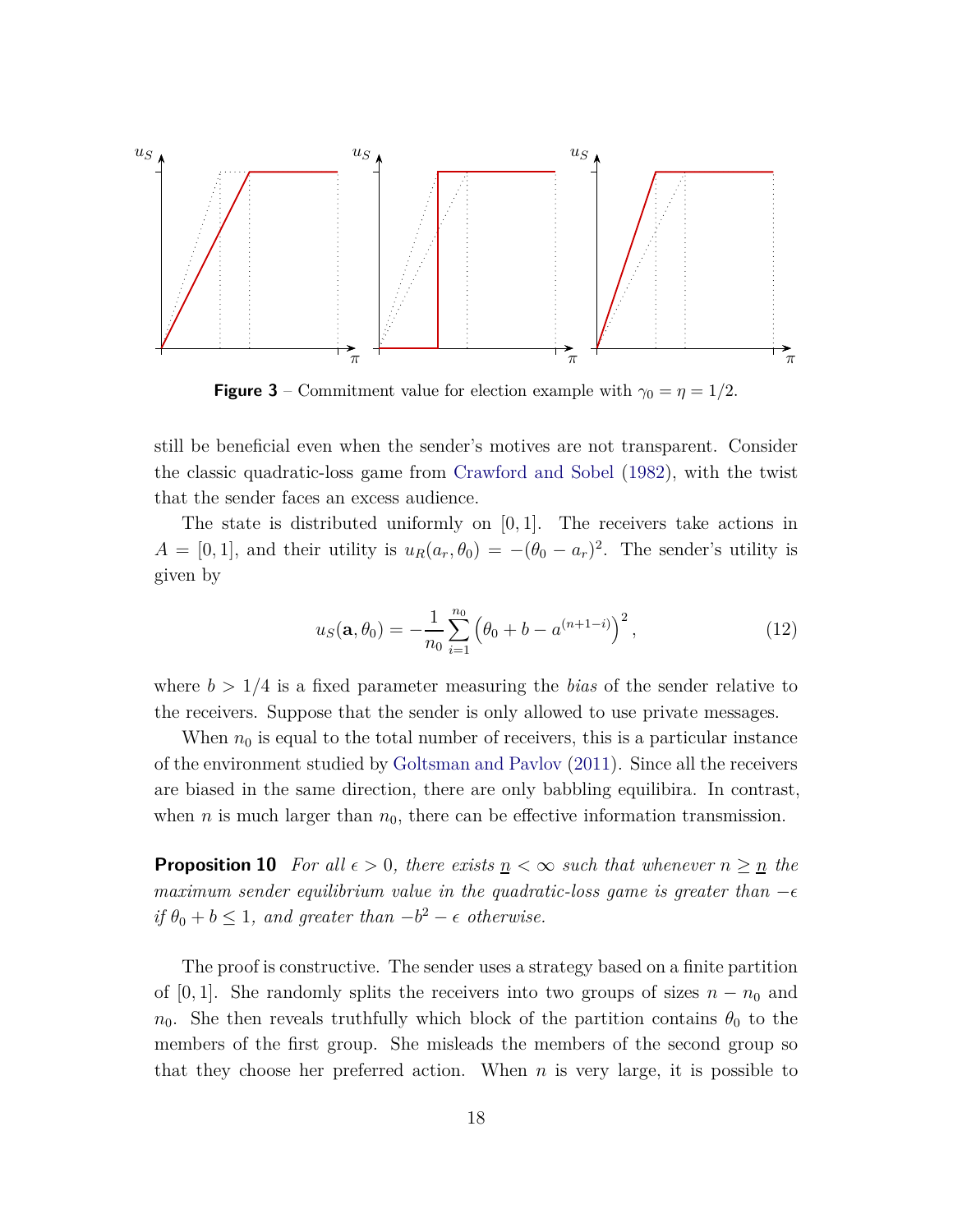construct incentive compatible equilibria of this sort with very fine partitions.

## **6. Closing remarks**

When talk is cheap, information transmission requires the sender to be indifferent between all messages she uses. The present work identifies a novel mechanism that can create indifference. When the sender only cares about persuading a strict subset of her audience, she is indifferent between the messages she sends to the rest of the receivers. It is possible for her to gain credibility by being truthful with some receivers while lying to others. This mechanism can greatly facilitate information transmission and increase the sender's power to persuade.

The present work provides a full characterization of the sender-optimal equilibrium assuming that the receivers do not care about each other actions, the sender has transparent motives, and her preferences are monotone and satisfy a separability condition. These restrictions greatly simplify the analysis. They make it possible to characterize the set of equilibria combining the idea of  $\gamma_0$ -attainability with the techniques from [Lipnowski and Ravid](#page-19-2) [\(2018\)](#page-19-2). However, they appear to be inessential for many of the results. The value of having a large audience in general settings is left as an open problem.

# **References**

- <span id="page-18-2"></span>Alonso, R. and Câmara, O. (2016). Persuading voters. *American Economic Review*, 106(11):3590–3605.
- <span id="page-18-0"></span>Baliga, S. and Sjöström, T. (2012). The strategy of manipulating conflict. *American Economic Review*, 102(6):2897–2922.
- <span id="page-18-1"></span>Basu, P., Dutta, S., and Shekhar, S. (2018). Ethnic conflicts with informed agents: A cheap talk game with multiple audiences. Mimeo.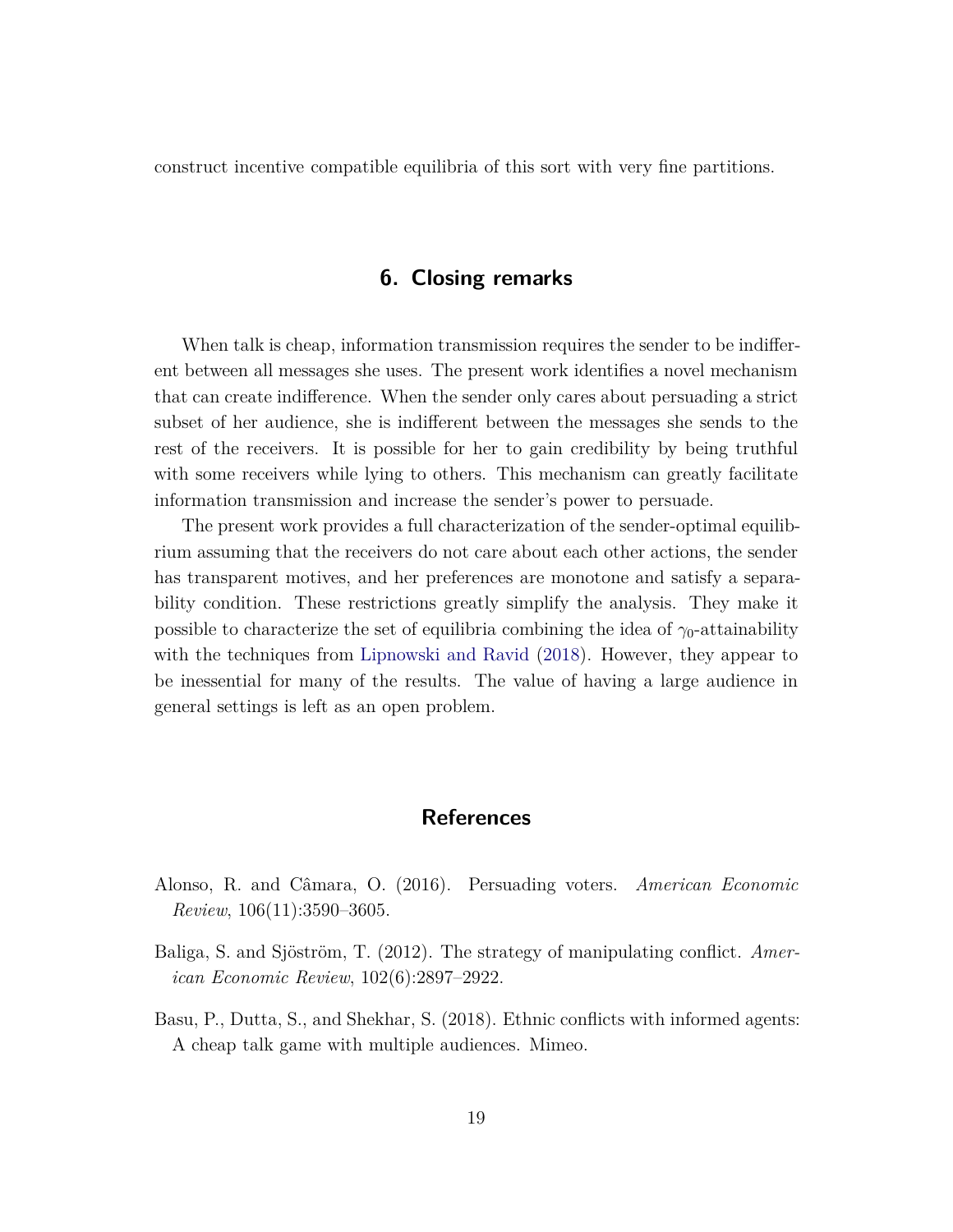- <span id="page-19-4"></span>Battaglini, M. (2002). Multiple referrals and multidimensional cheap talk. *Econometrica*, 70(4):1379–1401.
- <span id="page-19-3"></span>Bergemann, D. and Morris, S. (2016). Information design, bayesian persuasion, and bayes correlated equilibrium. *American Economic Review*, 106(5):586–91.
- <span id="page-19-5"></span>Chakraborty, A. and Harbaugh, R. (2010). Persuasion by cheap talk. *American Economic Review*, 100(5):2361–82.
- <span id="page-19-12"></span>Chan, J., Gupta, S., Li, F., and Wang, Y. (2019). Pivotal persuasion. *Journal of Economic Theory*, 180:178–202.
- <span id="page-19-0"></span>Crawford, V. P. and Sobel, J. (1982). Strategic information transmission. *Econometrica*, 50(6):1431–1451.
- <span id="page-19-13"></span>Diaconis, P. and Zabell, S. L. (1982). Updating subjective probability. *Journal of the American Statistical Association*, 77(380):822–830.
- <span id="page-19-7"></span>Farrell, J. and Gibbons, R. (1989). Cheap talk with two audiences. *The American Economic Review*, 79(5):1214–1223.
- <span id="page-19-8"></span>Goltsman, M. and Pavlov, G. (2011). How to talk to multiple audiences. *Games and Economic Behavior*, 72(1):100–122.
- <span id="page-19-9"></span>Harrington, Jr., J. E. (1992). The revelation of information through the electoral process: An exploratory analysis. *Economics & Politics*, 4(3):255–276.
- <span id="page-19-10"></span>Jeong, D. (2019). Using cheap talk to polarize or unify a group of decision makers. *Journal of Economic Theory*, 180:50–80.
- <span id="page-19-1"></span>Kamenica, E. and Gentzkow, M. (2011). Bayesian persuasion. *American Economic Review*, 101(6):2590–2615.
- <span id="page-19-11"></span>Kartik, N. and Van Weelden, R. (2017). Informative cheap talk in elections. Mimeo.
- <span id="page-19-6"></span>Levy, G. and Razin, R. (2004). It takes two: An explanation for the democratic peace. *Journal of the European Economic Association*, 2(1):1–29.
- <span id="page-19-2"></span>Lipnowski, E. and Ravid, D. (2018). Cheap talk with transparent motives. Mimeo.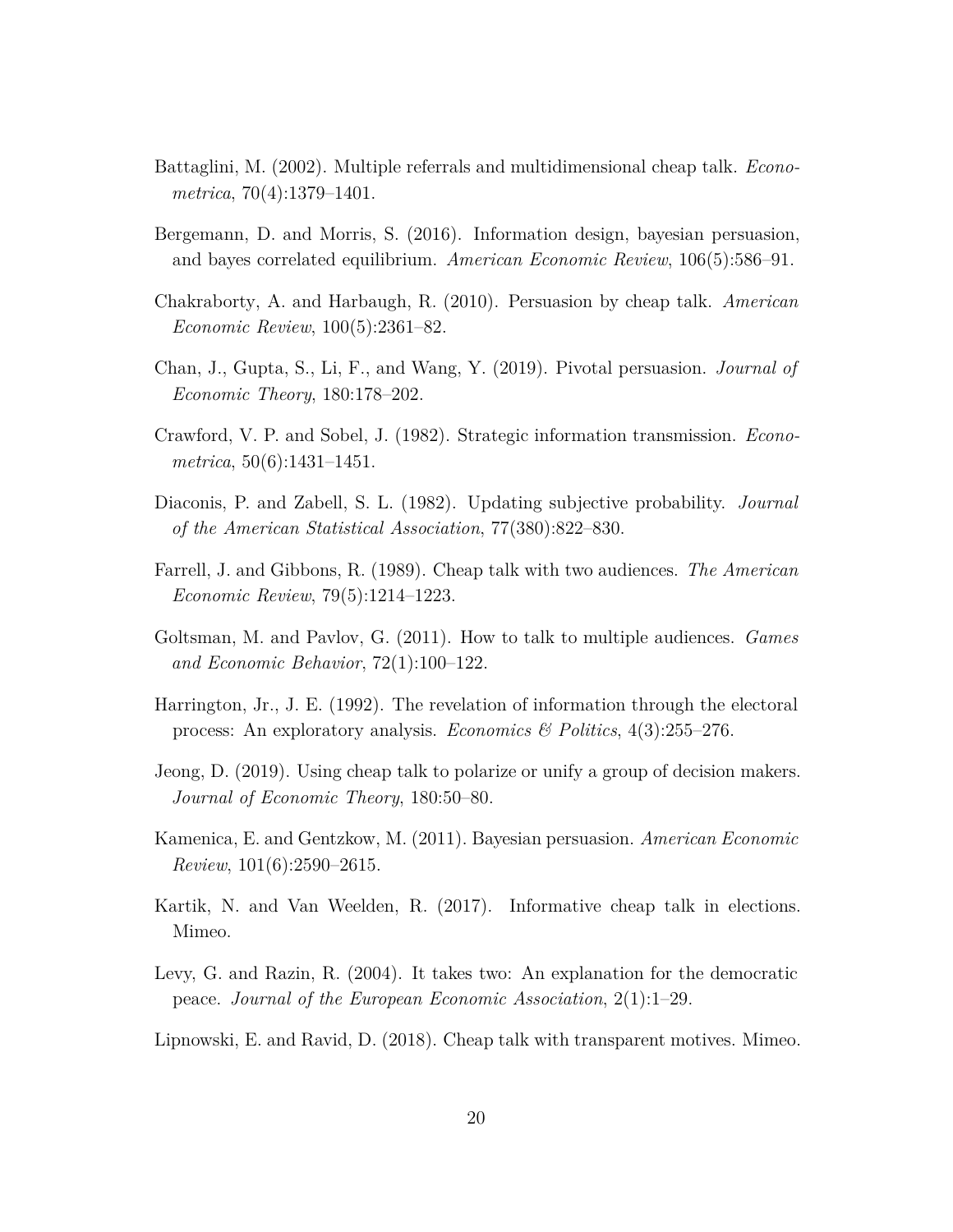- <span id="page-20-2"></span>Panova, E. (2017). Partially revealing campaign promises. *Journal of Public Economic Theory*, 19(2):312–330.
- <span id="page-20-3"></span>Rockafellar, R. T. (1970). *Convex Analysis*. Princeton University Press.
- <span id="page-20-1"></span>Schnakenberg, K. E. (2015). Expert advice to a voting body. *Journal of Economic Theory*, 160:102–113.
- <span id="page-20-0"></span>Taneva, I. (2019). Information design. *American Economic Journal: Microeonomics*. Forthcoming.

# **A. Proofs**

## **A.1. Attainable posteriors**

*Proof of Lemma [1.](#page-7-0)* If  $\gamma = 1$ , then the only belief that satisfies either (*i*), (*ii*) or  $(iii)$  is  $\pi_0$ , and it satisfies all three conditions. Hence, for the rest of the proof, suppose that  $\gamma \in (0,1)$ .

 $((i) \Rightarrow (ii))$  Suppose that  $\pi$  is  $\gamma$ -attained by some  $\beta$  and  $\mu$ , and fix any two events  $E'$  and  $E''$ . For each receiver  $r$ , let  $M_r$  be the set of compound messages *m* such that  $\beta_r(m) = \pi$ , and let  $\chi_r$  be the indicator that  $m_r \in M_r$ . Also let  $\chi = \sum_{r \in R} \chi_r$  be the number of receivers whose posterior equals  $\pi$ . The prior beliefs *π*<sub>0</sub>, communication strategy *μ*, and updating rule *β* induce a joint probability measure Pr over  $\theta_0$ ,  $m_r$ ,  $\chi_r$  and  $\chi$ .

First, suppose that  $\pi_0(E')\pi_0(E'')=0$ . Since  $\gamma>0$ , there exists at least one receiver *r* such that  $Pr(M_r) > 0$ . This implies that  $\pi$  is obtained from  $\pi_0$  using Bayes' rule. Therefore,  $\pi \ll \pi_0$  and *(iii)* holds with equality.

Now consider the case  $\pi_0(E')\pi_0(E'') > 0$ . Note that

<span id="page-20-4"></span>
$$
\mathbb{E}[\chi|E'] = \sum_{r \in R} \mathbb{E}[\chi_r|E'] = \sum_{r \in R} \Pr(M_r|E'),\tag{13}
$$

where I am using short notation for the events  $\theta_0 \in E'$  and  $m_r \in M_r$ . Since  $p'$  is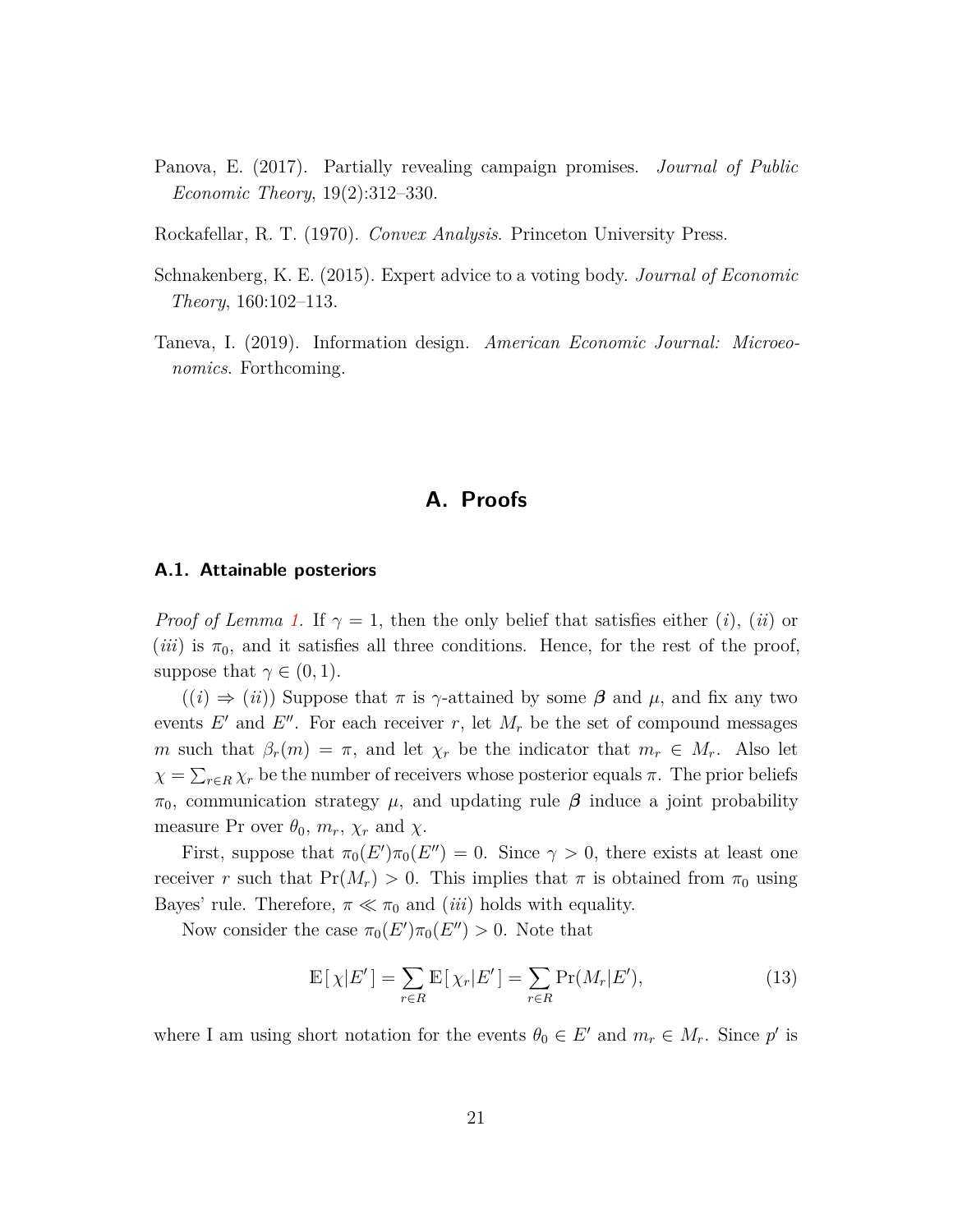*γ*-attained by *x* and *β*, it follows that

$$
\Pr(\chi \ge \gamma n | E') = 1 \qquad \Rightarrow \qquad \mathbb{E}[\chi | E'] \ge \gamma n. \tag{14}
$$

Combining  $(13)$  and  $(14)$  it follows that

<span id="page-21-0"></span>
$$
\frac{1}{n}\sum_{r\in R}\Pr(M_r|E') \ge \gamma.
$$
\n(15)

Therefore there exists receiver *r'* such that  $Pr(M_{r'}|E') \ge \gamma$  and  $Pr(M_{r'}) > 0$ .

It follows from Bayes' rule that

$$
\pi(E') = \frac{\pi_0(E') \Pr(M_{r'} | E')}{\Pr(M_{r'})} \quad \text{and} \quad \pi(E'') = \frac{\pi_0(E'') \Pr(M_{r'} | E'')}{\Pr(M_{r'})}.
$$
 (16)

Taking the ratio of these equations yields:

$$
\frac{\pi(E')}{\pi(E'')} = \frac{\pi_0(E')}{\pi_0(E'')} \cdot \frac{\Pr(M_{r'}|E')}{\Pr(M_{r'}|E'')} \ge \frac{\pi_0(E')}{\pi_0(E'')} \cdot \frac{\gamma}{1},\tag{17}
$$

which is equivalent to (*ii*) after rearranging terms.

 $((ii) \Rightarrow (iii))$  Now suppose that  $(ii)$  and take any event *E* such that  $\pi_0(E) = 0$ , and thus  $\pi_0(\Omega \setminus E) = 1$ . It follows that  $\gamma \pi(E) \pi_0(\Omega \setminus E) \leq \pi(\Omega \setminus E) \pi_0(E) = 0$ . Since  $\gamma > 0$ , this implies that  $\pi(E) = 0$ . Since *E* was arbitrary, this implies that  $\pi \ll \pi_0$ . Hence,  $d\pi/d\pi_0 : \Theta \to [0,\infty)$  exists by the Radon-Nikodym theorem.

Let  $\bar{\nu}, \nu \in \mathbb{R}_+ \cup \{\infty\}$  denote the supremum and infimum of the support of  $dp'/d\pi_0(\theta_0)$ , respectively, i.e.,

<span id="page-21-1"></span>
$$
\bar{\nu} = \sup \left\{ \nu \mid \pi_0 \left( \frac{d\pi}{d\pi_0}(\theta) \ge \nu \right) > 0 \right\} \tag{18}
$$

and

<span id="page-21-2"></span>
$$
\underline{\nu} = \inf \left\{ \nu \mid \pi_0 \left( \frac{d\pi}{d\pi_0}(\theta) \le \nu \right) > 0 \right\}.
$$
 (19)

By construction,  $0 \leq \nu < \infty$ ,  $\nu \leq \bar{\nu}$ , and  $d\pi/d\pi_0 \in [\nu, \bar{\nu}]$  a.s.. If  $\bar{\nu} = \nu$ , then (*iii*) is satisfied by  $c_0 = \bar{\nu}$ . Otherwise, there exists  $\nu_1, \nu_2 \in \mathbb{R}$  such that  $\nu \leq \nu_1 < \nu_2 < \bar{\nu}$ . I will show that if (*ii*) holds, then  $\gamma \nu_2 \leq \nu_1$  for any such pair. Therefore,  $\gamma \bar{\nu} \leq \nu_2$ and *(iii)* is satisfied by  $c_0 = \bar{\nu}$ .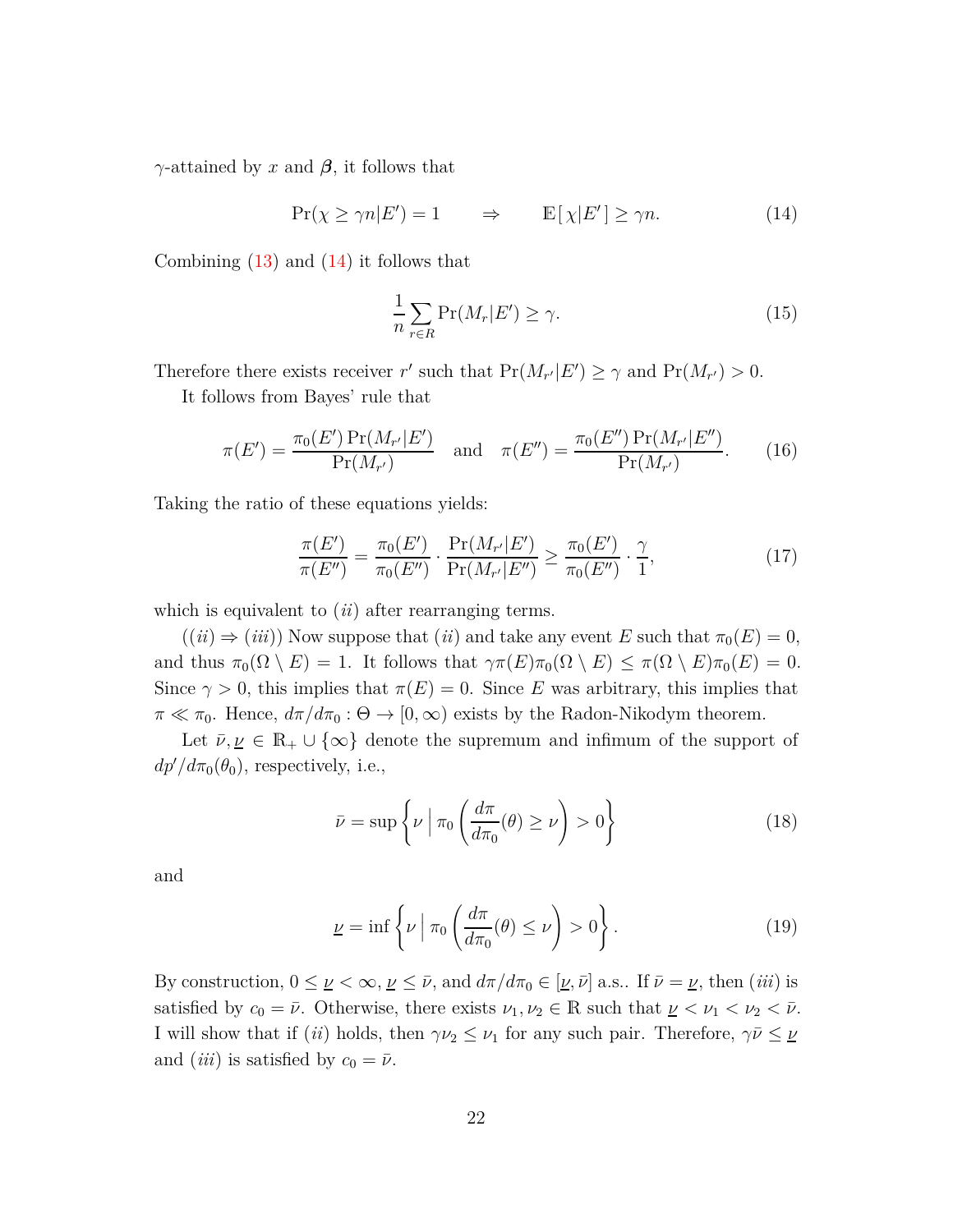Let  $E_1 = \{\theta \mid d\pi/d\pi_0(\theta) \leq \nu_1\}$  and  $E_2 = \{\theta \mid d\pi/d\pi_0(\theta) \geq \nu_2\}$ . Since  $d\pi/d\pi_0$ is measurable, so are  $E_1$  and  $E_2$ . The way  $\bar{\nu}$  and  $\underline{\nu}$  were defined implies that  $\pi_0(E_1) > 0$  and  $\pi_0(E_2) > 0$ . It follows from the Radon-Nikodym theorem that

$$
\pi(E_1) = \int\limits_{E_1} \frac{d\pi}{d\pi_0}(\theta) \, d\pi_0(\theta) \le \int\limits_{E_1} \nu_1 \, d\pi_0(\theta | E_1) = \nu_1 \pi_0(E_1). \tag{20}
$$

By a similar argument, it follows that

<span id="page-22-1"></span><span id="page-22-0"></span>
$$
\pi(E_2) \ge \nu_2 \pi_0(E_2). \tag{21}
$$

The fact that  $\nu_2 < \bar{\nu}$  implies that  $\pi_0(E_2) > 0$ . Hence, we can divide [\(20\)](#page-22-0) by [\(22\)](#page-22-1). Doing so yields

$$
\frac{\nu_1}{\nu_2} \frac{\pi_0(E_1)}{\pi_0(E_2)} \ge \frac{\pi(E_1)}{\pi(E_2)} \ge \gamma \frac{\pi_0(E_1)}{\pi_0(E_2)},
$$
\n(22)

where the second inequality follows from condition (*ii*). Therefore,  $\gamma \nu_2 \leq \nu_1$ .

 $((iii) \Rightarrow (i))$  The proof is constructive. Suppose that condition  $(iii)$  holds and let  $\phi : \Theta \to \mathbb{R}$  be the function given by

<span id="page-22-3"></span>
$$
\phi(\theta) = \frac{1}{c^0} \cdot \frac{d\pi}{d\pi_0}(\theta),\tag{23}
$$

Also, let  $k = \min\{n' \in \mathbb{N} \mid n' \ge \gamma n\}$ . Consider the following communication strategy. The sender always sends the same non-informative public message  $m_0 =$ ∅. She chooses a random target audience *T* ⊆ *R* consisting of exactly *k* receivers uniformly from  $\{R' \subseteq R \mid ||R'|| = k\}$ . She sends the (compound) message  $m' =$  $(\emptyset, m<sup>1</sup>)$  with probability 1 to all receivers in *T* regardless of the state. For each state  $\theta \in \Theta^*$ , each receiver *r not* in *T* receives message *m'* with probability

$$
\mu(m'|\theta, r \notin T) = \frac{1}{1 - \gamma} (\phi(\theta) - \gamma), \qquad (24)
$$

and with the remaining probability he receives a different fixed compound message  $m'' = (\emptyset, m^2).$ <sup>[7](#page-22-2)</sup>

Condition *(iii)* implies that there exists  $E^* \in \mathscr{B}_{\Theta}$  such that  $\pi_0(E^*) = 1$  and

<span id="page-22-2"></span><sup>7</sup>Note that the sender only uses two private messages, and that public messages are not informative. These facts play no role in this proof, but they are used in the proof of other propositions which rely on on this communication strategy.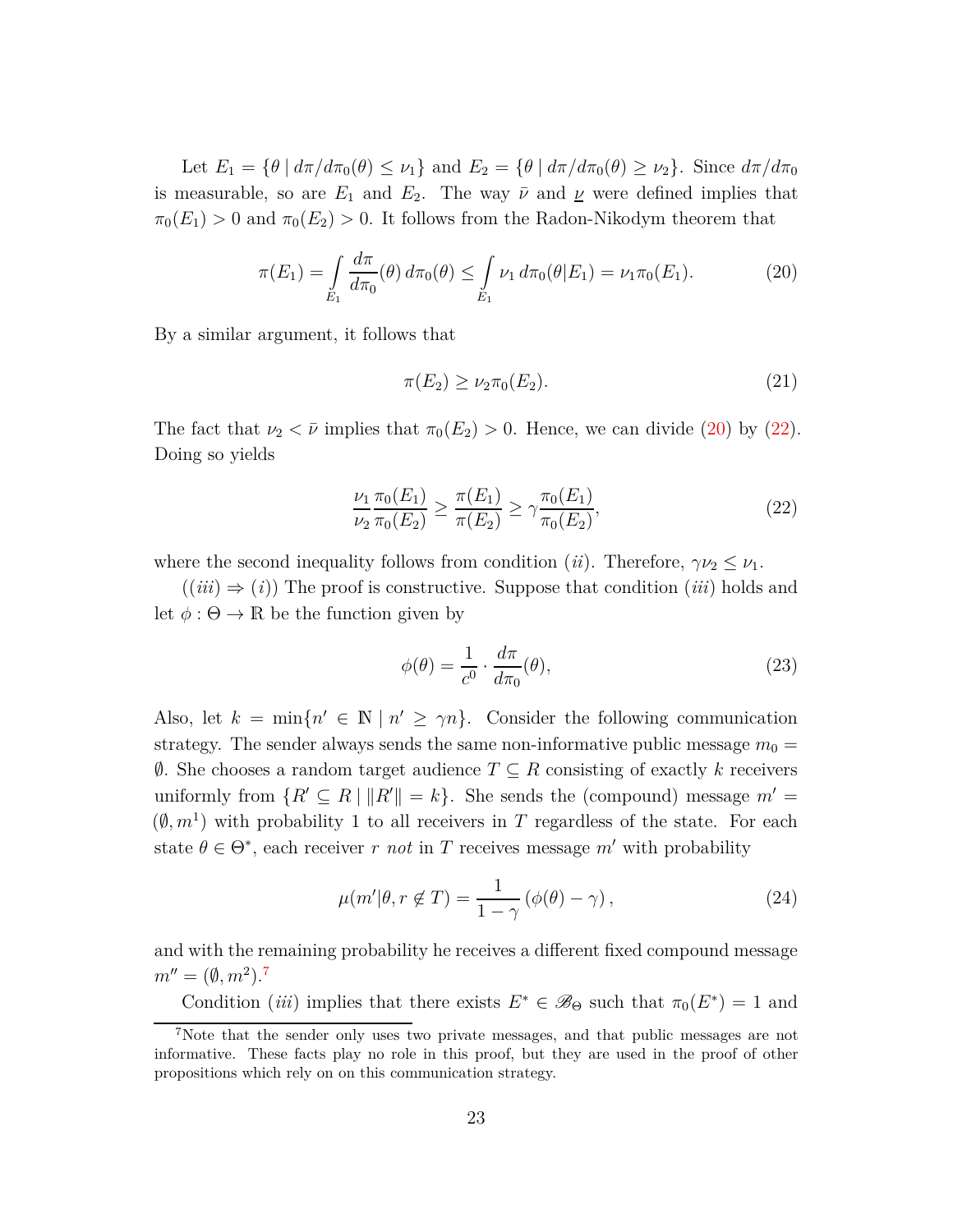$\phi(\theta) \in [\gamma, 1]$  for every  $\theta \in E^*$ . Hence,  $\mu_r(m'|\theta, r \notin T) \in [0, 1]$  for every  $\theta \in E^*$ . Therefore,  $\mu$  is a well defined communication strategy (up to a null event, in which it can be redefined arbitrarily).

A receiver *r* who receives message *m*′ does not know whether he belongs to *T* or not. He thus updates based on the probability

$$
\mu_r(m'|\theta) = (1 - \gamma)\mu_r(m'|\theta, r \notin T) + \gamma = \phi(\theta)
$$
\n(25)

Now, take any event  $E \subseteq E^*$  such that  $\pi(E) > 0$  and note that

$$
\mu_r(m'|E) = \int_E \mu_r(m'|\theta) d\pi_0(\theta|E) = \int_E \phi(\theta) \cdot \frac{1}{\pi_0(E)} d\pi_0(\theta)
$$

$$
= \frac{1}{c^0 \pi_0(E)} \int_E \frac{d\pi}{d\pi_0}(\theta) d\pi_0(\theta) = \frac{1}{c^0 \pi_0(E)} \cdot \pi(E), \tag{26}
$$

where the second equality follows because  $\pi \ll \pi_0$ , and thus  $\pi_0(E) > 0$ ; the third one follows from [\(23\)](#page-22-3), and the last one follows from the Radon-Nikodim theorem. Therefore, using Bayes' rule yields

$$
\beta_r(E|m') = \frac{\pi_0(E)\mu_r(m'|E)}{\mu_r(m')} = \frac{1}{c^0\mu_r(m')} \cdot \pi(E) \propto \pi(E). \tag{27}
$$

Since *E* was arbitrary and  $\pi_0(E^*) = 1$ , it follows that  $\beta_r(m') = \pi$  a.s.. Since there are always at least  $n\gamma$  receivers with  $m_r = m'$ , we can conclude that  $\pi$  is *γ*-attained by  $\beta$  and  $\mu$ .

The following lemma is an intermediate step to prove Lemma [2.](#page-8-0)

<span id="page-23-0"></span>**Lemma 11** *Given any*  $\gamma \in (0,1)$ *, a*  $\gamma$ *-attainable belief*  $\pi \in \Pi(\gamma)$  *is an extreme point of*  $\Pi(\gamma)$  *if and only if there exists*  $c^0 > 0$  *such that*  $d\pi/d\pi_0 \in {\gamma c^0, c^0}$  *a.s..* 

*Proof.* ( $\Leftarrow$ ) Suppose that there exists  $c^0 > 0$  such that  $d\pi/d\pi_0 \in {\gamma c^0, c^0}$  a.s.. Lemma [1](#page-7-0) implies that  $\pi_0$  is  $\gamma$ -attainable. Suppose towards a contradiction that there exist  $\pi', \pi'' \in \Pi(\gamma) \setminus {\{\pi\}}$  and  $\lambda \in (0, 1)$  such that  $\pi = \lambda \pi' + (1 - \lambda)\pi''$ .

Since  $\pi \neq \pi'$ , it follows that  $\pi_0(d\pi/d\pi_0(\theta) \neq d\pi'/d\pi_0(\theta)) > 0$ . Without loss of generality, suppose that  $\pi_0(dp'/d\pi_0(\theta) > c^0) > 0$ . Lemma [1](#page-7-0) then implies that  $\pi_0(d\pi'/d\pi_0(\theta) \leq \gamma c^0) = 0$ . Since  $\pi \in \text{co}\{\pi', \pi''\}$ , it follows that  $d\pi''/d\pi_0(\theta) < \gamma c^0$ a.s. on  $E^- := \{\theta | d\pi/d\pi_0(\theta) = \gamma c^0\}$ . Lemma [1](#page-7-0) then implies that  $\pi_0(d\pi''/d\pi_0(\theta) \ge$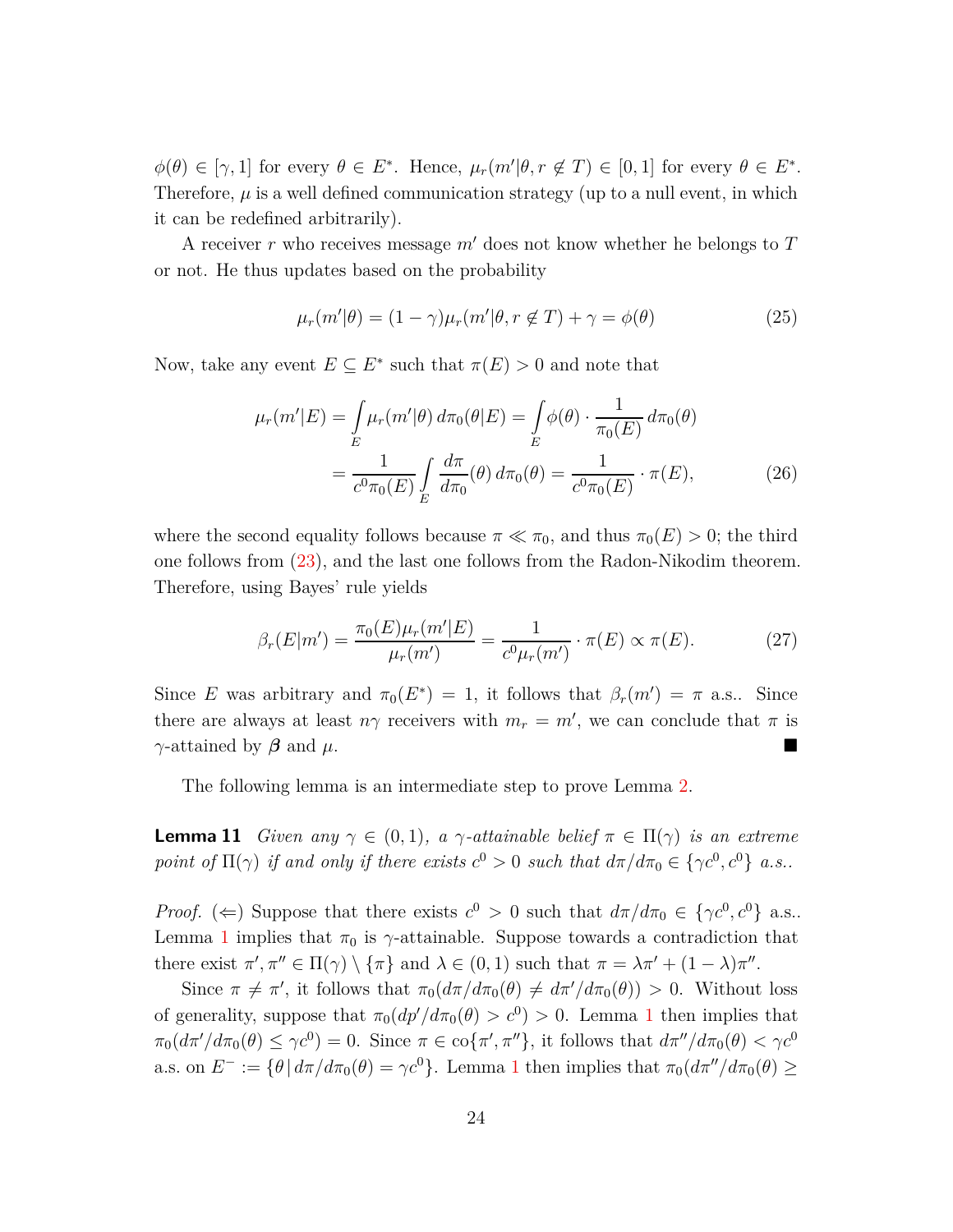*c*<sup>0</sup>) = 0. In particular,  $dπ''/dπ₀(θ) < c<sup>0</sup>$  a.s. on  $E<sup>+</sup> := {θ | dπ/ dπ₀(θ) = c<sup>0</sup>}.$  Hence,  $d\pi''/d\pi_0 < d\pi/d\pi_0$  a.s.. However, this implies the following contradiction:

$$
\pi''(\Theta) = \int_{\Theta} \frac{d\pi''}{d\pi_0}(\theta) d\pi_0(\theta) < \int_{\Theta} \frac{d\pi}{d\pi_0}(\theta) d\pi_0(\theta) = \pi(\Theta) = 1 \quad \blacktriangledown. \tag{28}
$$

Hence, we can conclude that  $\pi$  is an extreme point of  $\Pi(\gamma)$ .

 $(\Rightarrow)$  Fix a belief  $\pi \in \Pi(\gamma)$ . Let  $\bar{\nu}, \underline{\nu} \in \mathbb{R}_+ \cup \{\infty\}$  be the supremum and infimum of the support of  $d\pi/d\pi_0(\theta_0)$ , as defined in [\(18\)](#page-21-1) and [\(19\)](#page-21-2). The proof proceeds in two steps. First, I will show that if  $\pi_0(d\pi/d\pi_0(\theta) \in {\{\nu,\bar{\nu}\}}$  < 1, then  $\pi$  is not an extreme point of  $\Pi(\gamma)$ . Second, I will show that if  $\nu \neq \gamma \bar{\nu}$ , then  $\pi$  is *not* an extreme point of  $\Pi(\gamma)$ .

*Step 1*—Suppose that  $\pi_0(d\pi/d\pi_0(\theta) \in {\{\nu,\bar{\nu}\}}$  < 1. I will show that there exist  $\pi', \pi'' \in \Pi(\gamma) \setminus {\pi}$  such that  $\pi = 0.5\pi' + 0.5\pi''$ . Consequently,  $\pi$  is *not* an extreme point of  $\Pi(\gamma)$ .

Since  $\pi_0(d\pi/d\pi_0(\theta) \in [\underline{\nu}, \overline{\nu}]) = 1$  and  $\pi_0(d\pi/d\pi_0(\theta) \in {\underline{\nu}, \overline{\nu}} > 1$ , there exist numbers  $\nu_1, \nu_2 \in (\underline{\nu}, \overline{\nu})$  such that  $\nu_1 \leq \nu_2$  and  $\pi_0(E^0) > 0$ , where  $E^0 :=$  ${\theta \in \Theta \mid d\pi/d\pi_0(\theta) \in [\nu_1, \nu_2]}$ . Moreover, it follows from the definition of  $\bar{\nu}$  and  $\underline{\nu}$ that  $\pi_0(E^0) < 1$ . Since  $\pi \ll \pi_0$ , it follows that  $\pi(\Theta \setminus E^0) > 0$ . Fix any number  $\epsilon > 0$  such that

$$
\epsilon < \min\left\{1, \frac{\nu_1}{c^1}, \frac{\bar{\nu} - \nu_2}{\bar{\nu} + c^1}, \frac{\nu_1 - \underline{\nu}}{\underline{\nu} + c^1}\right\},\tag{29}
$$

where

<span id="page-24-1"></span><span id="page-24-0"></span>
$$
c^{1} = \frac{\pi(\Theta \setminus E^{0})}{\pi_{0}(E^{0})} \in (0, \infty).
$$
\n(30)

Let  $\pi'$  and  $\pi''$  be the beliefs given by

$$
\pi'(E) = \int\limits_E \frac{d\pi'}{d\pi_0}(\theta) d\pi_0(\theta) \quad \text{and} \quad \pi''(E) = \int\limits_E \frac{d\pi''}{d\pi_0}(\theta) d\pi_0(\theta), \tag{31}
$$

where  $d\pi'/d\pi_0$ :  $\Theta \to \mathbb{R}_+$  and  $d\pi''/d\pi_0$ :  $\Theta \to \mathbb{R}_+$  are given by

$$
\frac{d\pi'}{d\pi_0}(\theta) = \begin{cases} \frac{d\pi}{d\pi_0}(\theta) + \epsilon c^1 & \text{if } \theta \in E^0\\ (1 - \epsilon)\frac{d\pi}{d\pi_0}(\theta) & \text{if } \theta \notin E^0 \end{cases},
$$
(32)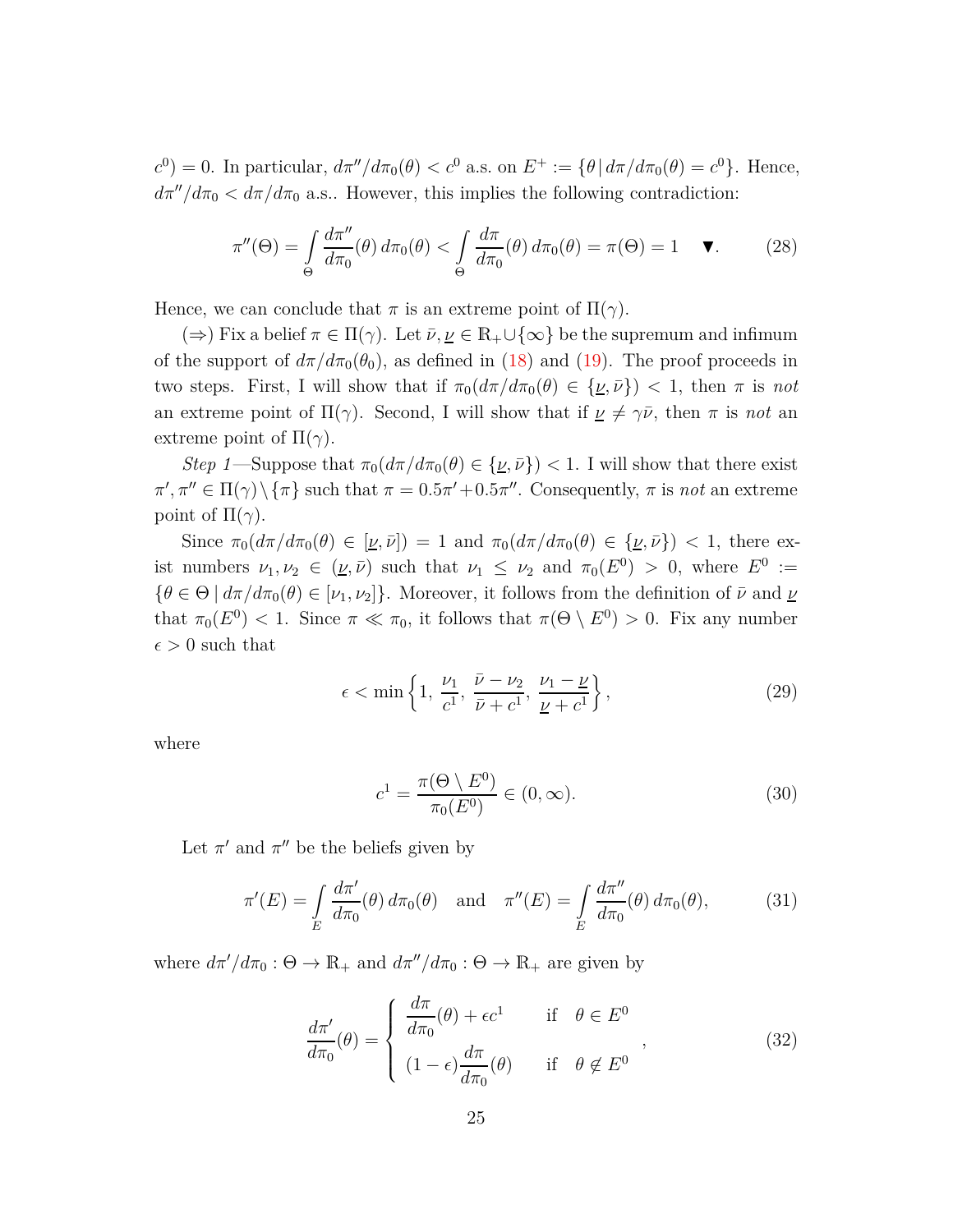and

$$
\frac{d\pi''}{d\pi_0}(\theta) = \begin{cases} \frac{d\pi}{d\pi_0}(\theta) - \epsilon c^1 & \text{if } \theta \in E^0 \\ (1 + \epsilon) \frac{d\pi}{d\pi_0}(\theta) & \text{if } \theta \notin E^0 \end{cases} \tag{33}
$$

It is straightforward to verify that  $d\pi/d\pi_0 = 0.5d\pi'/d\pi_0 + 0.5d\pi''/d\pi_0$  and, consequently,  $\pi = 0.5\pi' + 0.5\pi''$ . The first two bounds from [\(29\)](#page-24-0) imply that  $d\pi'/d\pi_0 \geq 0$  and  $d\pi''/d\pi_0 \geq 0$  a.s.. Also, note that

$$
\pi'(\Theta) = \int_{E^0} \left[ \frac{d\pi}{d\pi_0}(\theta) + \frac{\epsilon \pi(\Theta \setminus E^0)}{\pi_0(E^0)} \right] d\pi_0(\theta) + \int_{\Theta \setminus E^0} (1 - \epsilon) \frac{d\pi}{d\pi_0}(\theta) d\pi_0(\theta)
$$

$$
= \pi(E^0) + \frac{\epsilon \pi(\Theta \setminus E^0)}{\pi_0(E^0)} \cdot \pi_0(E^0) + (1 - \epsilon) \pi(\Theta \setminus E^0) = \pi(\Theta) = 1, \quad (34)
$$

and, by a similar argument  $\pi''(\Theta) = 1$ . It follows that  $\pi'$  and  $\pi''$  are well defined beliefs and are absolutely continuous with respect to  $\pi_0$ .

From the third bound in [\(29\)](#page-24-0) it follows that

$$
\epsilon < \frac{\bar{\nu} - \nu_2}{\bar{\nu} + c^1} \quad \Rightarrow \quad \bar{\nu}\epsilon + c^1 \epsilon < \bar{\nu} - \nu_2
$$
\n
$$
\Rightarrow \quad \frac{d\pi}{d\pi_0}(\theta) + \epsilon c^1 \le \nu_2 + c^1 \epsilon < (1 - \epsilon)\bar{\nu}. \tag{35}
$$

Therefore,  $d\pi'/d\pi_0 \in [(1-\epsilon)\underline{\nu},(1-\epsilon)\overline{\nu}]$  a.s.. By a similar argument, the fourth bound in [\(29\)](#page-24-0) implies that  $d\pi''/d\pi_0 \in [(1+\epsilon)\nu, (1+\epsilon)\bar{\nu}]$  $d\pi''/d\pi_0 \in [(1+\epsilon)\nu, (1+\epsilon)\bar{\nu}]$  $d\pi''/d\pi_0 \in [(1+\epsilon)\nu, (1+\epsilon)\bar{\nu}]$  a.s.. Lemma 1 implies that  $\nu \geq \gamma \bar{\nu}$  and thus  $\pi'$  and  $\pi''$  are  $\gamma$ -attainable.

*Step 2*— Now suppose that  $d\pi/d\pi_0 \in {\{\nu,\bar{\nu}\}}$  a.s., but  $\nu \neq \gamma\nu$ . Again, I will show that there exist  $\pi', \pi'' \in \Pi(\gamma) \setminus {\{\pi\}}$  such that  $\pi = 0.5\pi' + 0.5\pi''$ . Since the argument is very similar to the one used in the previous step, I will omit some details.

From Lemma [1,](#page-7-0) it follows that  $\nu \geq \gamma \bar{\nu}$ . Hence, it must be the case that  $\nu > \gamma \bar{\nu} > 0$ . Since  $\gamma \leq 1$ , this implies that  $\nu \neq \bar{\nu}$ . Consider the events  $E^+$  ${\theta \mid d\pi/d\pi_0(\theta) = \bar{\nu}}$  and  $E^- = {\theta \mid d\pi/d\pi_0(\theta) = \nu}.$  We know that  $\pi_0(E^+)$  +  $\pi_0(E^-) = 1$ . Moreover,  $\pi_0(E^+) = 1$  or  $\pi_0(E^-) = 1$  would only be possible if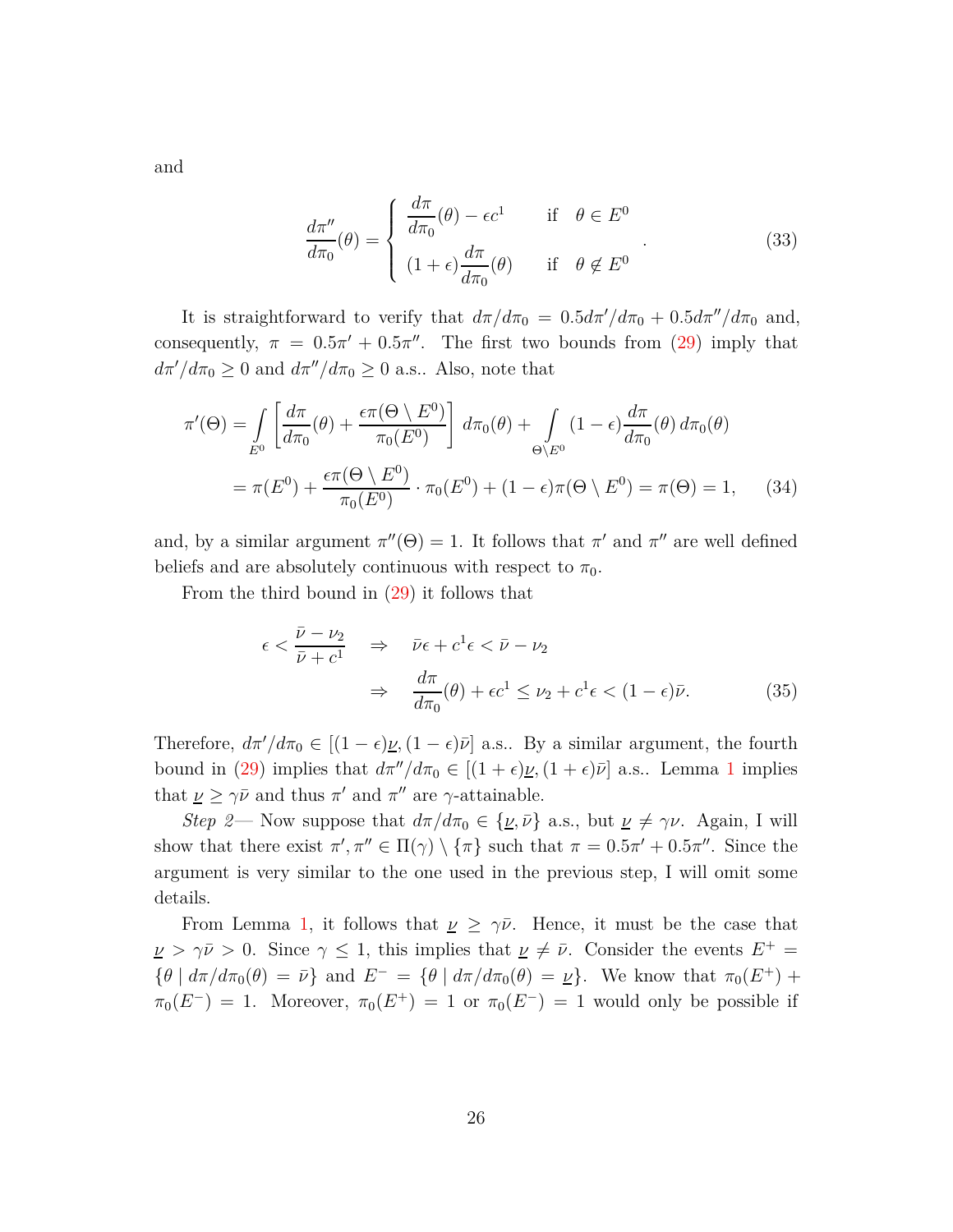$\bar{\nu} = \nu = 1$ . Therefore,  $\pi_0(E^+) \pi_0(E^-) \neq 0$ . Fix any  $\epsilon > 0$  such that

$$
\epsilon < \min\left\{\underline{\nu}, \frac{\bar{\nu}}{c^2}, \frac{\bar{\nu} - \underline{\nu}}{1 + c^2}, \frac{\underline{\nu} - \gamma \bar{\nu}}{1 + \gamma c^2}\right\},\tag{36}
$$

where  $c^2 = \pi_0(E^-)/\pi_0(E^+) \in (0, \infty)$ .

Let  $\pi'$  and  $\pi''$  be defined as in [\(31\)](#page-24-1), but with  $d\pi'/d\pi_0$  and  $d\pi''/d\pi_0$  given by

$$
\frac{d\pi'}{d\pi_0}(\theta) = \begin{cases} \bar{\nu} + \epsilon c^2 & \text{if } \theta \in E^+ \\ \nu - \epsilon & \text{if } \theta \in E^- \end{cases}
$$
\n(37)

and

$$
\frac{d\pi''}{d\pi_0}(\theta) = \begin{cases} \bar{\nu} - \epsilon c^2 & \text{if } \theta \in E^+ \\ \nu + \epsilon & \text{if } \theta \in E^- \end{cases} \tag{38}
$$

Using an analogous argument to the one used in Step 1, it is possible to verify that  $\pi = 0.5\pi' + 0.5\pi''$  and  $\pi'$  and  $\pi''$  are well defined beliefs and  $\pi', \pi'' \in \Pi(\gamma)$ .

*Proof or Lemma [2.](#page-8-0)* ( $\Rightarrow$ ) Let  $\pi$  be an extreme point of  $\Pi(\gamma)$ . From Lemma [11,](#page-23-0) there exists a constant  $c^0$  such that  $d\pi/d\pi_0 \in {\gamma c^0, c^0}$  a.s.. Let  $E^+ = {\theta \in \mathbb{R}^+}$  $\Theta \mid d\pi/d\pi_0(\theta) = c^0$ . We have  $d\pi/d\pi_0(\theta) = \gamma c^0$  a.s. on  $\Theta \setminus E^+$ . Hence, for every event *E*,

$$
\pi(E) = \int_{E \cap E^+} \frac{d\pi}{d\pi_0}(\theta) d\pi_0(\theta) + \int_{E \backslash E^+} \frac{d\pi}{d\pi_0}(\theta) d\pi_0(\theta)
$$

$$
= c^0 \Big[ \pi_0(E \cap E^+) + \gamma \pi_0(E \setminus E^+) \Big]. \tag{39}
$$

In particular, for  $E = \Theta$ ,

$$
\pi(\Theta) = c^0 \Big[ \pi_0(\Theta \cap E^+) + \gamma \pi_0(\Theta \setminus E^+) \Big]. \tag{40}
$$

Since  $\pi(\Theta) = 1$ , it follows that  $c^0 = 1/[\pi_0(\Theta \cap \Theta^+) + \gamma \pi_0(\Theta \setminus \Theta^+)]$ .

(←) Suppose that there exists a measurable set  $E^+$  ⊆  $Θ$  such that  $π$  satisfies [\(3\)](#page-8-1) for every event  $E \in \mathscr{B}_{\Theta}$ . I claim that the Radon-Nikodym derivative of  $\pi$  with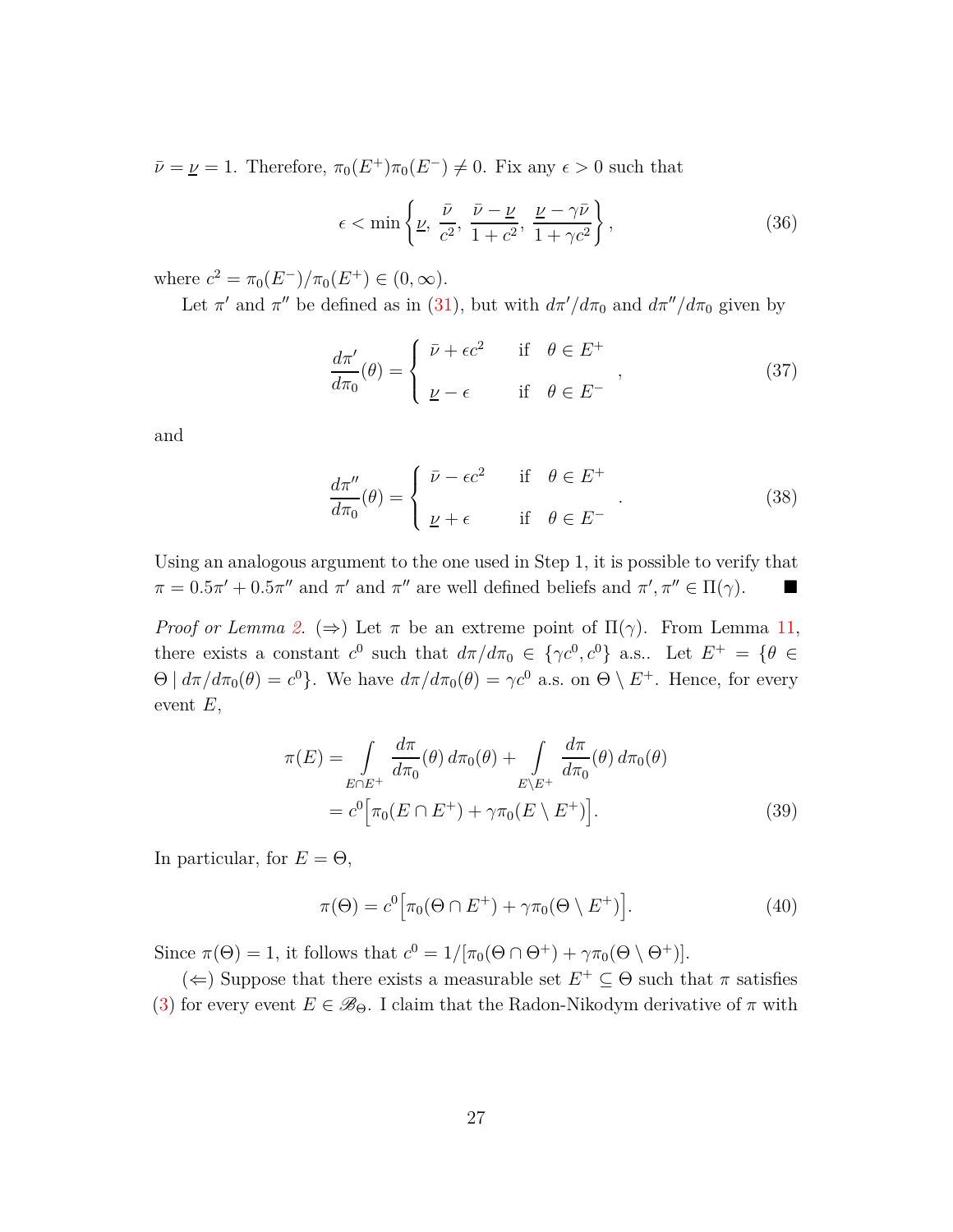respect to  $\pi_0$  is given by

$$
\frac{d\pi}{d\pi_0}(\theta) = c^0 \Big[ \mathbb{1}(\theta \in E^+) + \gamma \cdot \mathbb{1}(\theta \notin E^+) \Big],\tag{41}
$$

where  $c^0 = 1/[\pi_0(E^+) + \gamma \pi_0(\Theta \setminus E^+)]$ . Indeed, note that for every event *E*,

$$
\int_{E} \frac{d\pi}{d\pi_{0}}(\theta) d\pi_{0}(\theta) = \int_{E \cap E^{+}} c^{0} d\pi_{0}(\theta) + \int_{E \backslash E^{+}} c^{0} \gamma d\pi_{0}(\theta)
$$
\n
$$
= \frac{\pi_{0}(E \cap E^{+}) + \gamma \pi_{0}(E \backslash E^{+})}{\pi_{0}(E^{+}) + \gamma \pi_{0}(\Theta \backslash E^{+})}.
$$
\n(42)

Since  $\gamma c^0 \leq d\pi/d\pi_0(\theta) \leq c^0$  for all  $\theta \in \Theta$ , the result follows from Lemma [1.](#page-7-0)

## **A.2. Effective communication and persuasion**

*Proof of Proposition* [3.](#page-10-1) The threshold is given by  $\overline{\gamma} = \nu/\overline{\nu} \in (0,1)$ . If  $\gamma_0 < \overline{\gamma}$ , then  $d\pi^*/d\pi_0 \in [\gamma_0\bar{\nu}, \bar{\nu}]$  a.s.. Lemma [1](#page-7-0) thus implies that  $\pi^*$  is  $\gamma_0$ -attainable by some  $\beta$  and  $\mu$ . Consider any strategy profile  $\alpha$  such that all receivers choose best responses and, in particular,  $\alpha_r(m_r, \omega) = a^*$  whenever  $\beta_r(m_r) = \pi^*$ . The tupple  $(\alpha, \beta, \mu)$  constitutes an equilibrium. Let **a** be any action profile that results with positive probability in this equilibrium. By construction, at least  $\gamma_0$ of the receivers satisfy  $a_r = a^*$ . Hence, it maximizes the sender's utility.

*Proof of Proposition* [4.](#page-10-0) Let  $P^* = BR^{-1}(a^*)$  be the set of beliefs in  $\Delta\Theta$  for which *a*<sup>\*</sup> is a best response. Also, for each  $\lambda \in [0,1]$  let  $\pi_{\lambda} = \lambda \pi' + (1 - \lambda) \pi^*$ . Let  $\Lambda^* = {\lambda \in [0,1] | \pi_{\lambda} \in P^*}.$  And let  $\bar{\lambda} = \sup \Lambda^*$  and  $\bar{\pi} = \pi_{\bar{\lambda}}.$ 

 $\bar{\lambda}^*$  is well defined an belongs to [0, 1] because  $0 \in \Lambda^*$ , and thus  $\Lambda^* \neq \emptyset$ . Take any sequence  $(\lambda_k)$  in  $\Lambda^*$  such that  $\lambda_k \longrightarrow \overline{\lambda}$ . For any event  $E, \pi_{\lambda_k}(E) =$  $(1 - \lambda_k)\pi'(E) + \lambda_k \pi^*(E) \longrightarrow (1 - \bar{\lambda})\pi'(E) + \bar{\lambda}\pi^*(E) = \bar{\pi}$ . Hence  $\pi_{\lambda_k}$  converges with respect to the weak topology to  $\bar{\pi}$  and, consequently, with also with respect to the weak<sup>\*</sup> topology. Since  $u_R$  is continuous,  $P^*$  is closed. Since  $\pi_{\lambda_k}(E) \in P^*$ for all  $k, \bar{\pi} \in \Lambda^*$ . Moreover, since  $P^*$  is convex, so is  $\Lambda^*$ . Therefore, we can write  $\Lambda^* = [0, \bar{\pi}]$  with  $\bar{\pi} \in [0, 1)$ .

Assumption [4](#page-10-5) implies that  $\pi' \sim \pi^*$  and, consequently,  $\pi_\lambda \sim \pi_{\lambda'}$  for all  $\lambda, \lambda' \in$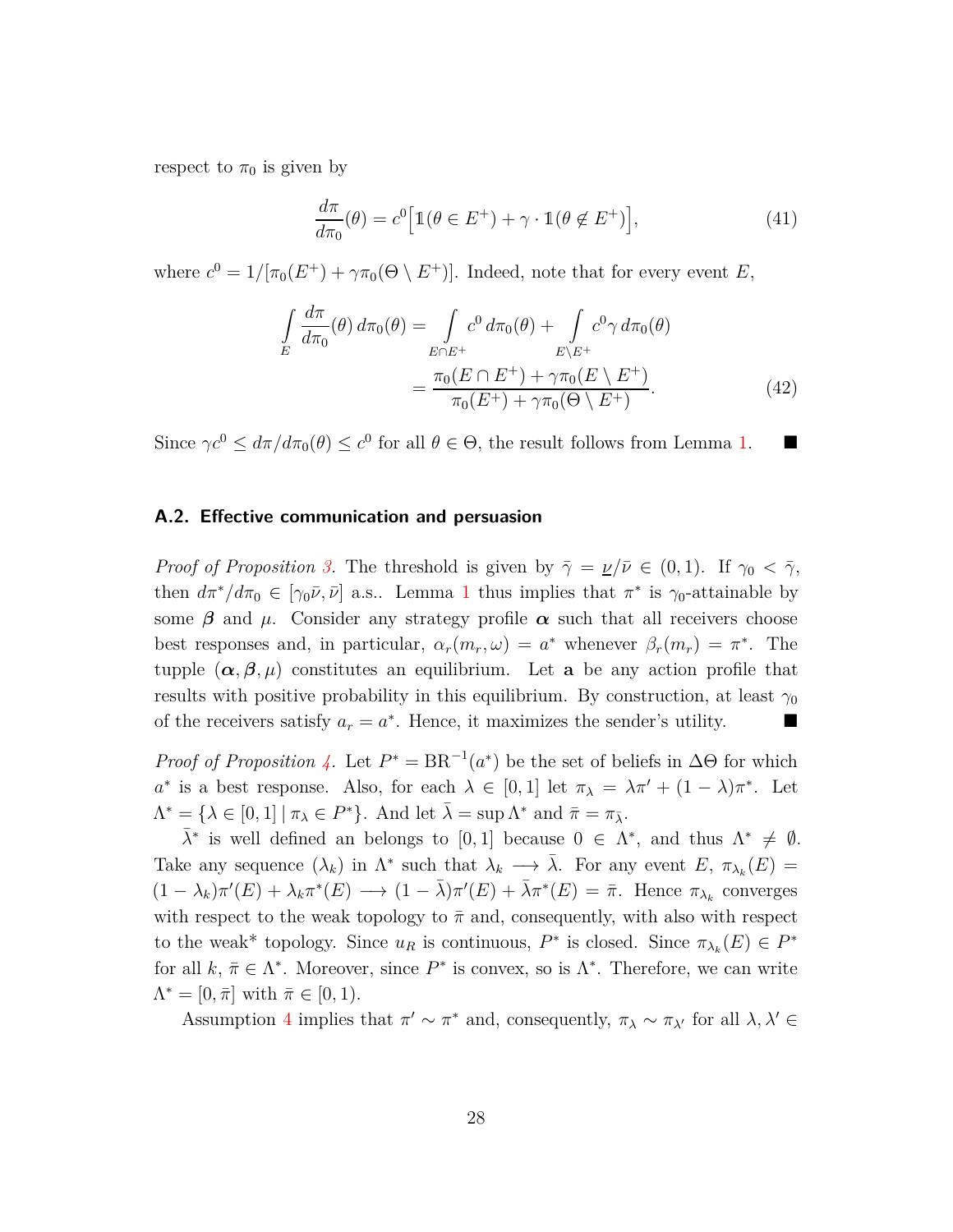[0, 1]. Therefore, for every  $\lambda \in (\bar{\pi}, 1]$  we have that

$$
\frac{d\bar{\pi}}{d\pi_{\lambda}} = \frac{d\bar{\pi}}{d\pi^*} \cdot \frac{d\pi^*}{d\pi_{\lambda}} = \frac{d\bar{\pi}/d\pi^*}{d\pi_{\lambda}/d\pi^*} = \frac{\bar{\lambda}d\pi'/d\pi^* + (1 - \bar{\lambda})}{\lambda d\pi'/d\pi^* + (1 - \lambda)},\tag{43}
$$

a.s., where the first and second equalities follow from the chain rule, and the third one from the linearity of Radon-Nikodym derivatives. Define  $f_{\lambda}: \mathbb{R}_+ \to \mathbb{R}$  by

<span id="page-28-0"></span>
$$
f_{\lambda}(x) = \frac{\bar{\lambda}x + 1 - \bar{\lambda}}{\lambda x + 1 - \lambda}.
$$
 (44)

Notice that

$$
\frac{df_{\lambda}}{dx}(x) = \frac{\bar{\lambda} - \lambda}{(\lambda x + 1 - \lambda)^2} < 0. \tag{45}
$$

Hence *f* is decreasing, and using the fact that  $d\pi'/d\pi^* \in [\underline{\nu}', \overline{\nu}']$  a.s., it follows from [\(43\)](#page-28-0) that  $d\bar{\pi}/d\pi_{\lambda} \in [f_{\lambda}(\bar{\nu}'), f_{\lambda}(\underline{\nu}')]$  a.s..

Since there is an excess audience, there exists  $\epsilon > 0$  such that  $\epsilon < (1 - \gamma_0)/(1 + \epsilon)$  $\gamma_0$ ). Note that

$$
\lim_{\lambda \to \bar{\lambda}^+} f_{\lambda}(\underline{\nu}') = \lim_{\lambda \to \bar{\lambda}^+} f_{\lambda}(\bar{\nu}') = 1.
$$
\n(46)

Hence, there exists a number  $\delta > 0$  such that if  $\lambda \in (\bar{\lambda}, \bar{\lambda} + \delta)$ , then  $f_{\lambda}(\underline{\nu}')$ ,  $f_{\lambda}(\bar{\nu}') \in$  $(1 - \epsilon, 1 + \epsilon)$ . This implies that  $f_{\lambda}(\bar{\nu}')/f_{\lambda}(\underline{\nu}') \ge (1 - \epsilon)/(1 + \epsilon) > \gamma_0$ , and thus,  $d\bar{\pi}/d\pi_{\lambda} \in [\gamma f_{\lambda}(\underline{\nu}'), f_{\lambda}(\underline{\nu}')]$  a.s.. Lemma [1](#page-7-0) thus implies that if  $\pi_0 = \pi_{\lambda}$ , then  $\bar{\pi}$  is *γ*0-attainable.

Fix some  $\lambda \in (\bar{\lambda}, \bar{\lambda} + \delta)$ , and suppose that  $\pi_0 = \pi_\lambda$ . Since  $\pi_\lambda \notin P^*$ , Assumption [4](#page-10-5) implies that  $v_0(\pi_0) < u_S(a^*, \dots, a^*)$ . The sender payoff equals  $u_S(a^*, \dots, a^*)$  in the equilibrium constructed in the proof of Proposition [3.](#page-10-1) Hence, there is effective information transmission in this equilibrium. Therefore,  $\pi_{\lambda} \in P \neq \emptyset$ .

It remains to show that if  $\|\Theta\| < \infty$ , then *P* has a nonempty interior. For that purpose, let  $\Pi(\gamma_0, \pi)$  denote the set of beliefs that would be  $\gamma_0$ -attainable if  $pi^0 = \pi$ . From Lemma [1,](#page-7-0) it follows that

$$
\pi \in \Pi(\gamma_0, \bar{\pi}) \iff \left(\pi \ll \bar{\pi} \text{ and } \frac{d\pi}{d\bar{\pi}} \in [\gamma_0 c^0, c^0] \text{a.s.}\right)
$$

$$
\iff \left(\bar{\pi} \ll \pi \text{ and } \frac{d\bar{\pi}}{d\pi} \in \left[\gamma_0 \frac{1}{c^0}, \frac{1}{c^0}\right] \text{a.s.}\right) \iff \bar{\pi} \in \Pi(\gamma_0, \pi). \tag{47}
$$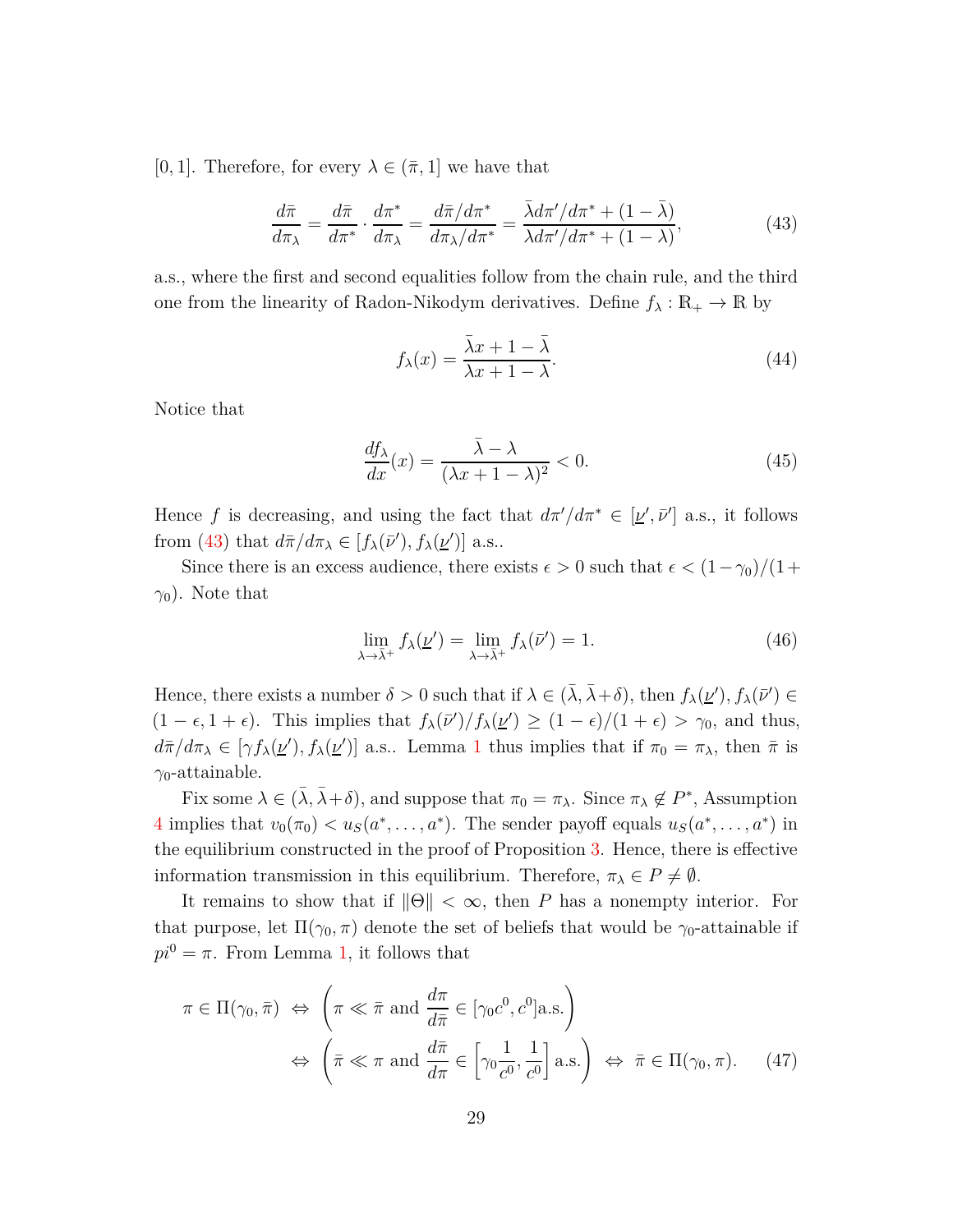When  $\gamma_0 < 1$  and  $\|\Theta\| < +\infty$ ,  $\bar{\pi}$  belongs to the interior of  $\Pi(\gamma_0, \bar{\pi})$ . Therefore, there exists an open neighborhood  $P' \subseteq \Pi(\gamma_0, \bar{\pi})$  of  $\bar{\pi}$  such that  $\bar{\pi} \in \Pi(\gamma_0, \pi)$  for all  $\pi \in P'$ . Since  $\bar{\pi}$  belongs to the boundary of  $P^*$ , it follows that  $P'' = P' \setminus P^* \neq \emptyset$ . Since  $P^*$  is closed,  $P''$  is open. And, from the same argument we used for  $\pi_\lambda$ , it follows that for every  $\pi \in P''$  there exists an equilibrium with effective information transmission. Hence,  $P'' \subseteq P$ .  $\prime\prime \subseteq P$ .

## **A.3. Sender-optimal equilibrium**

<span id="page-29-0"></span>**Lemma 12** *Every equilibrium value can be attained by a symmetric equilibrium*  $(\boldsymbol{\alpha}, \boldsymbol{\beta}, \mu)$  with  $\alpha_r = \alpha_{r'}$ ,  $\beta_r = \beta_{r'}$ , and  $\mu_r = \mu_{r'}$  for all receivers r and r'.

*Proof.* Suppose that an equilibrium value  $u_S^*$  is generated by some equilibrium  $(\alpha, \beta, \mu)$ . Consider the alternative strategies  $\tilde{\mu}$  and  $\tilde{\alpha}$  obtained by shuffling identities as follows. First, the sender draws a message profile  $\mathbf{m} \in M_0 \times M^n$  using the original distribution  $\mu$ , but does not deliver them. Then, she shuffles the identity of the receivers by drawing a permutation uniformly from  $\{I: R \to R | I$  is biyective}. She tells each receiver which function  $\alpha_{I(r)}(m_{I(r)}, \cdot)$  they would have used in the original equilibrium with their swapped identity and message.

Note that  $\alpha_{I(r)}(m_{I(r)}, \cdot)$  would be a best response for *r* had he been told the shuffling *I* and the message  $m_{I(r)}$ . The sure thing principle then implies that it is also a best response when this information is garbled. The new strategy profile thus induces an equilibrium that yields  $u_S^*$ , and is symmetric.

<span id="page-29-1"></span>**Lemma 13** ([Lipnowski and Ravid](#page-19-2) [\(2018](#page-19-2))) *Under assumption*  $5$ ,  $v^* \ge \text{env}_q v_0(\pi_0)$ .

*Proof.* Let  $u_S^* = \text{env}_{q} v_0(\pi_0)$ . Consider the alternative environment with  $\tilde{n} = 1$ and  $\tilde{u}_S(a) = u_s(a, \ldots, a)$ , and  $\Theta$ , *A*,  $\pi_0$ , and  $u_R$  unchanged. Assumption [5](#page-11-1) implies that the value function of the alternative environment coincides with the value function of the original environment. Since there is only one receiver, and the sender's utility does not depend on the state, this alternative environment satisfies the assumptions in [Lipnowski and Ravid](#page-19-2) [\(2018\)](#page-19-2). Hence, by their Theorem 2, there exists an equilibrium  $(\tilde{\alpha}_1, \tilde{\beta}_1, \tilde{\mu}_1)$  which achieves  $u_S^*$ .

Consider the replica of this equilibrium given by  $\alpha_r(m_0, m_r^0, \omega) = \tilde{\alpha}_1(m_0, \omega)$ ,  $\beta_r = \tilde{\beta}_1$ , and  $\mu(m, \emptyset, \ldots, \emptyset | \theta) = \tilde{\mu}_1(m | \theta)$ , where  $\emptyset$  denotes a fixed non-informative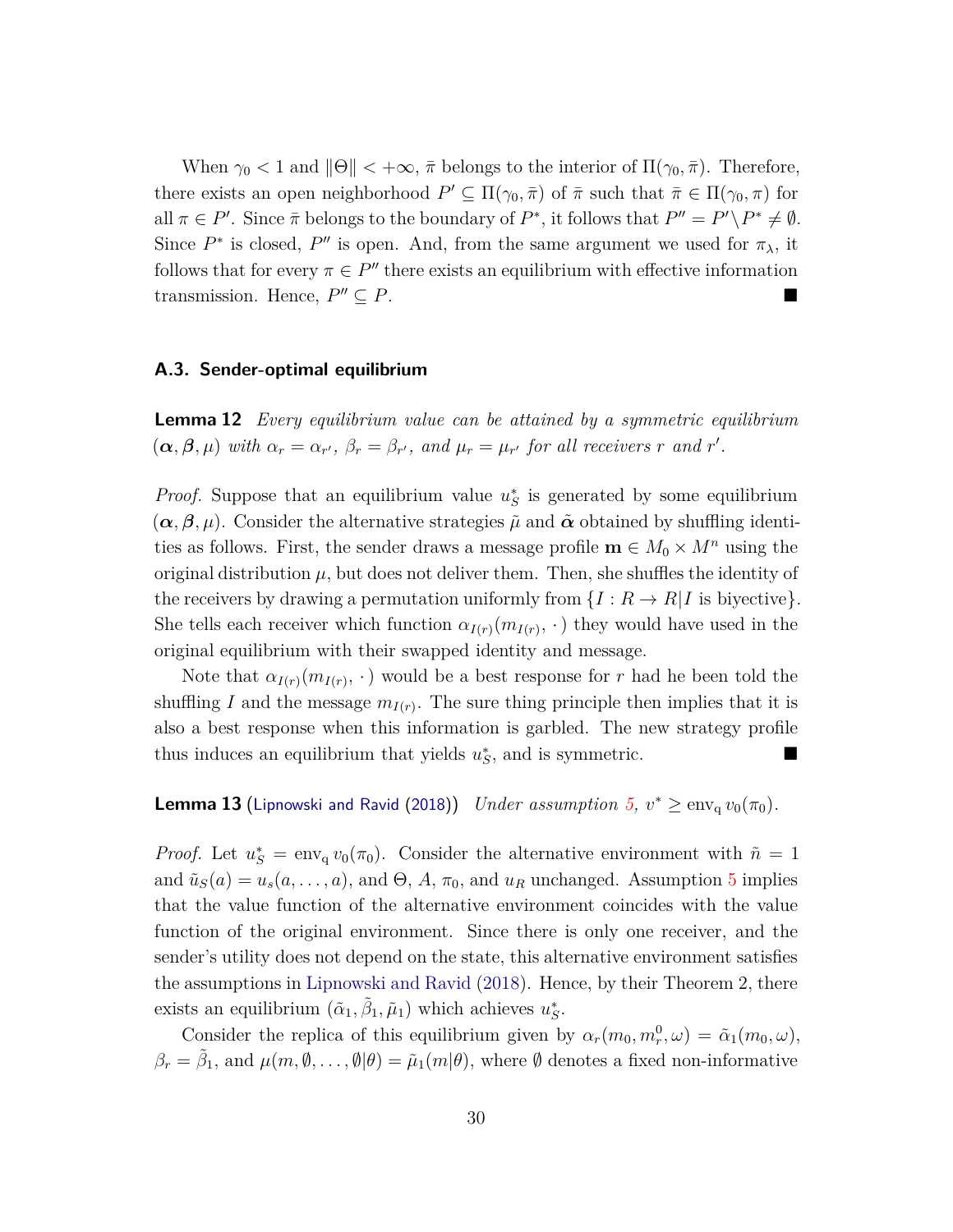private message. Note that this replica uses correlated strategies which guarantee that all agents receive the same message and take the same action with probability 1. It is straightforward to verify that  $(\alpha, \beta, \mu)$  is an equilibrium of the original environment and achieves  $u^*_{S}$ .

*Proof of Theorem [5.](#page-11-0) Step 1* (attens  $v_0$  is well defined)—Since  $\Theta$  and A are compact and  $u_R$  is continuous,  $v_0$  is well defined and upper-semicontinuous. By Lemma 5 in [Lipnowski and Ravid](#page-19-2) [\(2018](#page-19-2)),  $env_q v_0$  is also well defined and upper-semicontinuous. From Lemma [1,](#page-7-0)  $\Pi$  is closed. Prokhorov's theorem thus implies that  $\Pi$  is compact. Hence, attens  $v_0$  is well defined by Weierstrass' extreme-value theorem.

*Step 2* ( $v^* \ge$  att env<sub>q</sub>  $v_0(\pi_0)$ )—Let  $u^*_S = \text{att} \operatorname{env}_q v_0(\pi_0)$ . There exists some  $\hat{\pi} \in \Pi$  such that  $u_S^* = \text{env}_q v_0(\hat{\pi})$ . Consider the alternative environment with  $\tilde{n} = 1$ ,  $\tilde{u}_S(a) = U_S(a)$ ,  $\tilde{\pi}^0 = \hat{\pi}$ , and  $\Theta$ , *A*, and  $u_R$  unchanged. Assumption [5](#page-11-1) implies that the value function of the alternative environment coincides with  $v_0$ . Since there is only one receiver, and the sender's utility does not depend on the st[ate, this alternative environment satisfies the assumptions in](#page-19-2) Lipnowski and Ravid [\(2018\)](#page-19-2). Hence by their Theorem 2, there exists an equilibrium  $(\tilde{\alpha}_1, \tilde{\beta}_1, \tilde{\mu}_1)$ which achieves  $env_q v_0(\hat{\pi}) = u_s^*$ . Moreover, we must have

<span id="page-30-0"></span>
$$
\int_0^1 U_S\left(\tilde{\alpha}_1(m_1)\right) d\omega = u_S^*,\tag{48}
$$

for every (compound) message  $m_1$  such that  $\tilde{\mu}(m_1) > 0$ . Let  $(\hat{\alpha}, \hat{\beta}, \hat{\mu})$  be the replica of  $(\tilde{\alpha}_1, \tilde{\beta}_1, \tilde{\mu}_1)$  constructed as in the proof of Lemma [12.](#page-29-0) It would be an equilibrium of the original environment if  $\pi_0 = \hat{\pi}$ .

Let  $\bar{x}$  and  $\beta$  be the communication strategy and updating rule that  $\gamma_0$ -attain  $\hat{\pi}$ from the proof of Lemma [1.](#page-7-0) Consider the tuple  $(\alpha, \beta, \mu)$  described as follows. The sender first draws (but does not deliver) messages  $\hat{m}_0$  using  $\hat{x}$ , and  $\bar{\mathbf{m}} \in \{m', m''\}^n$ using  $\bar{x}$ . She only sends non-informative public messages  $m_0 = \emptyset$ . If  $\bar{m}_r = m'$ , then *r* receives the *private* message  $m_r^p = (m', \hat{m}_0)$ . Otherwise, he receives the private message  $m_r^p = (m'')$ .  $\beta$  is derived from  $\mu$  using Bayes' rule. Actions are given by  $\alpha_r(\emptyset, (m', \hat{m}_0), \omega) = \tilde{\alpha}_1(\hat{m}_0, \omega)$ , and  $\alpha_r(\emptyset, m'', \omega) = a''$  with  $a'' = \min \text{BR}(\beta_r(m''))$ .

By construction, we have that  $\beta(\emptyset, (m', \hat{m}_0)) = \tilde{\beta}_1(\hat{m}_0)$ . Therefore, the strat- $\exp \alpha_r(\emptyset, (m', \hat{m}_0), \omega)$  is a best response for the senders. Since  $(\hat{\alpha}, \hat{\beta}, \hat{\mu})$  would be an equilibrium if  $\pi_0 = \hat{\pi}$ , the sender cannot benefit from manipulating  $\hat{m}_0$ . Hence, if  $u_S^* \ge U_S(a'')$ , then  $(\alpha, \beta, \mu)$  is an equilibrium. Since there are always  $n_0$  players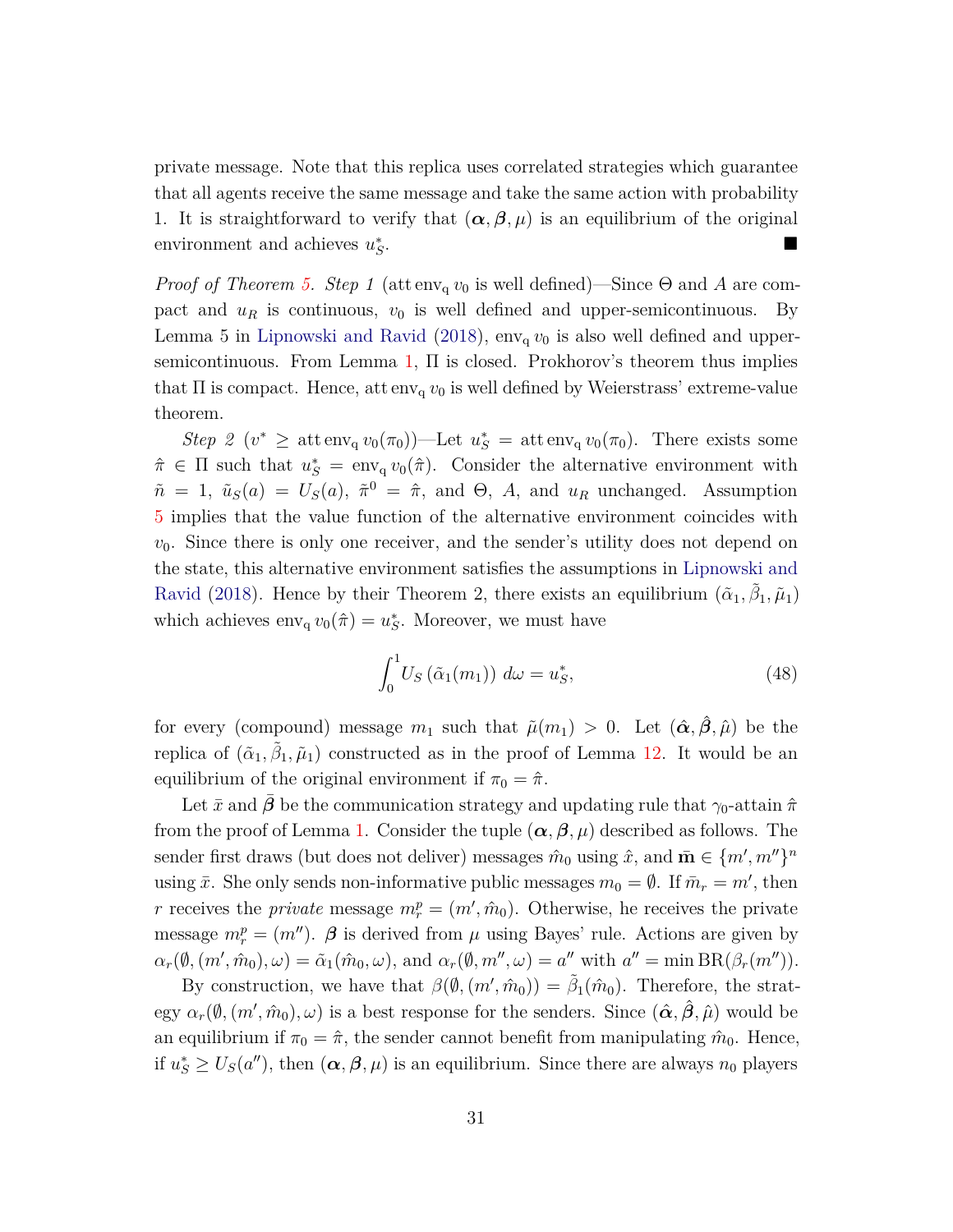who receive message  $m'$  and their actions lead to  $u_S^*$  (because of  $(48)$ ), this would imply  $v^* \geq \text{att} \operatorname{env}_q v_0(\pi_0)$ .

Otherwise,  $u_S^* < \tilde{u}_S(a'')$ . In this case, note that  $\pi_0$  is a convex combination of  $\hat{\pi}$  and  $\beta_r(\emptyset, m'')$ . And, in turn  $\hat{p} \in \text{co}\{\beta(\emptyset, (m', \hat{m}_0)) \mid \tilde{\mu}(\hat{m}_0) > 0\}$ . Note that  $v_0(\beta_r(\emptyset, m'') \ge U_S(a'') > u_S^*$ , and  $v_0(\beta_r(\emptyset, (m', m_0)) \ge u_S^*$  (because of [\(48\)](#page-30-0). Hence,  $\text{env}_{q} v_0(\pi_0) \ge u_S^* = \text{att} \, \text{env}_{q} v_0(\pi_0)$ , and the desired inequality  $v^* \ge \text{att} \, \text{env}_{q} v_0(\pi_0)$ follows from Lemma [13.](#page-29-1)

*Step 3* ( $v^* \leq$  attenv<sub>q</sub>  $v_0(\pi_0)$ )—Let  $u^*_S$  be an arbitrary equilibrium value. From Lemma [12,](#page-29-0) there exists a symmetric equilibrium  $(\alpha, \beta, \mu)$  that generates  $u_S^*$ . Let **m** be a message profile such that  $\mu(\mathbf{m}) > 0$ . Under assumption [5,](#page-11-1) there must exist a set  $R(\mathbf{m})$  with  $||R(\mathbf{m})|| \ge n_0$  and such that  $\sup\{U_S(\alpha_r(m_r,\omega)) | \omega \in [0,1]\} \ge u_S^*$ for every  $r \in R(\mathbf{m})$ . Let  $P^0$  be the set corresponding set of posterior beliefs,

$$
P^{0} = \left\{ \beta_{r}(m_{r}) \middle| \mu(\mathbf{m}) > 0 \text{ and } r \in R(\mathbf{m}) \right\}.
$$
 (49)

It follows that

<span id="page-31-0"></span>
$$
u_S^* \le \inf \left\{ v_0(\pi) \mid \pi \in P^0 \right\}.
$$
 (50)

Consider the alternative communication strategy  $\mu'$  with only two (compound) messages *m*′ and *m*′′ described as follows. The sender first draws a profile **m** according to  $\mu$  (but does *not* deliver it). Receiver  $r$  receives message  $m'$  if and only if  $r \in R(\mathbf{m})$ . Since  $(\alpha, \beta, \mu)$  is symmetric,  $\bar{\pi} := \beta_r(m')$  does not depend on  $r$ . The martingale property of Bayes' rule implies that  $\bar{\pi} \in \text{co}(P^0)$ . Since there are always at least  $n_0$  receivers in  $R(\mathbf{m})$ , it follows that  $\bar{\pi}$  is  $\gamma_0$ -attainable. Therefore

$$
u_S^* \le \inf_{\pi \in P^0} v_0(\pi) \le \inf_{\pi \in P^0} \text{env}_q v_0(\pi) \le \inf_{\pi \in \text{co}(P^0)} \text{env}_q v_0(\pi)
$$
  

$$
\le \text{env}_q v(\bar{p}) \le \text{att} \text{env}_q v_0(\pi_0).
$$
 (51)

The first inequality is just  $(50)$ . The second inequality follows because  $env_q v_0$ majorizes  $v_0$ . The third one because  $env_0$  *v*<sub>0</sub> is quasiconcave. The fourth one because infimums are lower bounds. The last one from the fact that  $\bar{p}$  is  $\gamma_0$ attainable. Since,  $u_S^*$  was an arbitrary equilibrium payoff, it follows that  $v^* \leq$  $\det \text{env}_q v_0(\pi_0).$ 

*Proof of Proposition [6.](#page-12-0)* If  $v_0$  is quasi-concave then  $env_q v_0 = v_0$ . If  $v^* > env_q v_0$ then  $\Pi \neq {\pi_0}$ . Lemma [1](#page-7-0) thus implies  $\gamma_0 < 1$ .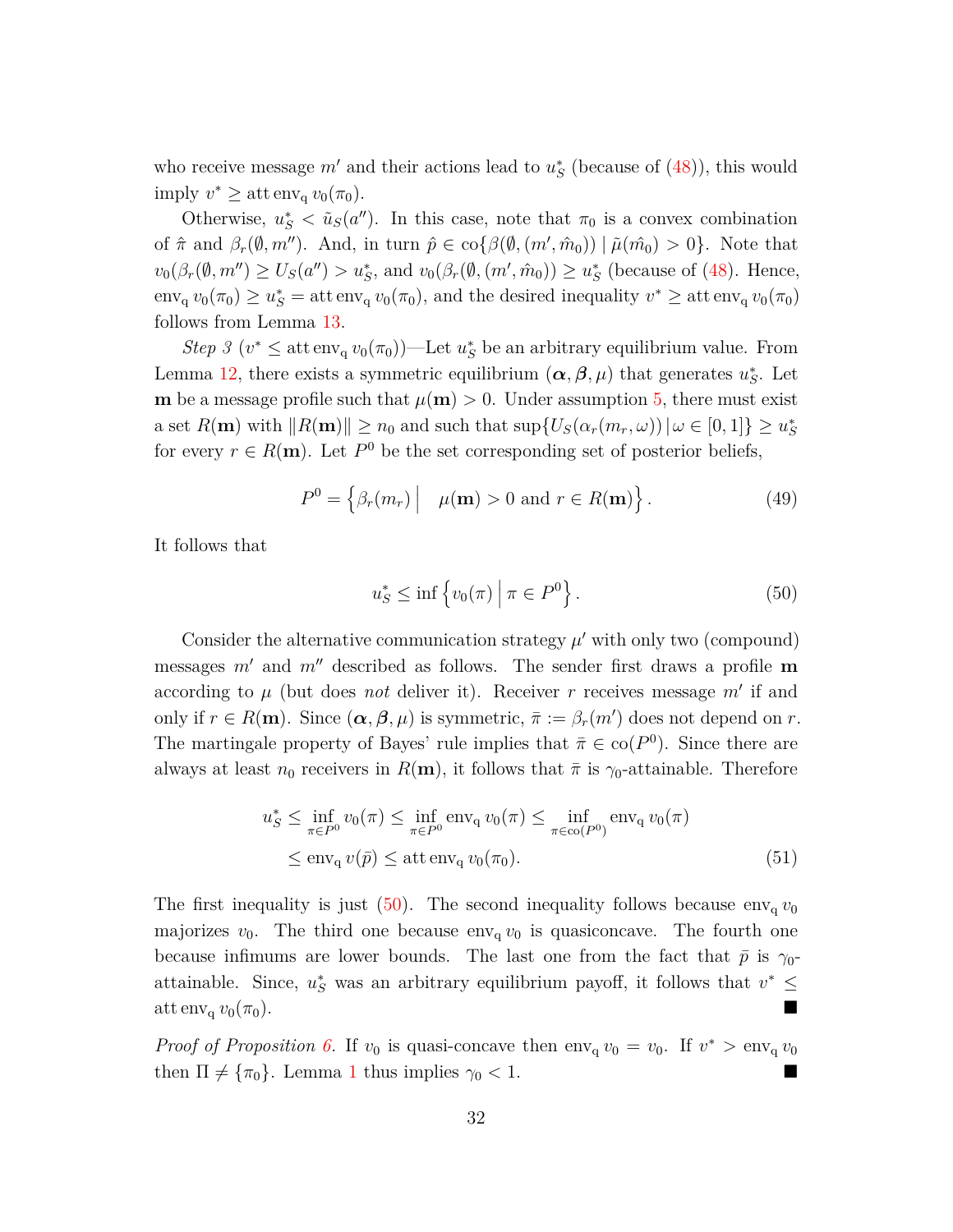*Proof of Proposition* [7.](#page-12-1) Since  $\Pi$  is  $\subseteq$ -decreasing in  $\gamma_0$ , attens  $v_0$  is weakly decreasing. Hence (*i*) follows from Theorem [5.](#page-11-0) (*iii*) is a corollary of Proposition [3,](#page-10-1) and (*ii*) is a corollary of Proposition [4](#page-10-0) and Assumption [5.](#page-11-1)

## **A.4. Applications and extensions**

*Proof of Proposition [8.](#page-15-1)* We are interested in equilibria in which the event is backed for sure. If the project gets backed, the expected utility for a receiver with beliefs *π* can be written as

$$
\int_{\Theta} u_R(a_r, \theta) d\pi(\theta) = \theta_\pi \log(w + \rho_0 a_r) + (1 - \theta_\pi) \log(w - a_r), \tag{52}
$$

where  $\theta_{\pi} := \int_{\Theta} \theta \, d\pi(\theta)$ . The first order condition for an interior maximum is thus

<span id="page-32-0"></span>
$$
\theta_{\pi} \frac{\rho}{w + \rho a_r} - (1 - \theta_{\pi}) \frac{1}{w - a_r} = 0.
$$
\n(53)

This condition yields the best response function

$$
BR(\pi) = \min\left\{0, \frac{w}{\rho}(\theta_{\pi}(1+\rho)-1)\right\}.
$$
 (54)

If  $\rho > 1$ , then  $\int_{\Theta} \theta \, d\pi_0(\theta) = 1/2 > 1/(1 + \rho)$ . This means that receivers are willing to make pledge a positive amount  $BR(\pi_0) = w(\rho - 1)/2\rho > 0$  without any information transmission. In this cases, it suffices to have  $n > 2\rho\eta/w(\rho - 1)$  to have a babbling equilibriun in which the project gets backed. The interesting case is when  $\rho < 1$ , so that  $BR(\pi_0) = 0$ . In this case, receivers need to be persuaded to make a positive pledge.

Let  $n' = \min\{k \in \mathbb{N} \mid k \geq n\rho^2/4\}$  and  $\gamma = n'/n \geq \rho^2/4$ . Using  $\rho < 1$ , it can be shown that  $n' \leq n-1$  as long as  $n \geq 2$ . From the analysis of Example [5](#page-8-3) in Section [2,](#page-6-0) it follows that there is a *γ*-attainable belief  $\pi_{\gamma}$  such that

<span id="page-32-1"></span>
$$
\int_{\Theta} \theta \, d\pi_{\gamma}(\theta) = \frac{1}{1 + \sqrt{\gamma}}.
$$
\n(55)

Using the strategy that  $\gamma$ -attains this belief, the sender can guarantee a total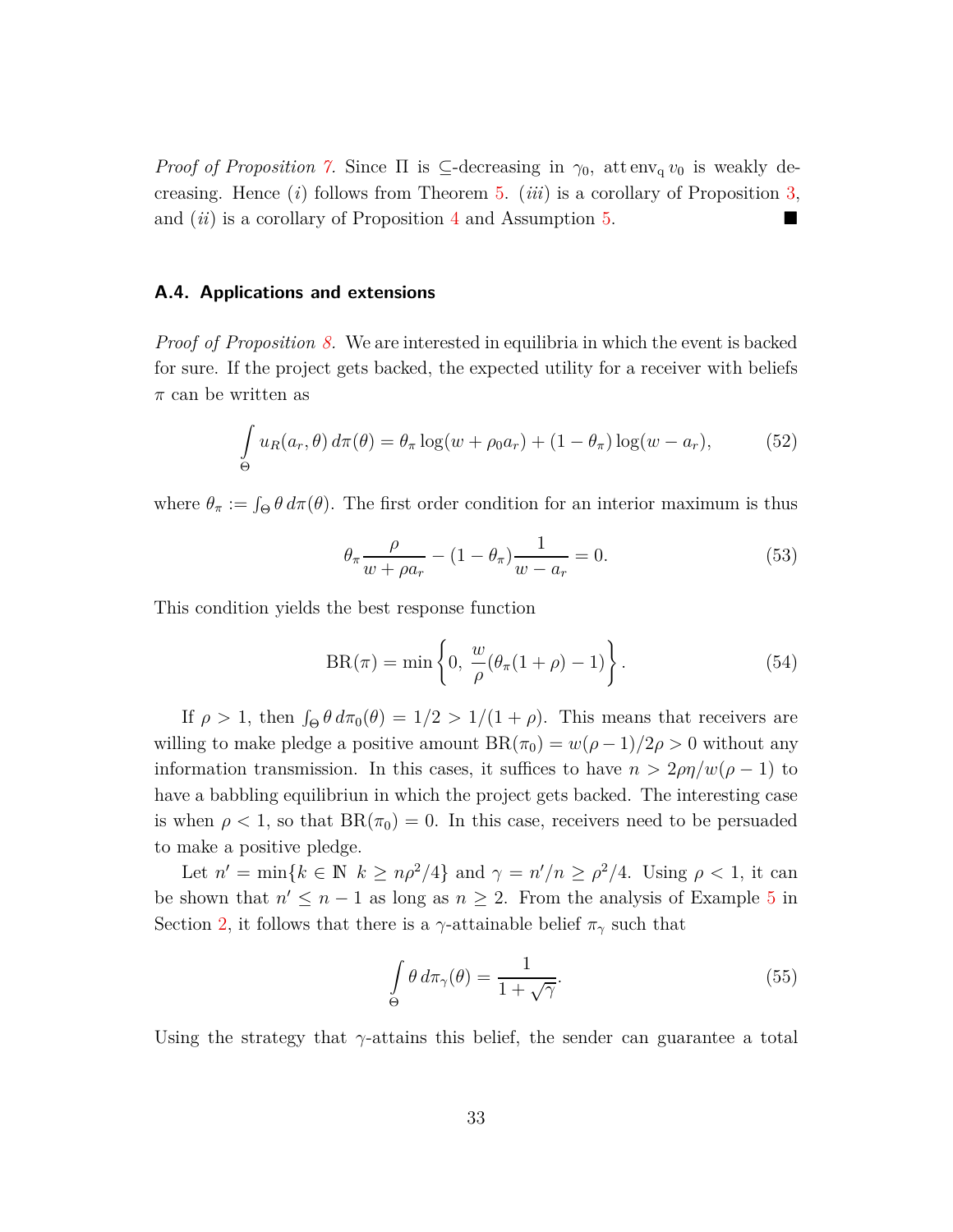investment greater than

$$
n' \text{BR}(\pi_{\gamma}) = n' \frac{w}{\rho} \left( \frac{1+\rho}{1+\sqrt{\gamma}} - 1 \right) \ge \frac{n\rho^2}{4} \frac{w}{\rho} \left( \frac{1+\rho}{1+\rho/2} - 1 \right)
$$

$$
= n \cdot \frac{w\rho}{4} \cdot \frac{\rho}{2+\rho} > n \cdot \frac{w\rho^2}{12} \ge \frac{12\eta}{w\rho^2} \cdot \frac{w\rho^2}{12} = \eta,
$$
(56)

where the first equality follows from  $(54)$  and  $(55)$ , the first inequality from the definition of  $n'$  and  $\gamma$ , the second equality from simple algebra, the second inequality from  $\rho < 1$ , and the last inequality from  $n \geq 12\eta/w\rho^2$ . Since the project gets backed for sure, the sender has no incentive to deviate and the proposed strategy profile constitutes a perfect Bayesian equilibrium.

*Proof of Theorem [9.](#page-16-2)* ( $\geq$ ) Let  $u_S^* =$  attenv  $v_0(\pi_0)$ . There exists some  $\hat{p} \in \Pi$  such that  $u_S^* = \text{env } v_0(\hat{p})$ . By Caratheodory's theorem there exist beliefs  $p_1, \ldots, p_K$ and weights  $\mu \in \Delta^K$  with  $K \leq n_{\Theta} + 1$  such that  $\hat{p} = \sum_{k=1}^K \mu_k p_k$ , and  $u_S^* =$  $\sum_{k=1}^{K} \mu_k v_0(p_k)$ . Under Assumption [5,](#page-11-1) there exist actions  $a_1, \ldots, a_K$  such that  $v_0(p_k) = \tilde{u}_S(a_k)$  and  $a_k \in BR(p_k)$ . The result then follows from Proposition 1 in [Kamenica and Gentzkow](#page-19-1) [\(2011\)](#page-19-1).

(≤) Let  $u^*$ <sub>*S*</sub> be the expected payoff to the sender from a commitment protocol  $(\alpha, \beta, \mu)$ . Note that the arguments from the proof of Lemma [12](#page-29-0) can be applied to commitment protocols. Hence, we can assume without loss of generality that  $(\alpha, \beta, \mu)$  is symmetric. Also, since there is no incentive compatibility constraint for the sender, we can assume without loss of generality that  $U_S(\alpha_r(m_r,\omega)) = v_0(\beta_r(m_r))$  for every receiver  $r, \omega \in [0,1]$  and every message  $m_r$ such that  $\mu_r(m_r) > 0$ .

For every message profile **m** such that  $\mu(\mathbf{m}) > 0$ , let  $R(\mathbf{m})$  be a set consisting of exactly  $n_0$  receivers such that  $v_0(\beta_r(m_r)) \ge v_0(\beta_{r'}(m_{r'}))$  for every  $r \in R(\mathbf{m})$ and  $r \notin R(\mathbf{m})$ . Note that

<span id="page-33-0"></span>
$$
u_S^* = \int\limits_{\Theta} \int\limits_{M_0 \times M} \frac{1}{n_0} \sum_{r \in R(\mathbf{m})} v_0(\beta_r(m_r)) \, dx(\mathbf{m}|\theta) \, d\pi_0(\theta)
$$
  
\$\leq \int\limits\_{\Theta} \int\limits\_{M\_0 \times M} \text{env } v\_0(\bar{\pi}(\mathbf{m})) \, dx(\mathbf{m}|\theta) \, d\pi\_0(\theta) \leq \text{env } v\_0(\bar{\pi}), \tag{57}

where  $\bar{\pi}(\mathbf{m}) := \sum_{r \in R(\mathbf{m})} \beta_r(m_r) / n_0$ ,  $\bar{\pi} := \int_{\Theta} \int_{M_0 \times M} \bar{\pi}(\mathbf{m}) dx(\mathbf{m}|\theta) d\pi_0(\theta)$ . The first inequality follows from the definition of env, and the second one from Jensen's